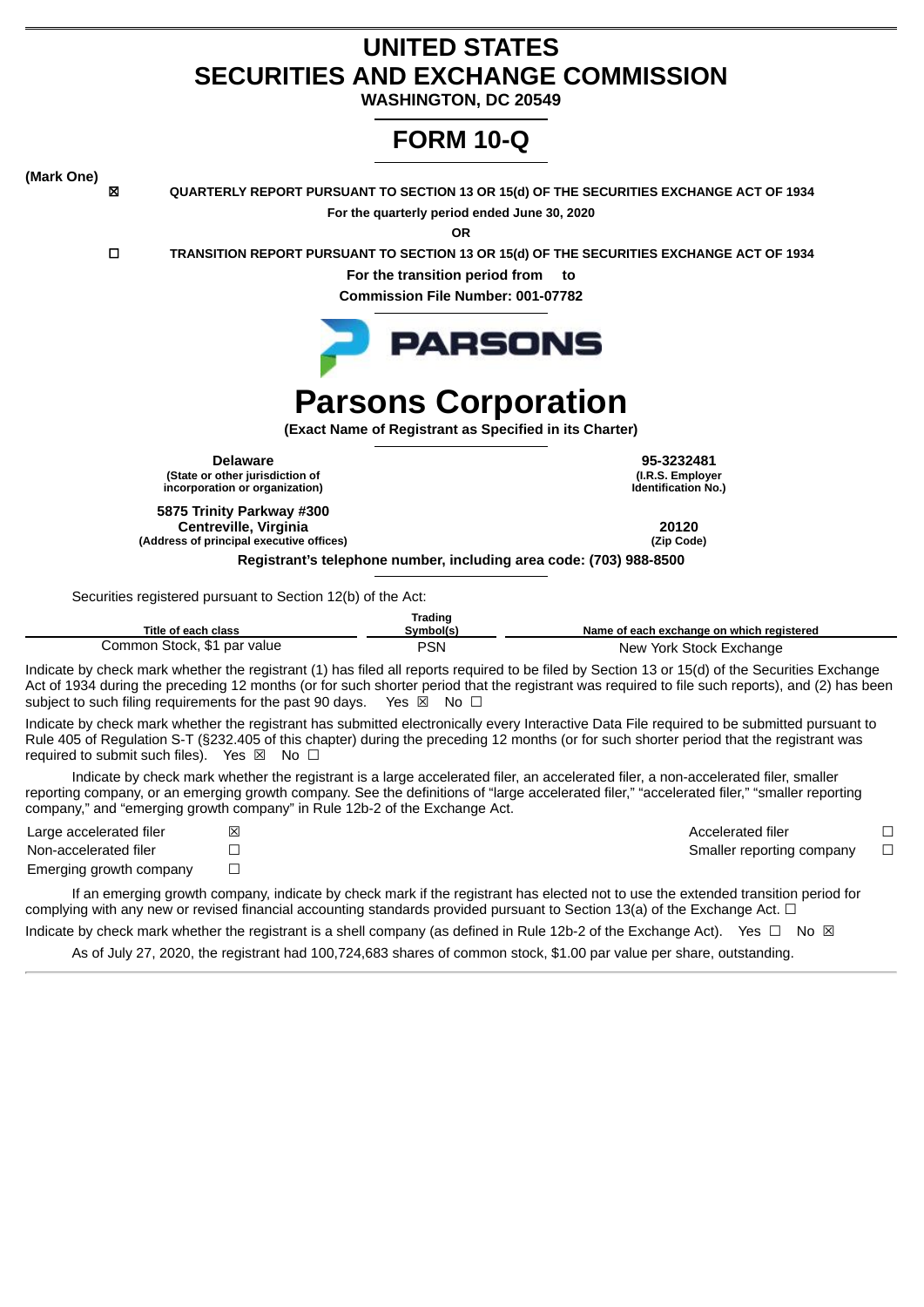## **Table of Contents**

|            |                                                                                              | Page |
|------------|----------------------------------------------------------------------------------------------|------|
| PART I.    | <b>FINANCIAL INFORMATION</b>                                                                 |      |
| Item $1$ . | <b>Financial Statements (Unaudited)</b>                                                      |      |
|            | <b>Consolidated Balance Sheets</b>                                                           |      |
|            | <b>Consolidated Statements of Income</b>                                                     | 2    |
|            | <b>Consolidated Statements of Comprehensive Income</b>                                       | 3    |
|            | <b>Consolidated Statements of Cash Flows</b>                                                 |      |
|            | <b>Consolidated Statements of Shareholders' Equity (Deficit)</b>                             | 5    |
|            | <b>Notes to Unaudited Consolidated Financial Statements</b>                                  | 7    |
| Item 2.    | <b>Management's Discussion and Analysis of Financial Condition and Results of Operations</b> | 26   |
| Item 3.    | <b>Quantitative and Qualitative Disclosures About Market Risk</b>                            | 40   |
| Item 4.    | <b>Controls and Procedures</b>                                                               | 40   |
| PART II.   | <b>OTHER INFORMATION</b>                                                                     | 41   |
| Item 1.    | <b>Legal Proceedings</b>                                                                     | 41   |
| Item 1A.   | <b>Risk Factors</b>                                                                          | 41   |
| Item 2.    | Unregistered Sales of Equity Securities and Use of Proceeds                                  | 41   |
| Item 3.    | <b>Defaults Upon Senior Securities</b>                                                       | 41   |
| Item 4.    | <b>Mine Safety Disclosures</b>                                                               | 41   |
| Item 5.    | <b>Other Information</b>                                                                     | 41   |
| Item 6.    | <b>Exhibits</b>                                                                              | 42   |
|            | <b>Signatures</b>                                                                            | 43   |
|            |                                                                                              |      |

i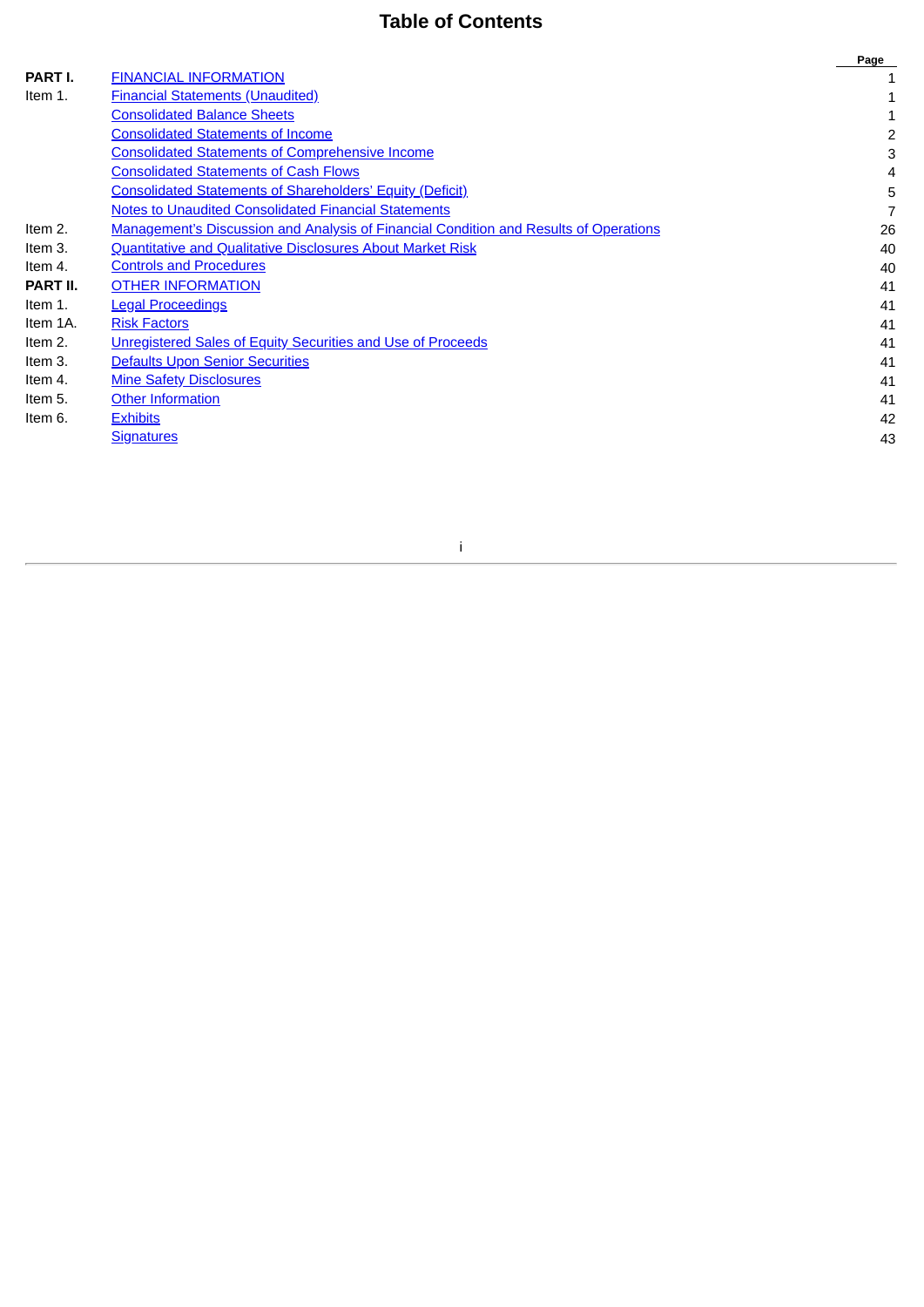<span id="page-2-2"></span><span id="page-2-1"></span><span id="page-2-0"></span>**Item 1. Financial Statements.**

#### **PARSONS CORPORATION AND SUBSIDIARIES Consolidated Balance Sheets**

*(in thousands, except share information)*

(Unaudited)

|                                                                                                              |                | June 30, 2020 |                | December 31, 2019 |
|--------------------------------------------------------------------------------------------------------------|----------------|---------------|----------------|-------------------|
| <b>Assets</b>                                                                                                |                |               |                |                   |
| Current assets:                                                                                              |                |               |                |                   |
| Cash and cash equivalents (including \$31,221 and \$51,171 Cash of consolidated joint ventures)              | $\mathfrak{S}$ | 129,579       | $\mathfrak{S}$ | 182,688           |
| Restricted cash and investments                                                                              |                | 7,041         |                | 12,686            |
| Accounts receivable, net (including \$257,967 and \$166,355 Accounts receivable of consolidated joint        |                |               |                |                   |
| ventures, net)                                                                                               |                | 717.358       |                | 671.492           |
| Contract assets (including \$27,010 and \$26,458 Contract assets of consolidated joint ventures)             |                | 645,556       |                | 575,089           |
| Prepaid expenses and other current assets (including \$8,524 and \$11,182 Prepaid expenses and other current |                |               |                |                   |
| assets of consolidated joint ventures)                                                                       |                | 89,662        |                | 84,454            |
| Total current assets                                                                                         |                | 1,589,196     |                | 1,526,409         |
|                                                                                                              |                |               |                |                   |
| Property and equipment, net (including \$2,672 and \$2,945 Property and equipment of consolidated joint      |                |               |                |                   |
| ventures, net)                                                                                               |                | 124,764       |                | 122,751           |
| Right of use assets, operating leases                                                                        |                | 225,054       |                | 233,415           |
| Goodwill                                                                                                     |                | 1,045,344     |                | 1,047,425         |
| Investments in and advances to unconsolidated joint ventures                                                 |                | 64,905        |                | 68.620            |
| Intangible assets, net                                                                                       |                | 214,936       |                | 259,858           |
| Deferred tax assets                                                                                          |                | 129,737       |                | 130,401           |
| Other noncurrent assets                                                                                      |                | 57,246        |                | 61,489            |
| <b>Total assets</b>                                                                                          | \$             | 3,451,182     | $\mathfrak{S}$ | 3,450,368         |
|                                                                                                              |                |               |                |                   |
| Liabilities and Shareholders' Equity (Deficit)                                                               |                |               |                |                   |
| <b>Current liabilities:</b>                                                                                  |                |               |                |                   |
| Accounts payable (including \$91,969 and \$85,869 Accounts payable of consolidated joint ventures)           | $\mathfrak{S}$ | 209,858       | $\mathfrak{S}$ | 216,613           |
| Accrued expenses and other current liabilities (including \$112,014 and \$74,857 Accrued expenses and other  |                |               |                |                   |
| current liabilities of consolidated joint ventures)                                                          |                | 642.357       |                | 639.863           |
| Contract liabilities (including \$41,945 and \$32,638 Contract liabilities of consolidated joint ventures)   |                | 219,037       |                | 230,681           |
| Short-term lease liabilities, operating leases                                                               |                | 47,648        |                | 49,994            |
| Income taxes payable                                                                                         |                | 12,053        |                | 7,231             |
| <b>Total current liabilities</b>                                                                             |                | 1,130,953     |                | 1,144,382         |
| Long-term employee incentives                                                                                |                | 22,122        |                | 56,928            |
| Long-term debt                                                                                               |                | 249,448       |                | 249.353           |
| Long-term lease liabilities, operating leases                                                                |                | 201,472       |                | 203,624           |
| Deferred tax liabilities                                                                                     |                | 9,117         |                | 9,621             |
| Other long-term liabilities                                                                                  |                | 131,818       |                | 125,704           |
| <b>Total liabilities</b>                                                                                     |                | 1,744,930     |                | 1.789.612         |
| Contingencies (Note 12)                                                                                      |                |               |                |                   |
| Shareholders' equity (deficit):                                                                              |                |               |                |                   |
| Common stock, \$1 par value; authorized 1,000,000,000 shares; 146,495,690 and 146,440,701 shares issued;     |                |               |                |                   |
| 23,929,462 and 21,772,888 public shares outstanding; 76,795,221 and 78,896,806 ESOP shares outstanding       |                | 146,496       |                | 146,441           |
| Treasury stock, 45,771,008 shares at cost                                                                    |                | (934, 240)    |                | (934, 240)        |
| Additional paid-in capital                                                                                   |                | 2,658,036     |                | 2,649,975         |
| Accumulated deficit                                                                                          |                | (182, 753)    |                | (218, 025)        |
| Accumulated other comprehensive loss                                                                         |                | (19,991)      |                | (14, 261)         |
| Total Parsons Corporation shareholders' equity                                                               |                | 1,667,548     |                | 1,629,890         |
| Noncontrolling interests                                                                                     |                | 38,704        |                | 30,866            |
| Total shareholders' equity                                                                                   |                | 1,706,252     |                | 1,660,756         |
| Total liabilities, redeemable common stock and shareholders' equity                                          | \$             | 3,451,182     | \$             | 3,450,368         |

The accompanying notes are an integral part of these consolidated financial statements.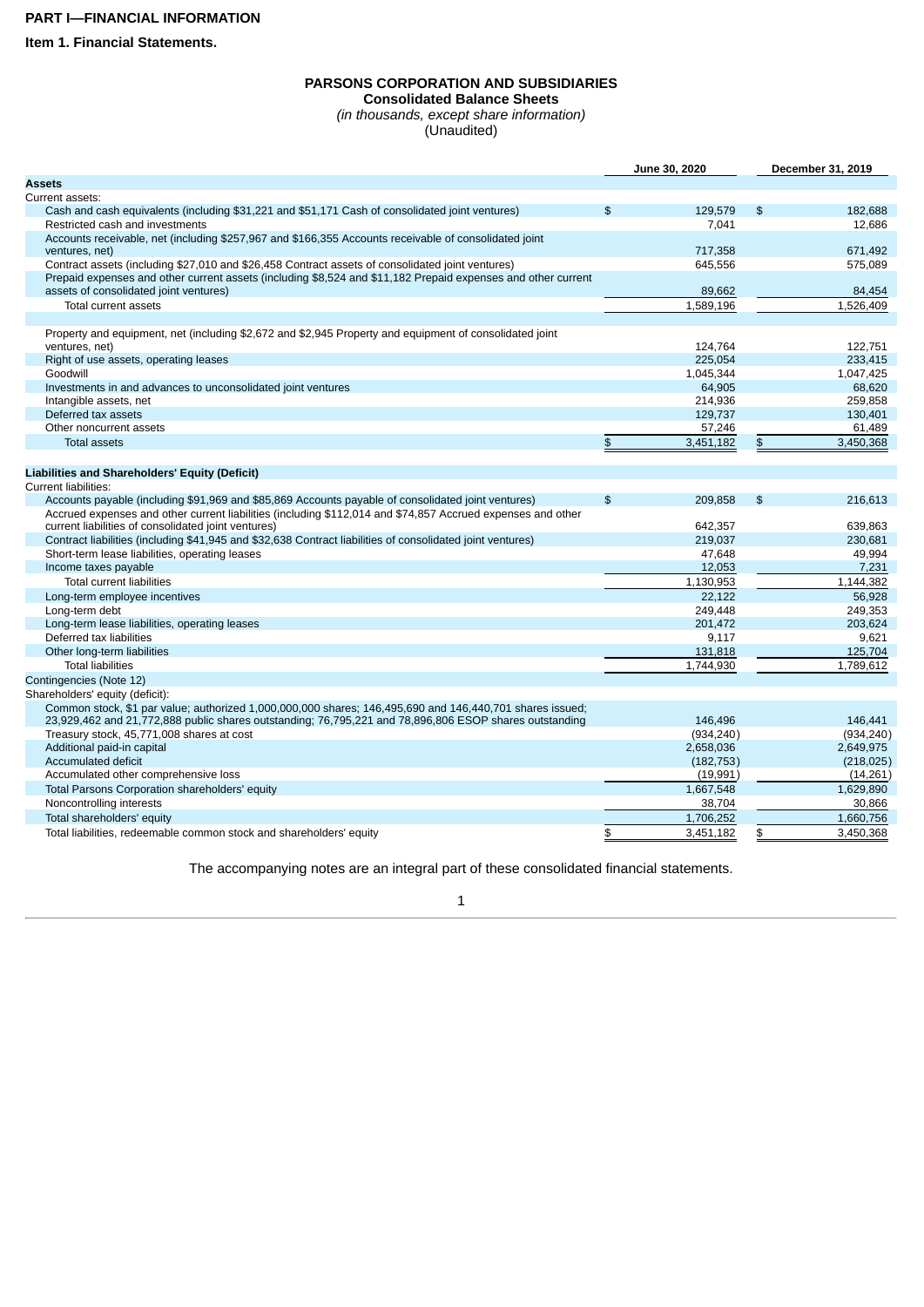## **PARSONS CORPORATION AND SUBSIDIARIES**

**Consolidated Statements of Income** *(In thousands, except per share information)*

(Unaudited)

<span id="page-3-0"></span>

|                                                                                         | For the Three Months Ended |                      |                | For the Six Months Ended |    |               |                |               |
|-----------------------------------------------------------------------------------------|----------------------------|----------------------|----------------|--------------------------|----|---------------|----------------|---------------|
|                                                                                         |                            | <b>June 30, 2020</b> |                | June 30, 2019            |    | June 30, 2020 |                | June 30, 2019 |
| Revenue                                                                                 | £                          | 979,459              | $\mathfrak{P}$ | 989,742                  | \$ | 1,950,452     | $\mathfrak{L}$ | 1,894,147     |
| Direct cost of contracts                                                                |                            | 749.324              |                | 784,723                  |    | 1,518,956     |                | 1,498,960     |
| Equity in earnings of unconsolidated joint ventures                                     |                            | 3,769                |                | 11,634                   |    | 9,883         |                | 22,031        |
| Indirect, general and administrative expenses                                           |                            | 187,640              |                | 225,359                  |    | 371,414       |                | 402,878       |
| Operating income (loss)                                                                 |                            | 46,264               |                | (8,706)                  |    | 69,965        |                | 14,340        |
| Interest income                                                                         |                            | 196                  |                | 225                      |    | 424           |                | 702           |
| Interest expense                                                                        |                            | (4, 159)             |                | (6,376)                  |    | (8, 181)      |                | (14, 668)     |
| Other income (expense), net                                                             |                            | 715                  |                | 1,506                    |    | 263           |                | 1,547         |
| Total other expense                                                                     |                            | (3, 248)             |                | (4,645)                  |    | (7, 494)      |                | (12, 419)     |
| Income (loss) before income tax expense                                                 |                            | 43,016               |                | (13, 351)                |    | 62,471        |                | 1,921         |
| Income tax (expense) benefit                                                            |                            | (11, 891)            |                | 53,496                   |    | (16, 975)     |                | 51,610        |
| Net income including noncontrolling interests                                           |                            | 31,125               |                | 40,145                   |    | 45,496        |                | 53,531        |
| Net (income) loss attributable to noncontrolling interests                              |                            | (7,826)              |                | 114                      |    | (9,224)       |                | (3,531)       |
| Net income attributable to Parsons Corporation                                          |                            | 23,299               | S              | 40,259                   |    | 36,272        |                | 50,000        |
| Earnings per share:                                                                     |                            |                      |                |                          |    |               |                |               |
| Basic                                                                                   | \$                         | 0.23                 | \$             | 0.44                     | \$ | 0.36          | \$             | 0.59          |
| <b>Diluted</b>                                                                          |                            | 0.23                 | \$             | 0.44                     | \$ | 0.36          | \$             | 0.59          |
| The accompanying notes are an integral part of these consolidated financial statements. |                            |                      |                |                          |    |               |                |               |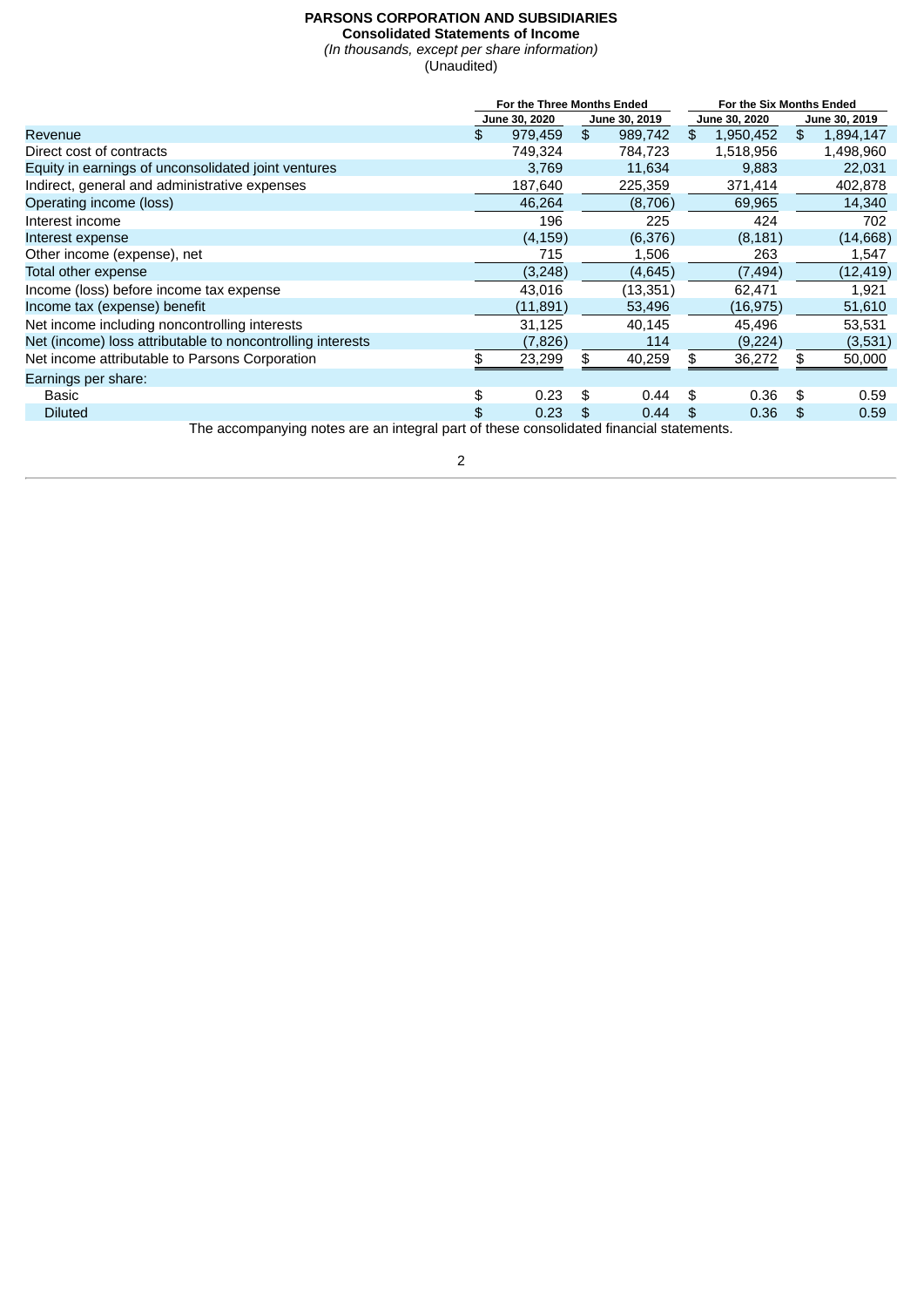#### **PARSONS CORPORATION AND SUBSIDIARIES Consolidated Statements of Comprehensive Income** *(In thousands)* (Unaudited)

<span id="page-4-0"></span>**For the Three Months Ended For the Six Months Ended June 30, 2020 June 30, 2019 June 30, 2020 June 30, 2019** Net income including noncontrolling interests  $\overline{\textbf{31.125}}$   $\overline{\textbf{33.1.125}}$   $\overline{\textbf{34.125}}$   $\overline{\textbf{35.45}}$   $\overline{\textbf{40.145}}$   $\overline{\textbf{35.4531}}$ Other comprehensive income (loss), net of tax Foreign currency translation adjustment, net of tax 3,104 2,240 (5,696) 4,787 Pension adjustments, net of tax and the set of tax and the set of tax and the set of tax and the set of tax and the set of tax and the set of tax and the set of tax and the set of tax and the set of tax and the set of tax Comprehensive income including noncontrolling interests, net of tax 34,252 42,402 39,762 58,344 Comprehensive (income) loss attributable to noncontrolling interests, net of tax (7,830) 114 (9,220) (3,531) Comprehensive income attributable to Parsons Corporation, net of tax \$ 26,422 \$ 42,516 \$ 30,542 \$ 54,813 The accompanying notes are an integral part of these consolidated financial statements.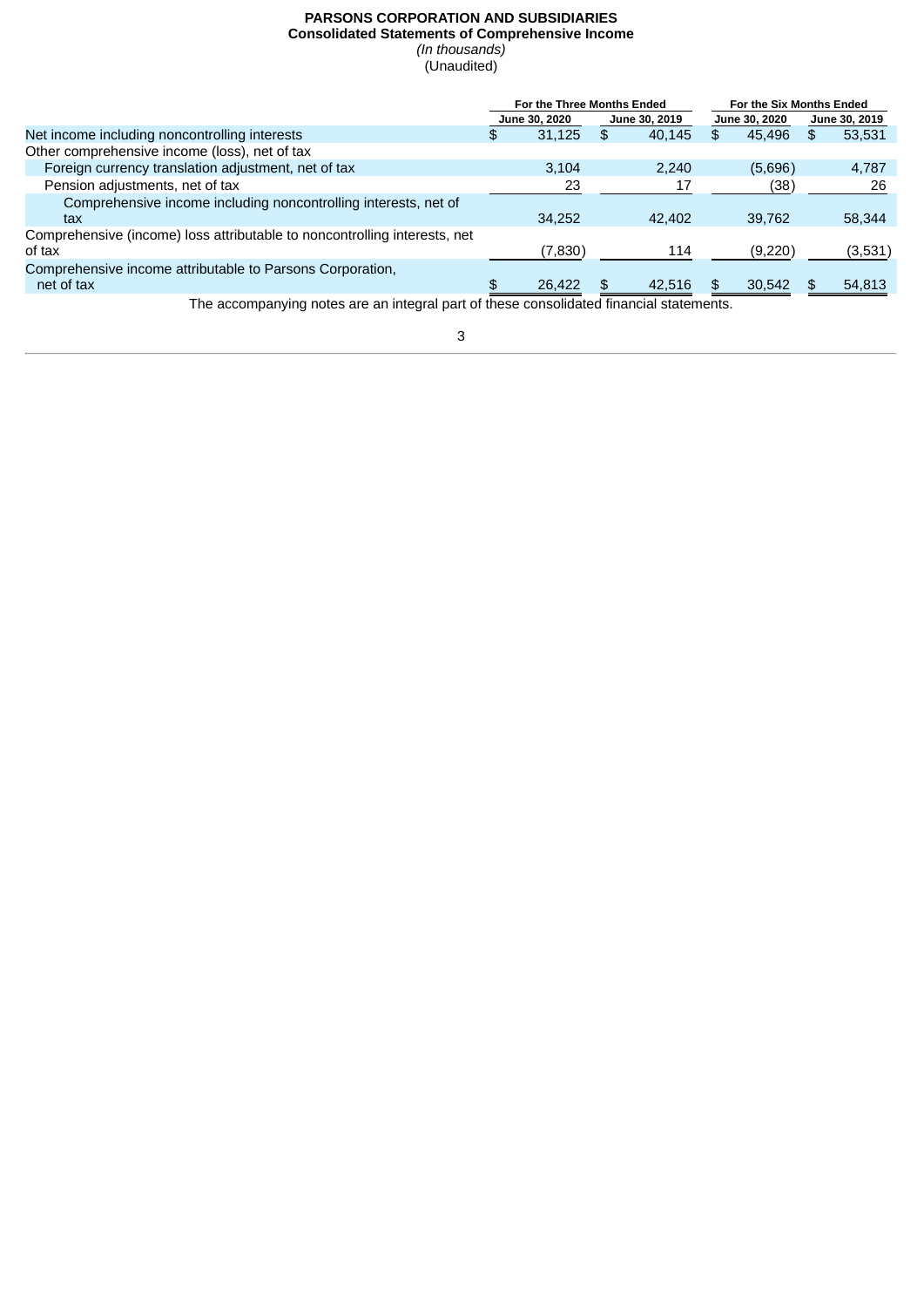## **PARSONS CORPORATION AND SUBSIDIARIES**

**Consolidated Statements of Cash Flows** *(In thousands)*

(Unaudited)

<span id="page-5-0"></span>

|                                                                                                  | For the Six Months Ended |               |            |  |
|--------------------------------------------------------------------------------------------------|--------------------------|---------------|------------|--|
|                                                                                                  | June 30, 2020            | June 30, 2019 |            |  |
| Cash flows from operating activities:                                                            |                          |               |            |  |
| Net income including noncontrolling interests                                                    | \$<br>45,496             | \$            | 53,531     |  |
| Adjustments to reconcile net income to net cash used in operating activities                     |                          |               |            |  |
| Depreciation and amortization                                                                    | 64,490                   |               | 61,665     |  |
| Amortization of debt issue costs                                                                 | 369                      |               | 629        |  |
| Gain on disposal of property and equipment                                                       | (43)                     |               | (24)       |  |
| Provision for doubtful accounts                                                                  | 38                       |               | (866)      |  |
| Deferred taxes                                                                                   | 325                      |               | (64, 924)  |  |
| Foreign currency transaction gains and losses                                                    | 1,185                    |               | (352)      |  |
| Equity in earnings of unconsolidated joint ventures                                              | (9,883)                  |               | (22, 031)  |  |
| Return on investments in unconsolidated joint ventures                                           | 15,893                   |               | 15,023     |  |
| Stock-based compensation                                                                         | 6,432                    |               |            |  |
| Contributions of treasury stock                                                                  | 29,468                   |               | 24,529     |  |
| Changes in assets and liabilities, net of acquisitions and newly consolidated<br>joint ventures: |                          |               |            |  |
| Accounts receivable                                                                              | (49, 618)                |               | (97, 450)  |  |
| Contract assets                                                                                  | (70, 739)                |               | (50, 842)  |  |
| Prepaid expenses and current assets                                                              | (999)                    |               | (4,967)    |  |
| Accounts payable                                                                                 | (6, 228)                 |               | (4, 517)   |  |
| Accrued expenses and other current liabilities                                                   | (21, 983)                |               | 17,763     |  |
| <b>Contract liabilities</b>                                                                      | (11, 047)                |               | 11,464     |  |
| Income taxes                                                                                     | 4,048                    |               | (7, 223)   |  |
| Other long-term liabilities                                                                      | (28, 648)                |               | 20,097     |  |
| Net cash used in operating activities                                                            | (31, 444)                |               | (48, 495)  |  |
| Cash flows from investing activities:                                                            |                          |               |            |  |
| Capital expenditures                                                                             | (22, 938)                |               | (25, 953)  |  |
| Proceeds from sale of property and equipment                                                     | 943                      |               | 1,873      |  |
| Payments for acquisitions, net of cash acquired                                                  |                          |               | (287, 482) |  |
| Investments in unconsolidated joint ventures                                                     | (3,844)                  |               | (5,049)    |  |
| Return of investments in unconsolidated joint ventures                                           | 17                       |               | 4,403      |  |
| Net cash used in investing activities                                                            | (25, 822)                |               | (312, 208) |  |
|                                                                                                  |                          |               |            |  |
| Cash flows from financing activities:                                                            | 180,600                  |               | 350,000    |  |
| Proceeds from borrowings                                                                         |                          |               | (530,000)  |  |
| Repayments of borrowings                                                                         | (180, 600)               |               | (286)      |  |
| Payments for debt costs and credit agreement                                                     | 223                      |               | 8,147      |  |
| Contributions by noncontrolling interests                                                        |                          |               |            |  |
| Distributions to noncontrolling interests                                                        | (1,605)                  |               | (20, 787)  |  |
| Purchase of treasury stock                                                                       |                          |               | (819)      |  |
| Taxes paid on vested stock                                                                       | (1, 149)                 |               |            |  |
| Proceeds from issuance of common stock                                                           | 1,684                    |               | 537,331    |  |
| Dividend paid                                                                                    |                          |               | (52,093)   |  |
| Net cash (used in) provided by financing activities                                              | (847)                    |               | 291,493    |  |
| Effect of exchange rate changes                                                                  | (641)                    |               | (602)      |  |
| Net decrease in cash, cash equivalents, and restricted cash                                      | (58, 754)                |               | (69, 812)  |  |
| Cash, cash equivalents and restricted cash:                                                      |                          |               |            |  |
| Beginning of year                                                                                | 195,374                  |               | 281,195    |  |
| End of period                                                                                    | \$<br>136,620            | \$            | 211,383    |  |

The accompanying notes are an integral part of these consolidated financial statements.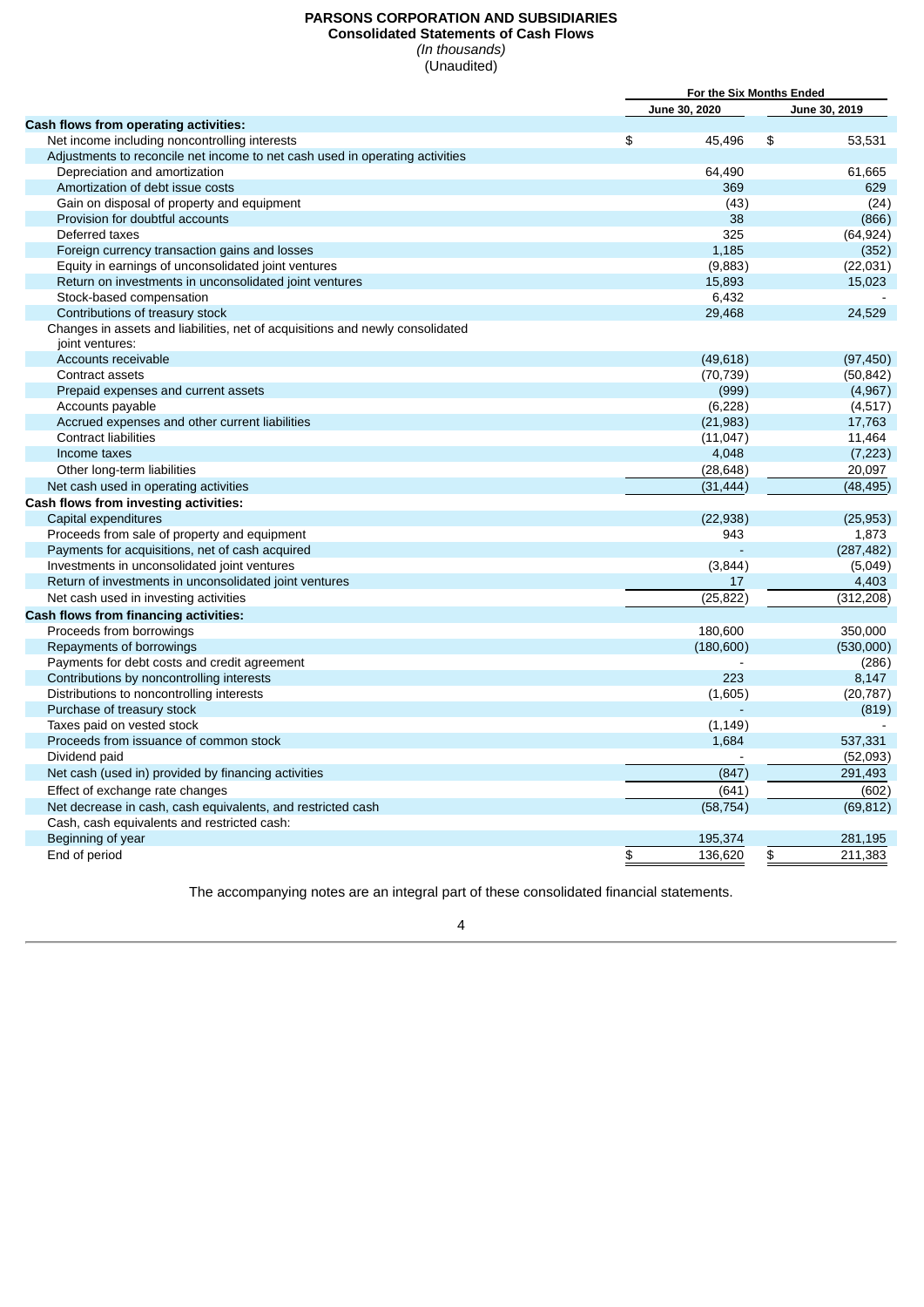#### **PARSONS CORPORATION AND SUBSIDIARIES Consolidated Statements of Shareholders' Equity (Deficit) For the Three Months Ended June 30, 2020 and June 30, 2019** *(In thousands)* (Unaudited)

<span id="page-6-0"></span>

| Balance at March 31, 2020<br>Comprehensive income    | Redeemable<br>Common<br><b>Stock</b><br>\$ | Common<br><b>Stock</b><br>\$146,441 | Treasury<br><b>Stock</b><br>\$ (934, 240) | <b>Additional</b><br>Paid-in<br>Capital<br>\$2,652,227 | Retained<br>Earnings<br>(Accumulated<br>Deficit)<br>\$ (206,052) | Accumulated<br>Other<br>Comprehensive<br>Income (Loss)<br>(23, 114)<br>\$. | <b>Total</b><br><b>Parsons</b><br>Equity<br>(Deficit)<br>\$1,635,262 | Noncontrolling<br><b>Interests</b><br>\$<br>32,117 | <b>Total</b><br>\$1,667,379 |
|------------------------------------------------------|--------------------------------------------|-------------------------------------|-------------------------------------------|--------------------------------------------------------|------------------------------------------------------------------|----------------------------------------------------------------------------|----------------------------------------------------------------------|----------------------------------------------------|-----------------------------|
| Net income                                           |                                            |                                     |                                           |                                                        | 23,299                                                           |                                                                            | 23,299                                                               | 7,826                                              | 31,125                      |
| Foreign currency translation<br>gain, net            |                                            |                                     |                                           |                                                        |                                                                  | 3,100                                                                      | 3,100                                                                | 4                                                  | 3,104                       |
| Pension adjustments, net                             | ٠                                          |                                     |                                           |                                                        |                                                                  | 23                                                                         | 23                                                                   |                                                    | 23                          |
| Contributions                                        |                                            |                                     |                                           |                                                        |                                                                  |                                                                            |                                                                      | $\overline{2}$                                     | 2                           |
| <b>Distributions</b>                                 |                                            |                                     |                                           |                                                        |                                                                  |                                                                            |                                                                      | (1, 245)                                           | (1, 245)                    |
| Issuance of equity securities, net of<br>retirements |                                            | 55                                  |                                           | 1,629                                                  |                                                                  |                                                                            | 1,684                                                                |                                                    | 1,684                       |
| Stock-based compensation                             |                                            |                                     |                                           | 4,180                                                  |                                                                  |                                                                            | 4,180                                                                |                                                    | 4,180                       |
| Balance at June 30, 2020                             |                                            | \$146,496                           | \$ (934, 240)                             | \$2,658,036                                            | \$ (182, 753)                                                    | (19, 991)<br>\$                                                            | \$1,667,548                                                          | 38,704<br>\$                                       | \$1,706,252                 |
| Balance at March 31, 2019                            | \$1,875,332                                | \$                                  | \$ (957, 838)                             | \$                                                     | 75,771<br>\$                                                     | (20, 401)<br>\$                                                            | (902, 468)<br>\$                                                     | 31,828<br>\$                                       | (870, 640)<br>\$            |
| Comprehensive income                                 |                                            |                                     |                                           |                                                        |                                                                  |                                                                            |                                                                      |                                                    |                             |
| Net income                                           |                                            |                                     |                                           |                                                        | 40,259                                                           |                                                                            | 40,259                                                               | (114)                                              | 40,145                      |
| Foreign currency translation<br>gain, net            |                                            |                                     |                                           |                                                        |                                                                  | 2,240                                                                      | 2,240                                                                |                                                    | 2,240                       |
| Pension adjustments, net                             | $\overline{a}$                             |                                     |                                           |                                                        |                                                                  | 17                                                                         | 17                                                                   |                                                    | 17                          |
| Purchase of treasury stock                           | (6)                                        |                                     | (6)                                       |                                                        | 6                                                                |                                                                            |                                                                      |                                                    |                             |
| <b>Distributions</b>                                 | ÷,                                         |                                     |                                           |                                                        |                                                                  |                                                                            |                                                                      | 5,638                                              | 5,638                       |
| Dividend paid                                        |                                            |                                     |                                           |                                                        | (52,093)                                                         |                                                                            | (52,093)                                                             |                                                    | (52,093)                    |
| Conversion of S-Corp to C-Corp                       | 25,877                                     |                                     |                                           |                                                        | (25, 877)                                                        |                                                                            | (25, 877)                                                            |                                                    | (25, 877)                   |
| IPO proceeds, net                                    |                                            | 21,296                              |                                           | 516,034                                                |                                                                  |                                                                            | 537,330                                                              |                                                    | 537,330                     |
| ESOP shares at redemption value                      | 978,986                                    |                                     |                                           | (516, 034)                                             | (462, 952)                                                       |                                                                            | (978, 986)                                                           |                                                    | (978, 986)                  |
| Balance at June 30, 2019                             | \$2.880.189                                | \$21.296                            | \$ (957, 844)                             | \$                                                     | \$ (424, 886)                                                    | \$<br>(18.144)                                                             | \$(1,379,578)                                                        | 37,352<br>\$                                       | \$ (1.342.226)              |

The accompanying notes are an integral part of these consolidated financial statements.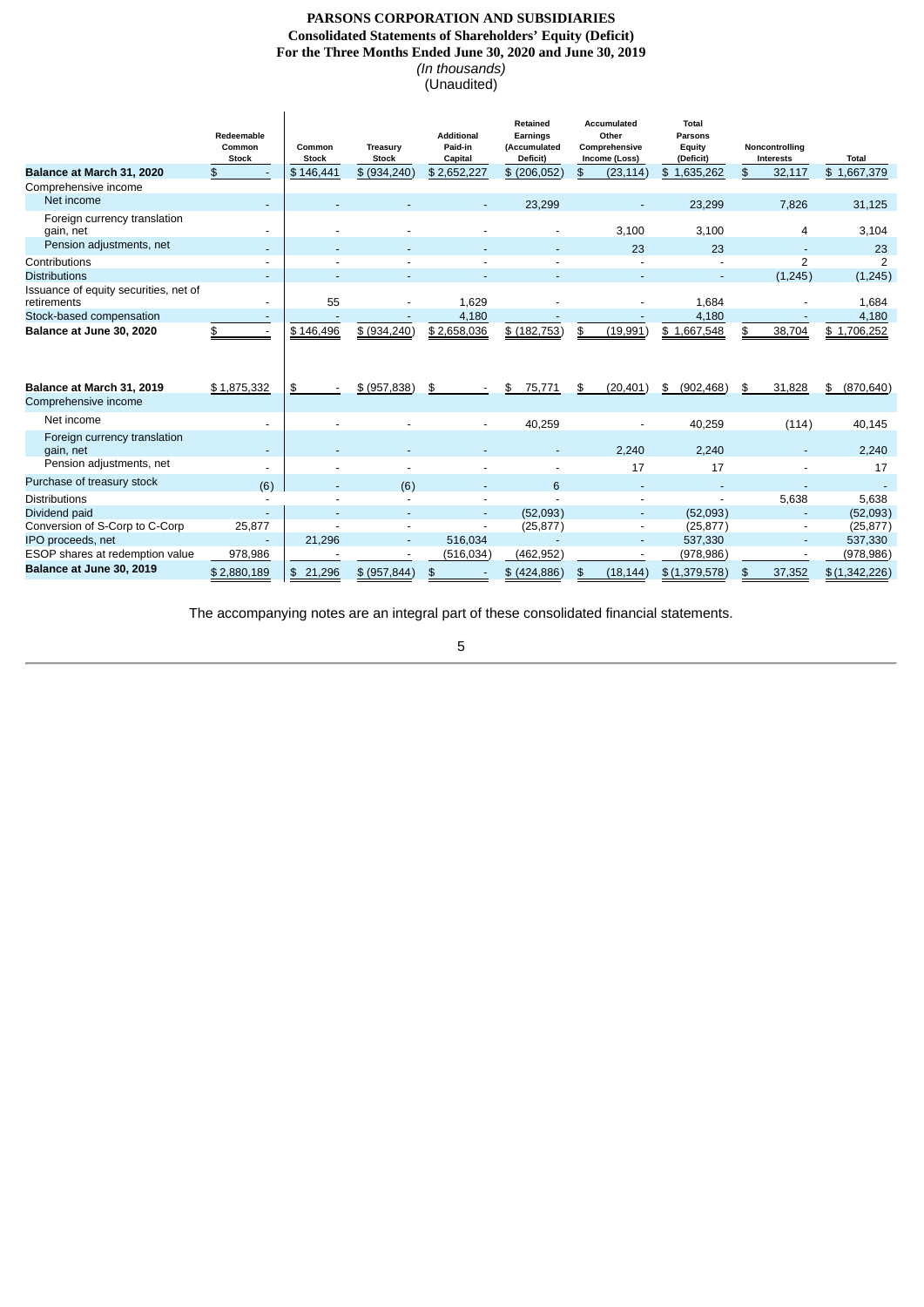#### **PARSONS CORPORATION AND SUBSIDIARIES Consolidated Statements of Shareholders' Equity (Deficit) For the Six Months Ended June 30, 2020 and June 30, 2019** *(In thousands)* (Unaudited)

|                                                     | Redeemable<br>Common<br><b>Stock</b> | Common<br><b>Stock</b> | <b>Treasury</b><br><b>Stock</b> | <b>Additional</b><br>Paid-in<br>Capital | Retained<br>Earnings<br>(Accumulated<br>Deficit) | <b>Accumulated</b><br>Other<br>Comprehensive<br>Income (Loss) | <b>Total</b><br><b>Parsons</b><br>Deficit | Noncontrolling<br><b>Interests</b> | <b>Total</b>     |
|-----------------------------------------------------|--------------------------------------|------------------------|---------------------------------|-----------------------------------------|--------------------------------------------------|---------------------------------------------------------------|-------------------------------------------|------------------------------------|------------------|
| Balance at December 31, 2019                        | \$                                   | \$146,441              | \$ (934, 240)                   | \$2,649,975                             | \$ (218,025)                                     | \$<br>(14, 261)                                               | \$1,629,890                               | \$<br>30,866                       | \$1,660,756      |
| Comprehensive income                                |                                      |                        |                                 |                                         |                                                  |                                                               |                                           |                                    |                  |
| Net income                                          |                                      |                        |                                 |                                         | 36,272                                           |                                                               | 36,272                                    | 9,224                              | 45,496           |
| Foreign currency translation<br>(loss), net         |                                      |                        |                                 |                                         |                                                  | (5,692)                                                       | (5,692)                                   | (4)                                | (5,696)          |
| Pension adjustments, net                            |                                      |                        |                                 |                                         |                                                  | (38)                                                          | (38)                                      |                                    | (38)             |
| Adoption of ASU 2016-13                             |                                      |                        |                                 |                                         | (1,000)                                          |                                                               | (1,000)                                   |                                    | (1,000)          |
| Contributions                                       |                                      |                        |                                 |                                         |                                                  |                                                               |                                           | 223                                | 223              |
| <b>Distributions</b>                                |                                      |                        |                                 |                                         |                                                  |                                                               |                                           | (1,605)                            | (1,605)          |
| Issuance of equity securities, net<br>of retirement |                                      | 55                     |                                 | 1.629                                   |                                                  |                                                               | 1.684                                     |                                    | 1,684            |
| Stock-based compensation                            |                                      |                        |                                 | 6,432                                   |                                                  |                                                               | 6,432                                     |                                    | 6,432            |
| Balance at June 30, 2020                            | \$                                   | \$146,496              | \$ (934, 240)                   | \$2,658,036                             | \$ (182, 753)                                    | \$<br>(19, 991)                                               | \$1,667,548                               | 38,704<br>\$                       | \$1,706,252      |
|                                                     |                                      |                        |                                 |                                         |                                                  |                                                               |                                           |                                    |                  |
| Balance at December 31, 2018                        | \$1,876,309                          | \$                     | \$ (957.025)                    | \$                                      | 12.445<br>\$.                                    | (22, 957)<br>\$                                               | \$<br>(967, 537)                          | \$<br>46,461                       | (921, 076)<br>\$ |
| Comprehensive income                                |                                      |                        |                                 |                                         |                                                  |                                                               |                                           |                                    |                  |
| Net income                                          |                                      |                        |                                 |                                         | 50,000                                           |                                                               | 50,000                                    | 3,531                              | 53,531           |
| Foreign currency translation                        |                                      |                        |                                 |                                         |                                                  |                                                               |                                           |                                    |                  |
| gain, net                                           |                                      |                        |                                 |                                         |                                                  | 4,787                                                         | 4,787                                     |                                    | 4,787            |
| Pension adjustments, net                            |                                      |                        |                                 |                                         |                                                  | 26                                                            | 26                                        |                                    | 26               |
| ASC 842 Transition Adjustment                       |                                      |                        |                                 |                                         | 52,608                                           |                                                               | 52,608                                    |                                    | 52,608           |
| Purchase of treasury stock                          | (819)                                |                        | (819)                           |                                         | 819                                              |                                                               |                                           |                                    |                  |
| Contributions                                       | ٠                                    |                        |                                 |                                         |                                                  |                                                               |                                           | 8.147                              | 8,147            |
| <b>Distributions</b>                                | $\overline{\phantom{a}}$             |                        |                                 |                                         |                                                  |                                                               |                                           | (20, 787)                          | (20, 787)        |
| Dividend paid                                       |                                      |                        |                                 |                                         | (52,093)                                         |                                                               | (52,093)                                  |                                    | (52,093)         |
| Conversion of S-Corp to C-Corp                      | 25,877                               |                        |                                 |                                         | (25, 877)                                        |                                                               | (25, 877)                                 |                                    | (25, 877)        |
| IPO proceeds, net                                   |                                      | 21,296                 |                                 | 516,034                                 |                                                  |                                                               | 537,330                                   |                                    | 537,330          |
| ESOP shares at redemption value                     | 978,822                              |                        |                                 | (516, 034)                              | (462, 788)                                       |                                                               | (978, 822)                                |                                    | (978, 822)       |
| Balance at June 30, 2019                            | \$2,880,189                          | 21,296<br>\$           | \$ (957, 844)                   |                                         | \$ (424, 886)                                    | (18, 144)<br>S                                                | \$(1,379,578)                             | 37,352<br>£.                       | \$(1,342,226)    |

The accompanying notes are an integral part of these consolidated financial statements.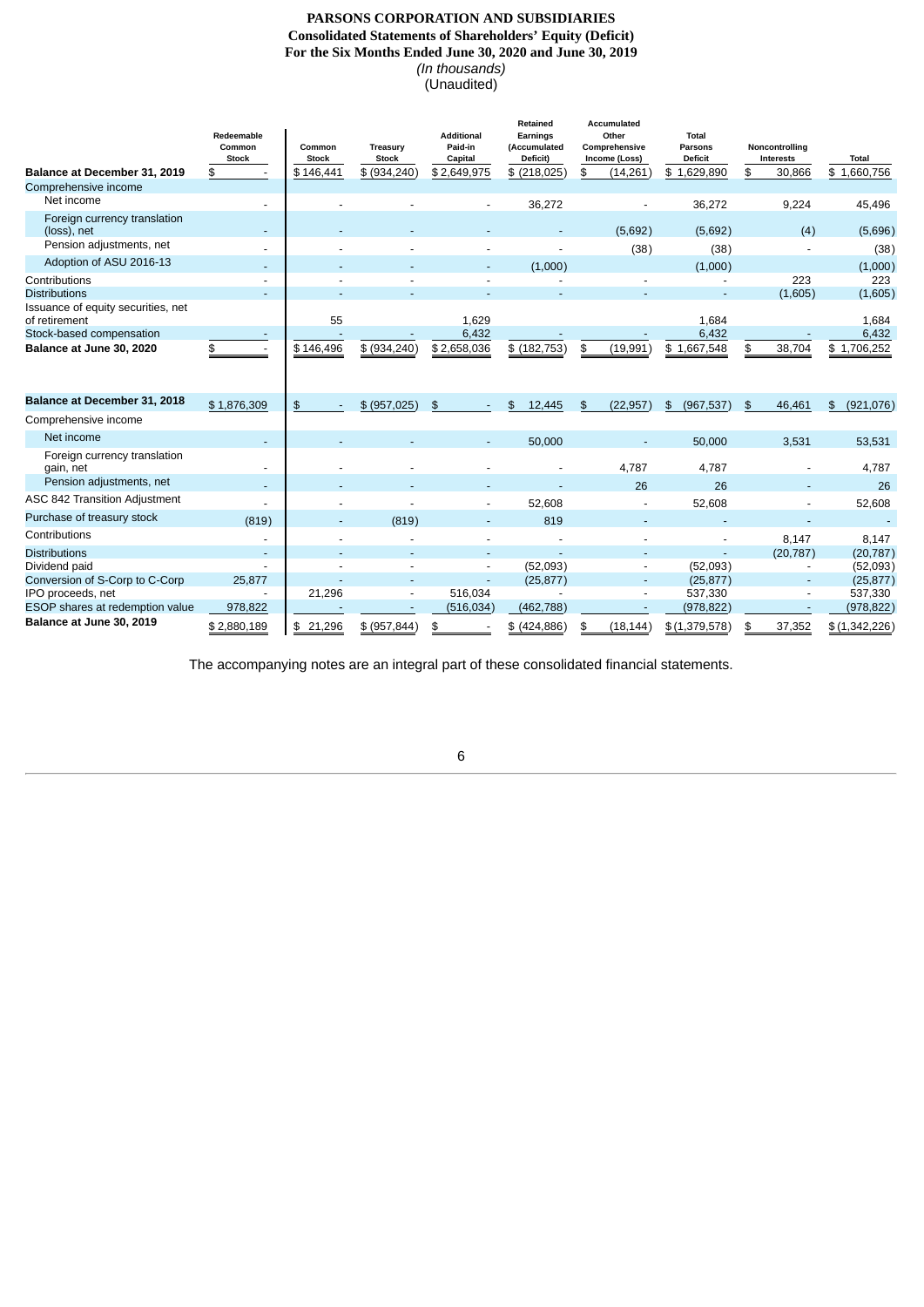#### <span id="page-8-0"></span>**1. Description of Operations**

#### **Organization**

Parsons Corporation, a Delaware corporation, and its subsidiaries (collectively, the "Company") is a leading provider of technologydriven solutions in the defense, intelligence and critical infrastructure markets. We provide software and hardware products, technical services and integrated solutions to support our customers' missions. We have developed significant expertise and differentiated capabilities in key areas of cybersecurity, intelligence, missile defense, C5ISR, space, geospatial, and connected communities. By combining our talented team of professionals and advanced technology, we help solve complex technical challenges to enable a safer, smarter and more interconnected world.

#### **Initial Public Offering**

On May 8, 2019, the Company consummated its initial public offering ("IPO") whereby the Company sold 18,518,500 shares of common stock for \$27.00 per share. The underwriters exercised their option on May 14, 2019 to purchase an additional 2,777,775 shares at the net price of \$25.515 which was the IPO share price of \$27.00 less the underwriting discount of \$1.485 per share. The net proceeds of the IPO and the underwriters' option were \$536.9 million, after deducting underwriting discounts and other fees, and were used to fund an IPO dividend of \$52.1 million, repay the outstanding balance of \$150.0 million under our Term Loan, and repay outstanding indebtedness under our Revolving Credit Facility.

#### **Stock Dividend**

On April 15, 2019, the board of directors of the Company declared a common stock dividend in a ratio of two shares of common stock for every one share of common stock presently held by the Company's stockholder (the "Stock Dividend"). The record date of this common Stock Dividend was May 7, 2019, the day immediately prior to the consummation of the Company's IPO on May 8, 2019, and the payment date of the Stock Dividend was May 8, 2019. Purchasers of the Company's common stock in the Company's public offering were not entitled to receive any portion of the Stock Dividend.

#### **2. Basis of Presentation and Principles of Consolidation**

The accompanying unaudited consolidated financial statements and related notes of the Company have been prepared in accordance with generally accepted accounting principles in the United States of America ("GAAP") and pursuant to the interim period reporting requirements of Form 10-Q. They do not include all of the information and footnotes required by GAAP for complete financial statements and, therefore, should be read in conjunction with our consolidated financial statements and the notes thereto included in the Company's Annual Report on Form 10-K for the year ended December 31, 2019.

In the opinion of management, the consolidated financial statements reflect all normal recurring adjustments necessary for a fair statement of the financial position, results of operations and cash flows for the interim periods presented. The results of operations and cash flows for any interim period are not necessarily indicative of results for the full year or for future years.

This Quarterly Report on Form 10-Q include the accounts of Parsons Corporation and its subsidiaries and affiliates with it controls. Interests in joint ventures that are controlled by the Company, or for which the Company is otherwise deemed to be the primary beneficiary, are consolidated. For joint ventures in which the Company does not have a controlling interest, but exerts a significant influence, the Company applies the equity method of accounting. (see "Note 14 – Investments in and Advances to Joint Ventures" for further discussion). Intercompany accounts and transactions are eliminated in consolidation.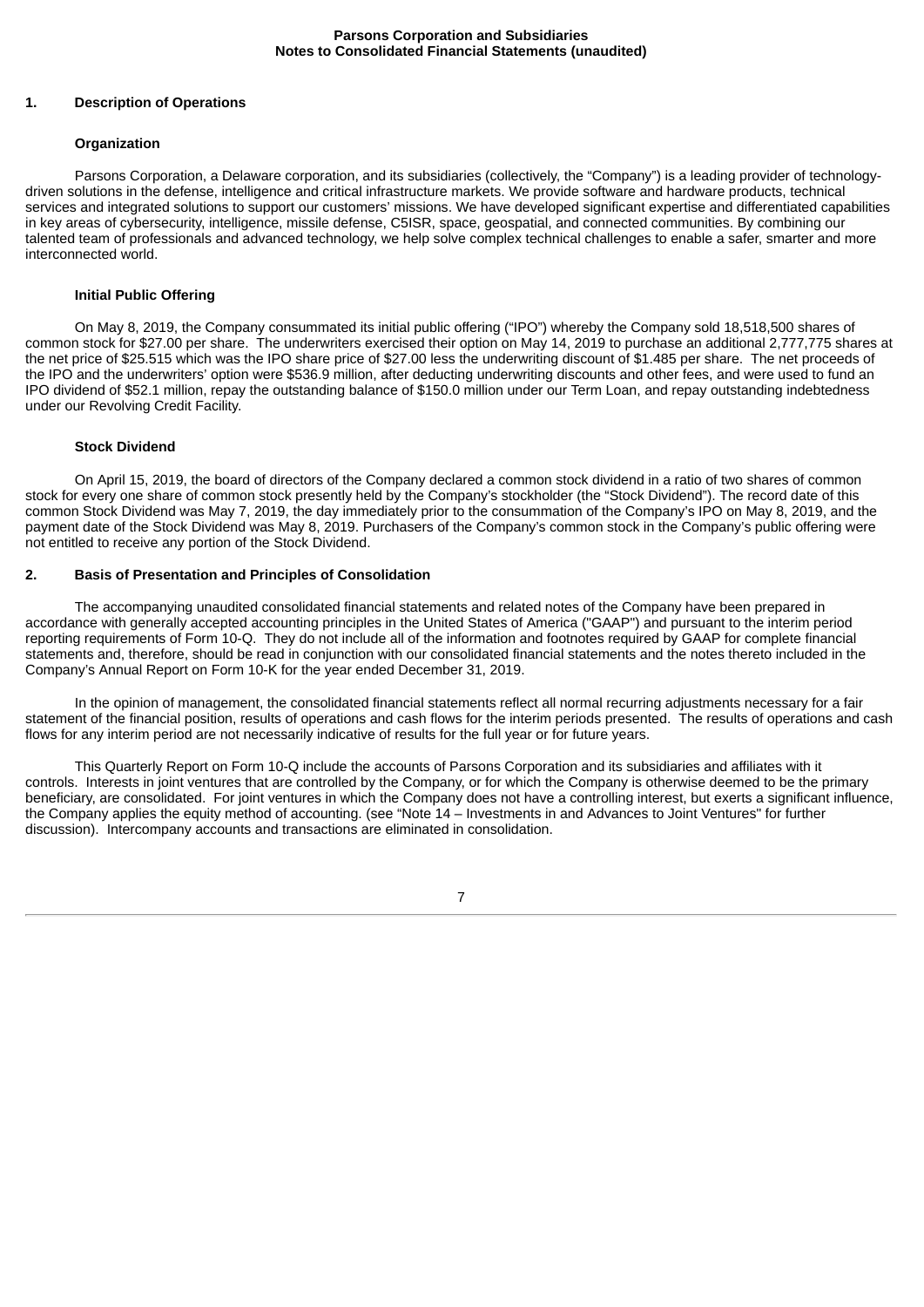#### **Use of Estimates**

The preparation of the consolidated financial statements in accordance with GAAP requires management to make estimates and assumptions that affect the reported amounts of assets and liabilities at the date of the financial statements and the reported amounts of revenues and expenses during the reporting period. Actual amounts could differ from those estimates. The Company's most significant estimates and judgments involve revenue recognition with respect to the determination of the costs to complete contracts and transaction price; determination of self-insurance reserves; useful lives of property and equipment and intangible assets; calculation of allowance for doubtful accounts; valuation of deferred income tax assets and uncertain tax positions, among others. Please see "Management's Discussion and Analysis of Financial Condition and Results of Operations—Critical Accounting Policies and Estimates" and "Note 2—Summary of Significant Accounting Polices" in the notes to our consolidated financial statements included in the Company's Form 10-K for the year ended December 31, 2019, for a discussion of the significant estimates and assumptions affecting our consolidated financial statements. Estimates of costs to complete contracts are continually evaluated as work progresses and are revised when necessary. When a change in estimate is determined to have an impact on contract profit, the Company records a positive or negative adjustment to the consolidated statement of income.

#### **Employee Stock Purchase Plan**

During the second quarter of fiscal 2020, initial purchases of the Company's common Stock were made under the Parsons Employee Stock Purchase Program ("ESPP"). Under the ESPP, eligible employees who elect to participate are granted the right to purchase shares of the common stock of Parsons at a discount that is limited to 5% of the per-share market value on the day shares are sold to employees. Purchases of common stock under the ESPP are included in "proceeds from issuance of common stock" in cash flows from financing activities in the Consolidated Statements of Cash Flows.

#### **3. New Accounting Pronouncements**

In the first quarter of 2020, the Company adopted Accounting Standards Update ("ASU") 2016-13, "Measurement of Credit Losses on Financial Instruments." The amendments in ASU 2016-13 replace the incurred loss impairment methodology in current practice with a methodology that reflects expected credit losses and requires consideration of a broader range of reasonable and supportable information to estimate credit losses. The adoption of ASU 2016-13 did not have a material impact on the Company's consolidated financial statements.

In December 2019, the Financial Accounting Standards Board ("FASB") issued ASU No. 2019-12, Income Taxes (Topic 740): Simplifying the Accounting for Income Taxes ("ASU 2019-12"). ASU 2019-12 was issued as a means to reduce the complexity of accounting for income taxes for those entities that fall within the scope of the standard. The guidance is to be applied using a prospective method, excluding amendments related to franchise taxes, which should be applied on either a retrospective basis for all periods presented or a modified retrospective basis through a cumulative-effect adjustment to retained earnings as of the beginning of the fiscal year of adoption. ASU 2019-12 is effective for fiscal years beginning after December 15, 2020, with early adoption permitted. The Company does not expect this standard to have a material impact on its consolidated financial statements.

#### **4. Acquisitions**

#### **OGSystems**

On January 7, 2019, the Company acquired a 100% ownership interest in OGSystems, a privately-owned company, for \$292.4 million paid in cash. OGSystems provides geospatial intelligence, big data analytics and threat mitigation for defense and intelligence customers. The Company borrowed \$110 million under the Credit Agreement and \$150 million on a short-term loan, as described in "Note 10—*Debt and Credit Facilities*," to partially fund the acquisition. In connection with this acquisition, the Company recognized \$5.4 million of acquisition-related expenses in "Indirect, general and administrative expense" in the consolidated statements of income for the year ended December 31, 2019, including legal fees, consulting fees, and other miscellaneous direct expenses associated with the acquisition. OGSystems enhances the Company's artificial intelligence and data analytics expertise with new technologies and solutions. Customers of both companies will benefit from existing, complementary technologies and increased scale, enabling end-to-end solutions under the shared vision of rapid prototyping and agile development.

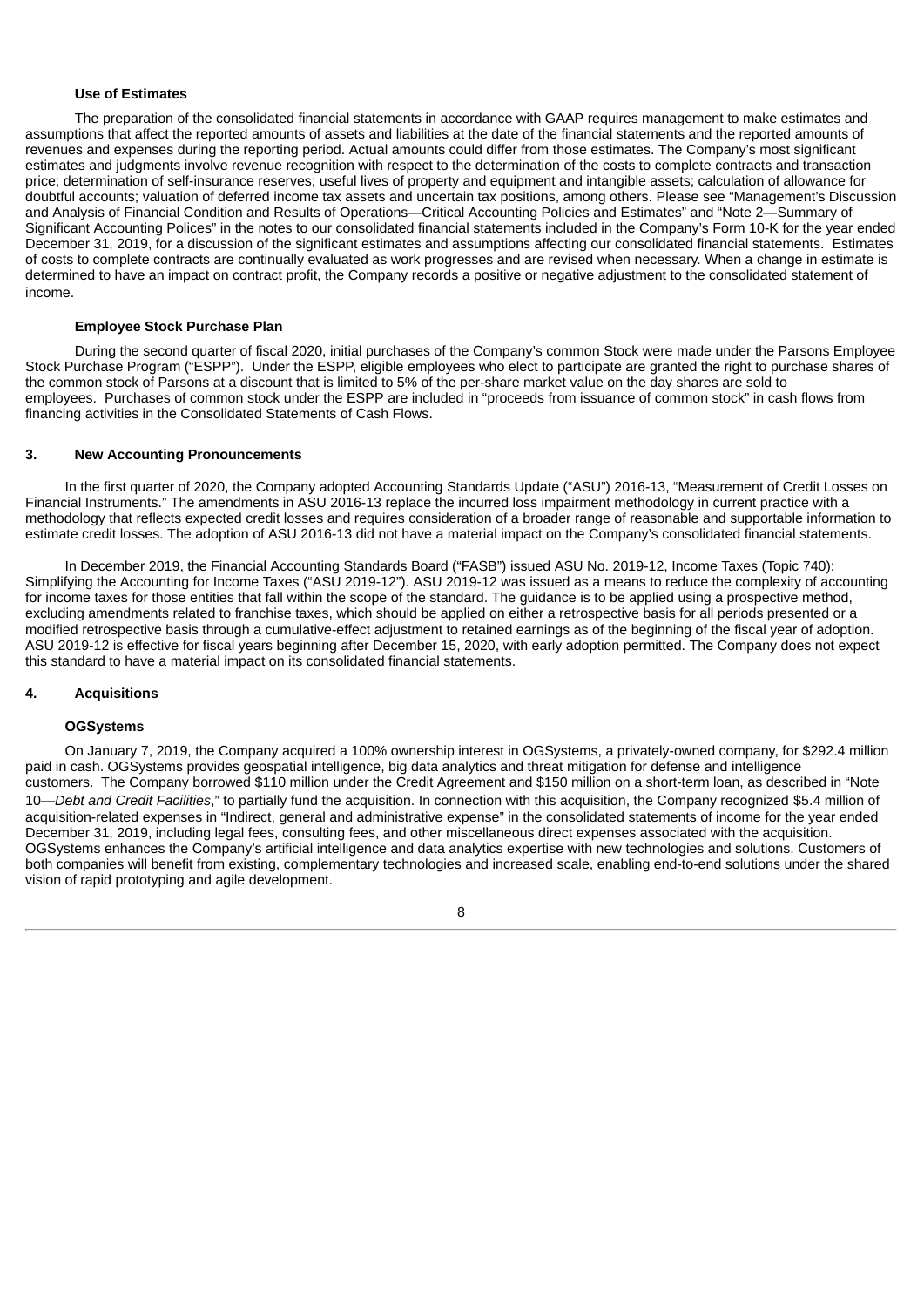The following table summarizes the estimated fair values of the assets acquired and liabilities assumed based on the purchase price allocation as of the date of acquisition (in thousands):

|                                                | <b>Amount</b> |
|------------------------------------------------|---------------|
| Cash and cash equivalents                      | \$<br>5,772   |
| Accounts receivable                            | 9,904         |
| Contract assets                                | 9,747         |
| Prepaid expenses and other current assets      | 4,307         |
| Property and equipment                         | 4,085         |
| Right of use assets, operating leases          | 8,826         |
| Goodwill                                       | 183,540       |
| Intangible assets                              | 92,300        |
| Other noncurrent assets                        | 10            |
| Accounts payable                               | (5,450)       |
| Accrued expenses and other current liabilities | (7, 147)      |
| <b>Contract liabilities</b>                    | (1,300)       |
| Short-term lease liabilities, operating leases | (805)         |
| Income tax payable                             | (1, 178)      |
| Deferred tax liabilities                       | (1, 195)      |
| Long-term lease liabilities, operating leases  | (8,021)       |
| Other long-term liabilities                    | (1,015)       |
| Net assets acquired                            | \$<br>292.380 |

Of the total purchase price, the following values were assigned to intangible assets (in thousands, except for years):

|                        |     | Gross<br>Carrying<br>Amount | Amortization<br>Period |
|------------------------|-----|-----------------------------|------------------------|
|                        |     |                             | (in years)             |
| Customer relationships | \$. | 57,100                      | 5                      |
| Backlog                |     | 27.700                      | 3                      |
| Trade name             |     | 3,800                       |                        |
| Non-compete agreements |     | 2.400                       | 3                      |
| Developed technologies | ۰D  | 1,300                       | 3                      |

Amortization expense of \$5.9 million and \$5.9 million related to these intangible assets was recorded for the three months ended June 30, 2020 and June 30, 2019, respectively, and \$11.9 million and \$11.9 million for the six months ended June 30, 2020 and June 30, 2019, respectively. The entire value of goodwill of \$183.5 million was assigned to the Federal Solutions reporting unit and represents synergies expected to be realized from this business combination. Goodwill of \$16 million is deductible for tax purposes.

The amount of revenue generated by OGSystems and included within consolidated revenues is \$37.7 million and \$46.1 million for the three months June 30, 2020 and June 30, 2019, respectively, and \$70.8 million and \$75.1 million for the six months ended June 30, 2020 and June 30, 2019, respectively. The Company has determined that the presentation of net income from the date of acquisition is impracticable due to the integration of general corporate functions upon acquisition.

#### **Supplemental Pro Forma Information (Unaudited)**

Supplemental information of unaudited pro forma operating results assuming the OGSystems acquisition had been consummated as of the beginning of fiscal year 2018 (December 30, 2017) (in thousands) is as follows:

|                                                         | <b>Three Months Ended</b> |  |               | <b>Six Months Ended</b> |           |               |           |
|---------------------------------------------------------|---------------------------|--|---------------|-------------------------|-----------|---------------|-----------|
|                                                         | June 30, 2020             |  | June 30, 2019 | June 30, 2020           |           | June 30, 2019 |           |
| Pro forma revenue                                       | 979.459                   |  | 989.742       |                         | 1.950.452 |               | 1.896.102 |
| Pro forma net income including noncontrolling interests | 32.165                    |  | 40.976        |                         | 47.628    |               | 58.433    |
|                                                         |                           |  |               |                         |           |               |           |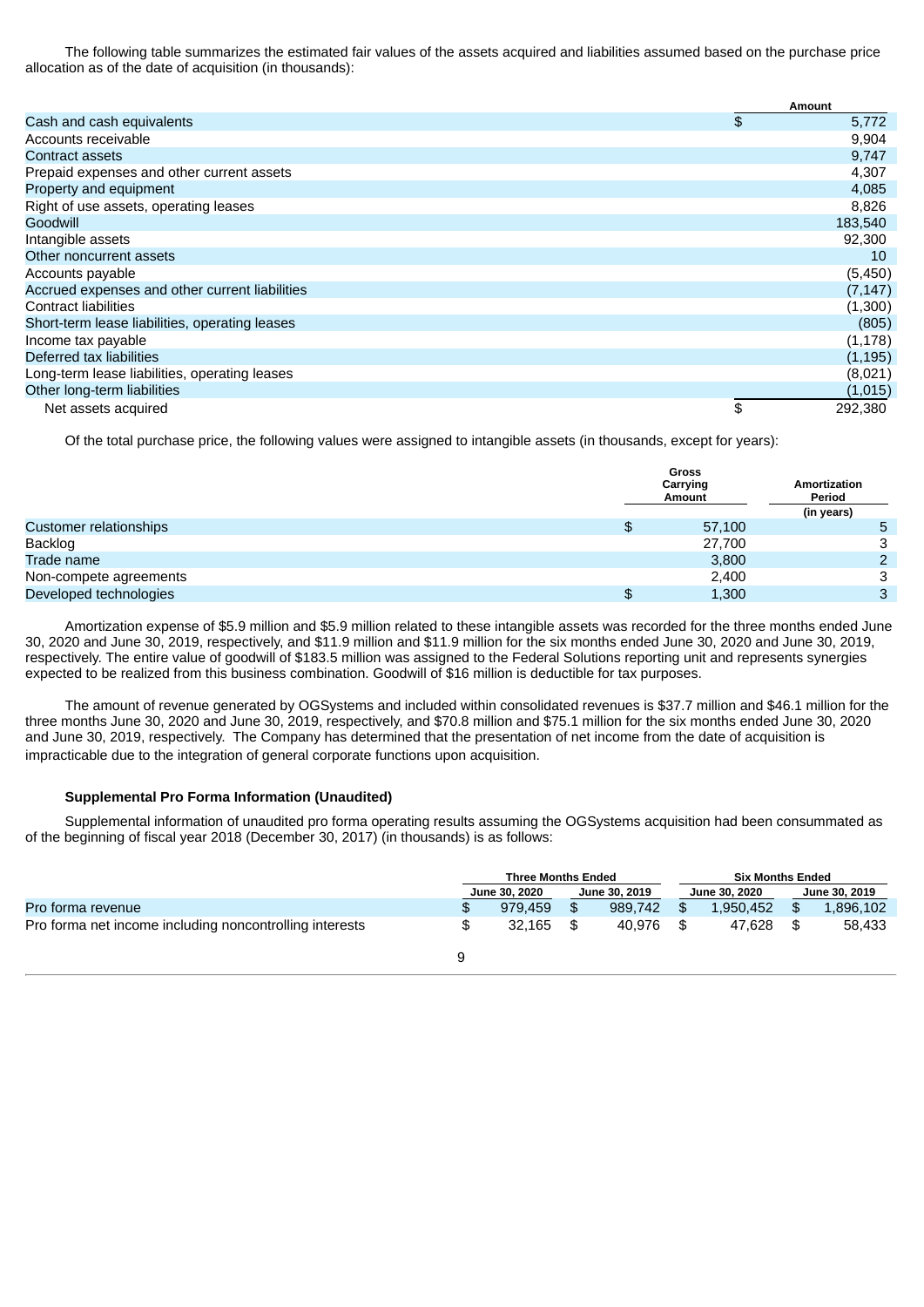#### **QRC Technologies**

On July 31, 2019 the Company acquired a 100% ownership interest in QRC Technologies ("QRC"), a privately-owned company, for \$214.1 million in cash. QRC provides design and development of open-architecture radio-frequency products. The Company borrowed \$140.0 million under the Revolving Credit Facility to partially fund the transaction. In connection with this acquisition, the Company recognized \$4.9 million of acquisition-related expenses in "Indirect, general and administrative expense" in the consolidated statements of income for the fiscal year ended December 31, 2019, including legal fees, consulting fees, and other miscellaneous direct expenses associated with the acquisition. QRC is an agile, disruptive product company that specializes in radio frequency spectrum survey, record and playback; signals intelligence; and electronic warfare missions. QRC complements our existing portfolio, increases our presence in the highgrowth markets of spectrum awareness and surveillance, and adds critical intellectual property that complements and expands the Company's available capabilities for the Special Operations and Intelligence Communities.

The following table summarizes the estimated fair values of the assets acquired and liabilities assumed based on the preliminary purchase price allocation as of the date of acquisition (in thousands):

|                                                | Amount   |
|------------------------------------------------|----------|
| Cash and cash equivalents                      | 5.925    |
| Accounts receivable                            | 5,587    |
| Prepaid expenses and other current assets      | 5,727    |
| Property and equipment                         | 1.205    |
| Right of use assets, operating leases          | 5.228    |
| Goodwill                                       | 125.091  |
| Intangible assets                              | 76.200   |
| Accounts payable                               | (1, 567) |
| Accrued expenses and other current liabilities | (4,025)  |
| Short-term lease liabilities, operating leases | (545)    |
| Long-term lease liabilities, operating leases  | (4,683)  |
| Net assets acquired                            | 214,143  |

Of the total purchase price, the following values were assigned to intangible assets (in thousands, except for years):

|                                     | <b>Gross</b><br>Carrying<br>Amount | Amortization<br>Period |
|-------------------------------------|------------------------------------|------------------------|
|                                     |                                    | (in years)             |
| Customer relationships              | \$<br>49.800                       | 12                     |
| Developed technologies              | 21,800                             | 3 to 5                 |
| In-process research and development | 1,800                              | 3 to 5                 |
| Non-compete agreements              | 1,200                              | 4                      |
| Trade name                          | 800                                | $\overline{2}$         |
| Backlog                             | 800                                |                        |

The Company is still in the process of finalizing its valuation of the net assets acquired.

Amortization expense of \$3.6 million and \$7.2 million related to these intangible assets was recorded for the three and six months ended June 30, 2020, respectively. The entire value of goodwill of \$125.1 million was assigned to the Federal Solutions reporting unit and represents synergies expected to be realized from this business combination. Goodwill in its entirety is deductible for tax purposes.

The amount of revenue generated by QRC and included within consolidated revenues for the three and six months ended June 30, 2020 is \$8.1 million and \$12.5 million, respectively. The Company has determined that the presentation of net income from the date of acquisition is impracticable due to the integration of general corporate functions upon acquisition.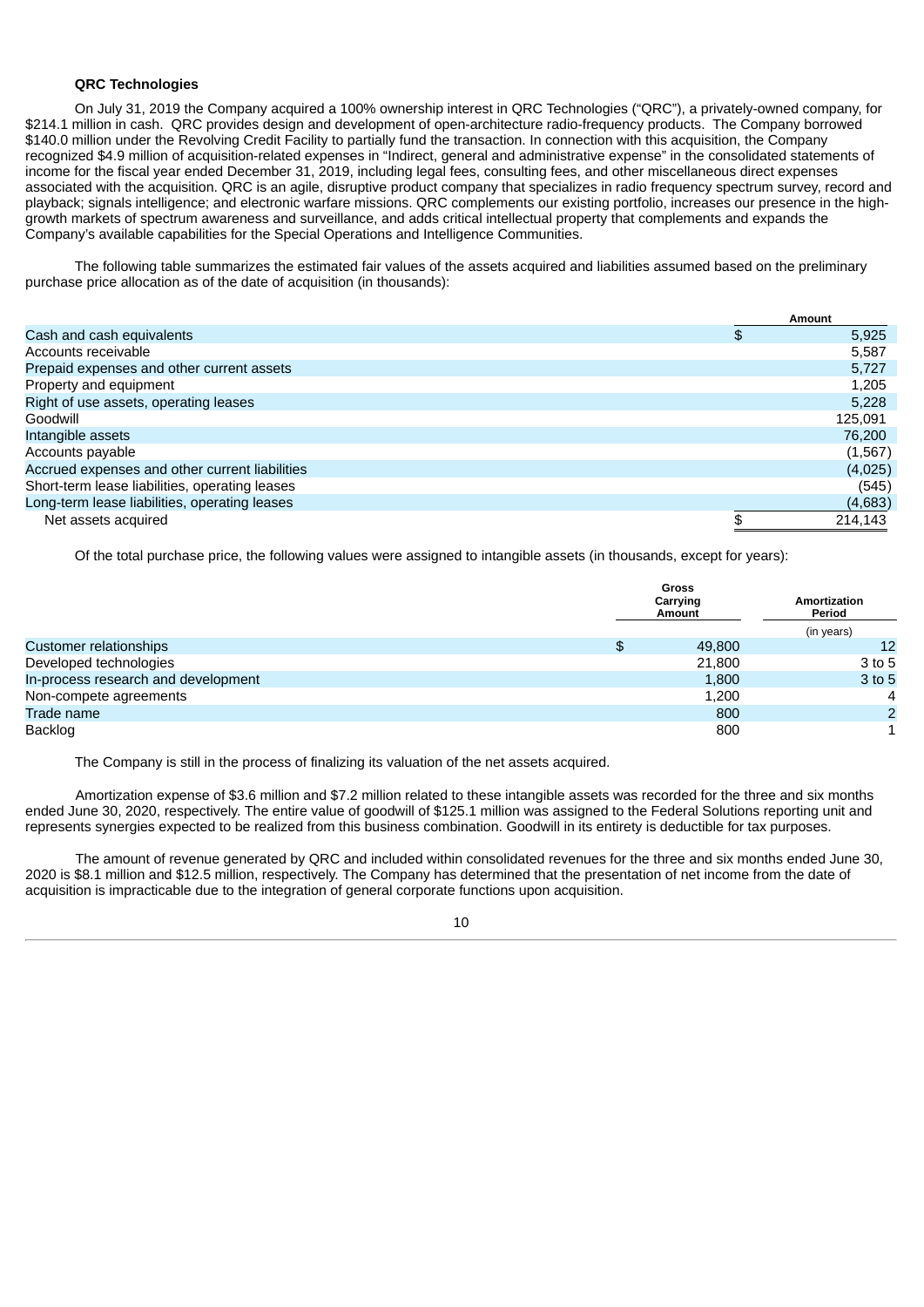#### **Supplemental Pro Forma Information**

Supplemental information on an unaudited pro forma basis, assuming the QRC Technologies acquisition had been consummated as of the beginning of fiscal year 2018 (December 30, 2017) (in thousands) is as follows:

|                                                         | <b>Three Months Ended</b>             |         |    |                      |                      | <b>Six Months Ended</b> |           |
|---------------------------------------------------------|---------------------------------------|---------|----|----------------------|----------------------|-------------------------|-----------|
|                                                         | June 30, 2019<br><b>June 30, 2020</b> |         |    | <b>June 30, 2020</b> | <b>June 30, 2019</b> |                         |           |
| Pro forma revenue                                       |                                       | 979.459 | \$ | 1.001.145            | 1.950.452            |                         | 1.912.142 |
| Pro forma net income including noncontrolling interests |                                       | 31.235  |    | 40.772               | 46.971               |                         | 51.617    |

#### **5. Contracts with Customers**

#### *Disaggregation of Revenue*

The Company's contracts contain both fixed-price and cost reimbursable components. Contract types are based on the component that represents the majority of the contract. The following table presents revenue disaggregated by contract type (in thousands):

|                    | <b>Three Months Ended</b>      |    |               |  | <b>Six Months Ended</b> |    |           |  |
|--------------------|--------------------------------|----|---------------|--|-------------------------|----|-----------|--|
|                    | June 30, 2020<br>June 30, 2019 |    | June 30, 2020 |  | June 30, 2019           |    |           |  |
| Fixed-Price        | 311,368                        | \$ | 304.647       |  | 619,676                 | \$ | 562.342   |  |
| Time-and-Materials | 259.381                        |    | 269.364       |  | 511.820                 |    | 525,070   |  |
| Cost-Plus          | 408.710                        |    | 415.731       |  | 818.956                 |    | 806,735   |  |
| Total              | 979.459                        |    | 989.742       |  | 1,950,452               | \$ | 1,894,147 |  |

See "Note 18 – Segments Information" for the Company's revenues by business lines.

#### *Contract Assets and Contract Liabilities*

Contract assets and contract liabilities balances at June 30, 2020 and December 31, 2019 were as follows (in thousands):

|                                       | June 30, 2020 |         | December 31, 2019 |         | change ہ |                        | % change |
|---------------------------------------|---------------|---------|-------------------|---------|----------|------------------------|----------|
| Contract assets                       |               | 645.556 |                   | 575,089 |          | 70.467                 | 12.3%    |
| <b>Contract liabilities</b>           |               | 219.037 |                   | 230.681 |          | $\left( 11.644\right)$ | -5.0%    |
| Net contract assets (liabilities) (1) |               | 426,519 |                   | 344,408 |          | 82.111                 | 23.8%    |

(1) Total contract retentions included in net contract assets (liabilities) were \$89.2 million as of June 30, 2020, of which \$47.3 million are not expected to be paid in the next 12 months. Total contract retentions included in net contract assets (liabilities) were \$85.5 million as of December 31,2019. Contract assets at June 30, 2020 and December 31, 2019 include \$103.7 million and \$73.0 million, respectively, related to unapproved change orders, claims, and requests for equitable adjustment. For the three and six months ended June 30, 2020 and June 30, 2019, there were no material losses recognized related to the collectability of claims, unapproved change orders, and requests for equitable adjustment.

During the three months ended June 30, 2020 and June 30, 2019, the Company recognized revenue of \$28.4 million and \$27.3 million, respectively, and \$122.7 million and \$113.0 million during the six months ended June 30, 2020 and June 30, 2019, respectively that was included in the corresponding contract liability balance at December 31, 2019 and December 31, 2018, respectively. Certain changes in contract assets and contract liabilities consisted of the following:

|                                                  | June 30, 2020 |   | December 31, 2019 |
|--------------------------------------------------|---------------|---|-------------------|
| Acquired contract assets                         | £             |   | 9.747             |
| Acquired contract liabilities                    |               |   | 1.300             |
| Change in the estimate of variable consideration |               | - | 12,166            |
|                                                  |               |   |                   |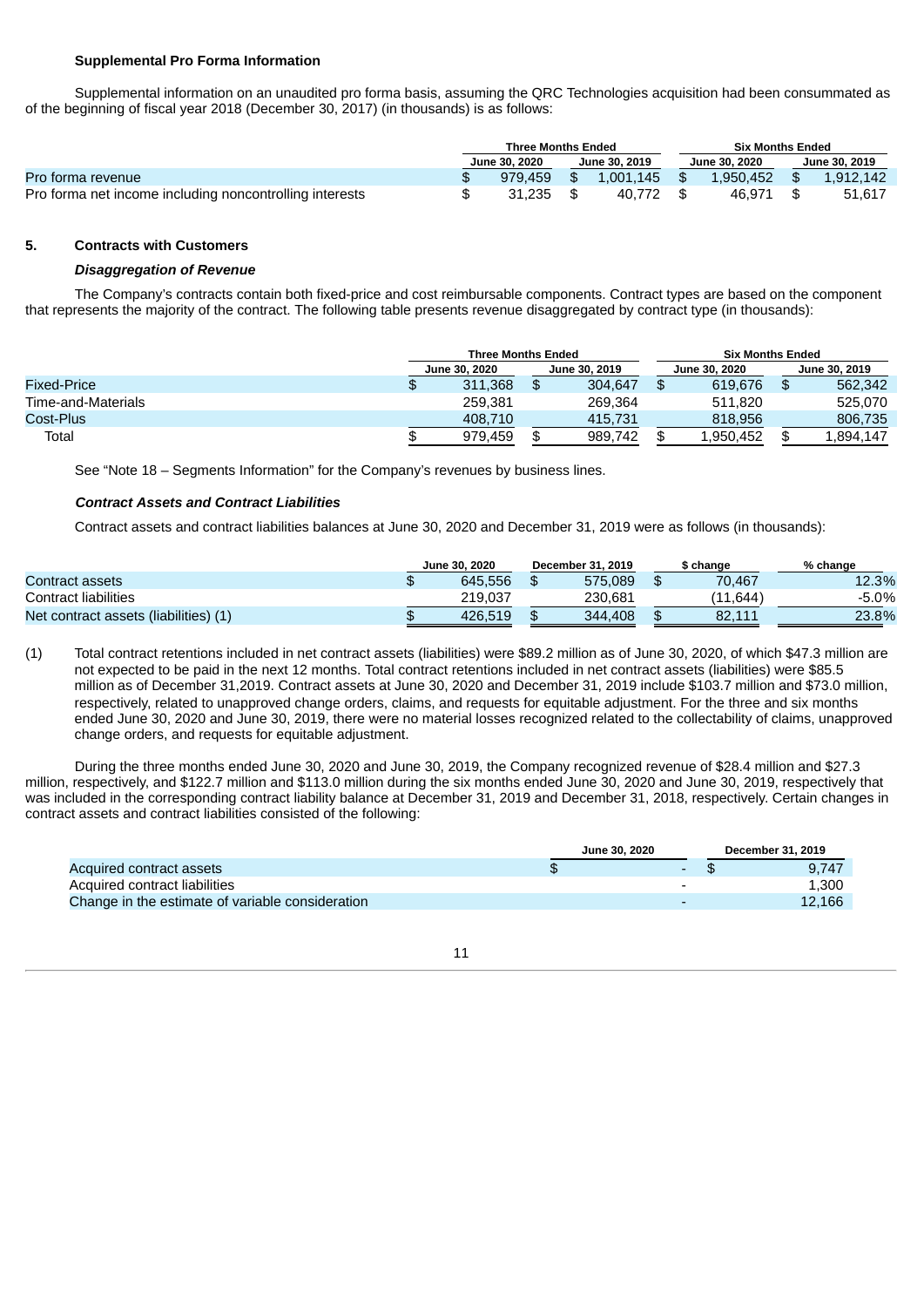There was no significant impairment of contract assets recognized during the three and six months ended June 30, 2020 and June 30, 2019.

Revisions in estimates, such as changes in estimated claims or incentives, related to performance obligations partially satisfied in previous periods that individually had an impact of \$5 million or more on revenue resulted in an increase in revenue of \$9.0 million for the three and six months ended June 30, 2020, and no amounts for the three and six months ended June 30, 2019.

#### *Accounts Receivable, net*

Accounts receivable, net consisted of the following as of June 30, 2020 and December 31, 2019 (in thousands):

|                                  | <b>June 30, 2020</b> | December 31, 2019 |         |
|----------------------------------|----------------------|-------------------|---------|
| <b>Billed</b>                    | 487.654              |                   | 475.528 |
| Unbilled                         | 235.245              |                   | 201.461 |
| Total accounts receivable, gross | 722.899              |                   | 676,989 |
| Allowance for doubtful accounts  | (5,541)              |                   | (5.497) |
| Total accounts receivable, net   | 717,358              |                   | 671,492 |

Billed accounts receivable represents amounts billed to clients that have not been collected. Unbilled accounts receivable represents amounts where the Company has a present contractual right to bill but an invoice has not been issued to the customer at the period-end date.

In connection with the adoption of ASU 2016-13, we have modified the historical presentation of gross receivables and the allowance for doubtful accounts to reflect only expected credit losses in the allowance in conformity with the current period presentation.

The allowance for doubtful accounts was determined based on consideration of trends in actual and forecasted credit quality of clients, including delinquency and payment history, type of client, such as a government agency or commercial sector client, and general economic conditions and particular industry conditions that may affect a client's ability to pay. COVID-19 Impacts: We have not seen and do not expect there to be a risk of non-payment from either our government agency or commercial customers. We have experienced payment delays due to administrative limitations from both types of customers.

#### *Transaction Price Allocated to the Remaining Unsatisfied Performance Obligations*

The Company's remaining unsatisfied performance obligations ("RUPO") as of June 30, 2020 represent a measure of the total dollar value of work to be performed on contracts awarded and in-progress. The Company had \$5.0 billion in RUPO as of June 30, 2020.

RUPO will increase with awards of new contracts and decrease as the Company performs work and recognizes revenue on existing contracts. Projects are included within RUPO at such time the project is awarded and agreement on contract terms has been reached. The difference between RUPO and backlog relates to unexercised option years that are included within backlog and the value of Indefinite Delivery/Indefinite Quantity ("IDIQ") contracts included in backlog for which delivery orders have not been issued.

RUPO is comprised of: (a) original transaction price, (b) change orders for which written confirmations from our customers have been received, (c) pending change orders for which the Company expects to receive confirmations in the ordinary course of business, and (d) claim amounts that the Company has made against customers for which it has determined that it has a legal basis under existing contractual arrangements and a significant reversal of revenue is not probable, less revenue recognized to-date.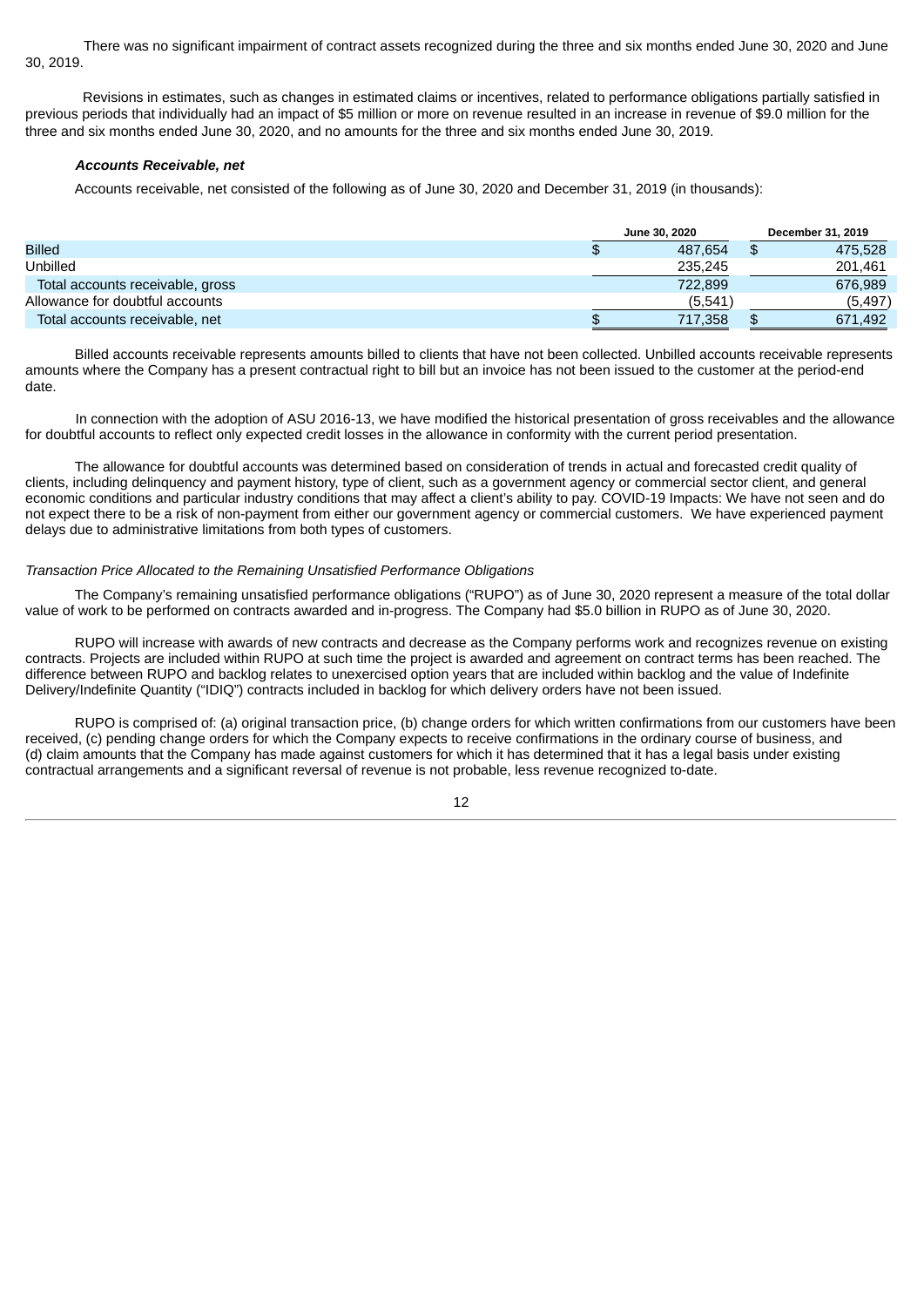The Company expects to satisfy its RUPO as of June 30, 2020 over the following periods (in thousands):

|                                      |                        | <b>Within One to</b> |                 |
|--------------------------------------|------------------------|----------------------|-----------------|
| <b>Period RUPO Will Be Satisfied</b> | <b>Within One Year</b> | <b>Two Years</b>     | Thereafter      |
| <b>Federal Solutions</b>             | 1.298.368              | 541.804              | \$<br>259.113   |
| Critical Infrastructure              | 1,539,418              | 629.956              | 743.576         |
| Total                                | 2.837.786              | 1.171.760            | \$<br>1,002,689 |

#### **6. Leases**

 The Company has operating and finance leases for corporate and project office spaces, vehicles, heavy machinery and office equipment. Our leases have remaining lease terms of one year to 10 years, some of which may include options to extend the leases for up to five years, and some of which may include options to terminate the leases up to the seventh year.

The components of lease costs for the three and six months ended June 30, 2020 and June 30, 2019 are as follows (in thousands):

|                                     | <b>Three Months Ended</b> |    | <b>Six Months Ended</b> |               |         |    |               |
|-------------------------------------|---------------------------|----|-------------------------|---------------|---------|----|---------------|
|                                     | June 30, 2020             |    | June 30, 2019           | June 30, 2020 |         |    | June 30, 2019 |
| Operating lease cost                | \$<br>15.755              | \$ | 17,581                  | \$            | 33,026  | \$ | 35,866        |
| Short-term lease cost               | 4.301                     |    | 3.492                   |               | 7.952   |    | 5.496         |
| Amortization of right-of-use assets | 251                       |    | 110                     |               | 505     |    | 335           |
| Interest on lease liabilities       | 22                        |    | 15                      |               | 46      |    | 31            |
| Sublease income                     | (932)                     |    | (1.085)                 |               | (1,812) |    | (2,015)       |
| Total lease cost                    | 19,397                    | \$ | 20.113                  |               | 39,717  | \$ | 39,713        |

Supplemental cash flow information related to leases for the six months ended June 30, 2020 and June 30, 2019 is as follows (in thousands):

|                                                                              | <b>Six Months Ended</b> |                          |  |               |  |  |
|------------------------------------------------------------------------------|-------------------------|--------------------------|--|---------------|--|--|
|                                                                              |                         | June 30, 2020            |  | June 30, 2019 |  |  |
| Operating cash flows for operating leases                                    | \$                      | 30.676                   |  | 35,012        |  |  |
| Operating cash flows for financing activities                                |                         | 46                       |  | 412           |  |  |
| Financing cash flows from finance leases                                     |                         | 553                      |  |               |  |  |
| Right-of-use assets obtained in exchange for new operating lease liabilities |                         | 17.034                   |  | 254.084       |  |  |
| Right-of-use assets obtained in exchange for new finance lease liabilities   | \$.                     | $\overline{\phantom{0}}$ |  | 1,818         |  |  |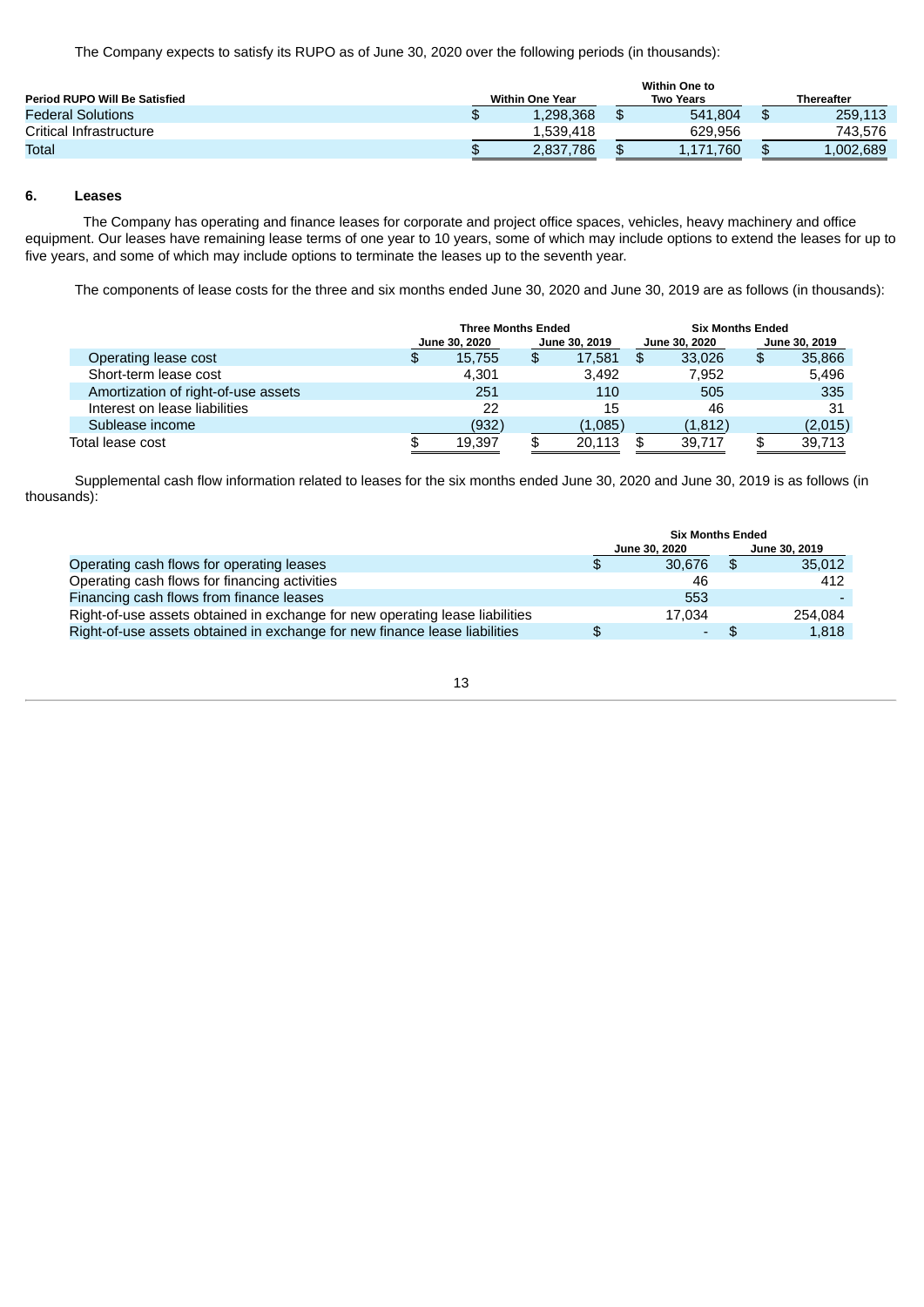Supplemental balance sheet and other information related to leases as of June 30, 2020 and December 31, 2019 are as follows (in thousands):

|                                                | June 30, 2020  |         | December 31, 2019           |         |
|------------------------------------------------|----------------|---------|-----------------------------|---------|
| <b>Operating Leases:</b>                       |                |         |                             |         |
| Right-of-use assets                            | \$             | 225,054 | \$                          | 233,415 |
| Lease liabilities:                             |                |         |                             |         |
| Current                                        | \$             | 47.648  | \$                          | 49,994  |
| Long-term                                      |                | 201,472 |                             | 203,624 |
| Total operating lease liabilities              | \$             | 249,120 | $\boldsymbol{\mathfrak{s}}$ | 253,618 |
| Finance Leases:                                |                |         |                             |         |
| Other noncurrent assets                        | \$             | 1,876   | \$                          | 2,377   |
| Accrued expenses and other current liabilities | $\mathfrak{P}$ | 1,031   | \$                          | 1,075   |
| Other long-term liabilities                    | \$             | 695     | \$                          | 1,202   |
|                                                |                |         |                             |         |
| Weighted Average Remaining Lease Term:         |                |         |                             |         |
| <b>Operating leases</b>                        |                | 5 years |                             | 6 years |
| Finance leases                                 |                | 2 years |                             | 3 years |
| Weighted Average Discount Rate:                |                |         |                             |         |
| <b>Operating leases</b>                        |                | 3.8%    |                             | 4.0%    |
| <b>Finance leases</b>                          |                | 4.5%    |                             | 4.5%    |

As of June 30, 2020, the Company has additional operating leases, primarily for office spaces, that have not yet commenced of \$2.2 million. These operating leases will commence in 2020 with lease terms of six years.

A maturity analysis of the future undiscounted cash flows associated with the Company's operating and finance lease liabilities as of June 30, 2020 is as follows (in thousands):

|                                          | <b>Operating Leases</b> |     | <b>Finance Leases</b> |
|------------------------------------------|-------------------------|-----|-----------------------|
| 2020 (remaining)                         | \$<br>$25,732$ \$       |     | 560                   |
| 2021                                     | 59.006                  |     | 879                   |
| 2022                                     | 53,031                  |     | 334                   |
| 2023                                     | 46.075                  |     | 56                    |
| 2024                                     | 36,213                  |     |                       |
| Thereafter                               | 55,006                  |     |                       |
| Total lease payments                     | 275,063                 |     | 1,829                 |
| Less: imputed interest                   | (25, 943)               |     | (102)                 |
| Total present value of lease liabilities | 249,120                 | \$. | 1,727                 |

#### **7. Goodwill**

The following table summarizes the changes in the carrying value of goodwill by reporting segment at June 30, 2020 and December 31, 2019 (in thousands):

|                          | December 31, 2019 | <b>Foreign Exchange</b> |                          | June 30, 2020 |           |
|--------------------------|-------------------|-------------------------|--------------------------|---------------|-----------|
| <b>Federal Solutions</b> | 975.405           | Ф                       | $\overline{\phantom{0}}$ |               | 975,405   |
| Critical Infrastructure  | 72.020            |                         | (2,081)                  |               | 69.939    |
| Total                    | .047.425          | ъD                      | (2.081)                  |               | 1.045.344 |

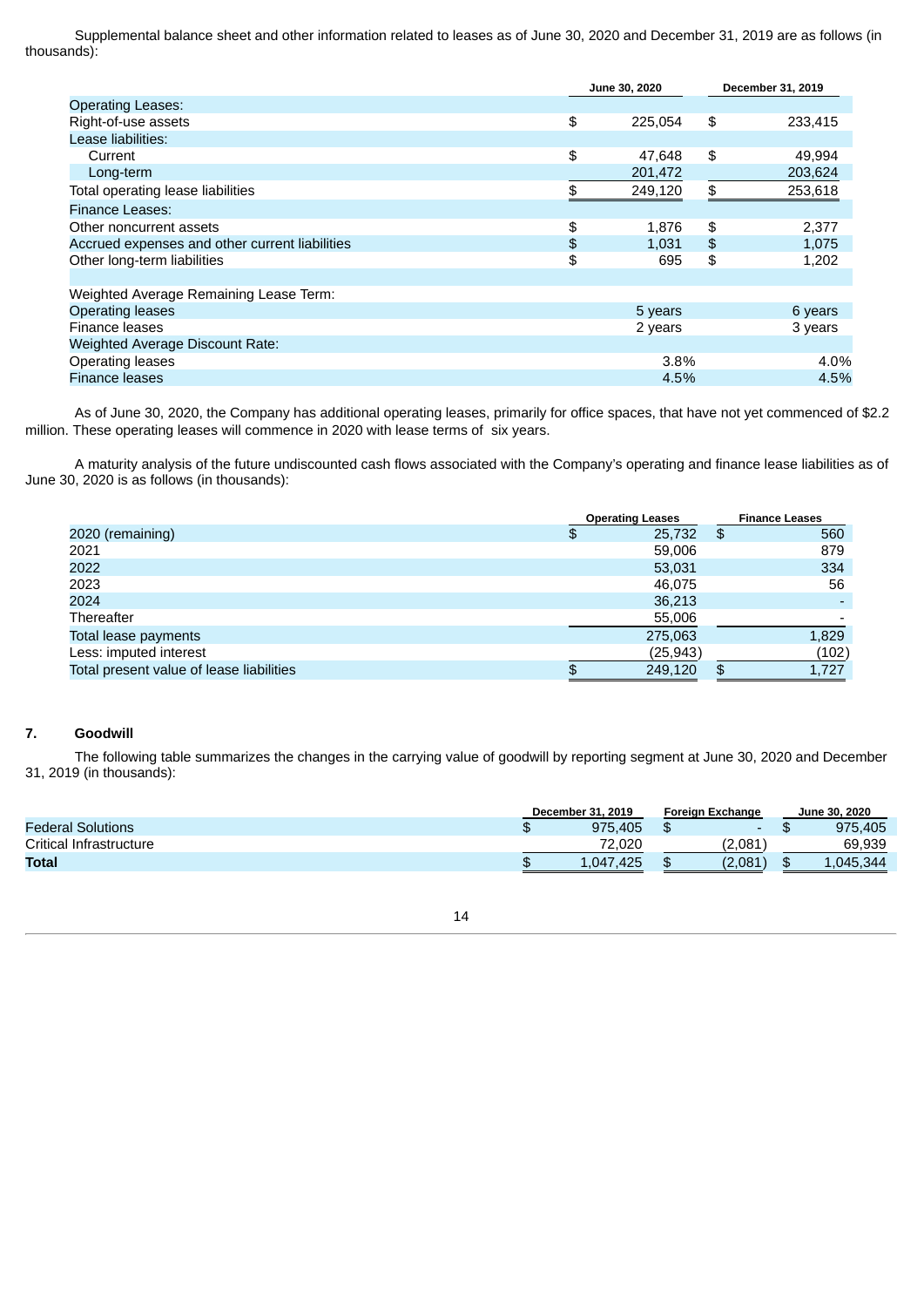The ultimate impact from the COVID-19 pandemic is difficult to predict. While many uncertainties exist, we currently anticipate no material change in our financial condition or results of operations. Although the Company does not anticipate a material change to our financial condition or results of operations, the Company performed a qualitative triggering analysis and determined there was no triggering event indicating a potential impairment to the carrying value of its goodwill at June 30, 2020 and concluded there has not been an impairment.

#### **8. Intangible Assets**

The gross amount and accumulated amortization of intangible assets with finite useful lives included in "Intangible assets, net" on the consolidated balance sheets are as follows (in thousands except for years):

|                                     |                                    |     | June 30, 2020                      |     |                                  |                                    |   | December 31, 2019                  |                                  | Weighted<br>Average                  |
|-------------------------------------|------------------------------------|-----|------------------------------------|-----|----------------------------------|------------------------------------|---|------------------------------------|----------------------------------|--------------------------------------|
|                                     | <b>Gross</b><br>Carrying<br>Amount |     | <b>Accumulated</b><br>Amortization |     | <b>Net</b><br>Carrying<br>Amount | <b>Gross</b><br>Carrying<br>Amount |   | <b>Accumulated</b><br>Amortization | <b>Net</b><br>Carrying<br>Amount | Amortization<br>Period<br>(in years) |
| Backlog                             | 109,255                            | \$. | (95, 338)                          | \$. | 13,917                           | \$<br>109,255                      | £ | (87,510)                           | \$21,745                         |                                      |
| Customer relationships              | 228.529                            |     | (89,079)                           |     | 139.450                          | 228,529                            |   | (67,809)                           | 160.720                          |                                      |
| Leases                              | 670                                |     | (590)                              |     | 80                               | 670                                |   | (580)                              | 90                               | 5.                                   |
| Developed technology                | 110.939                            |     | (54,850)                           |     | 56,089                           | 110,939                            |   | (40,749)                           | 70,190                           | 4                                    |
| Trade name                          | 8,200                              |     | (6.817)                            |     | 1,383                            | 8,200                              |   | (5,667)                            | 2,533                            |                                      |
| Non-compete agreements              | 3.600                              |     | (1, 475)                           |     | 2.125                            | 3.600                              |   | (925)                              | 2,675                            | 3                                    |
| In process research and development | 1,800                              |     |                                    |     | 1.800                            | 1,800                              |   | ٠                                  | 1,800                            | n/a                                  |
| Other intangibles                   | 275                                |     | (183)                              |     | 92                               | 275                                |   | (170)                              | 105                              | 10                                   |
| Total intangible assets             | 463,268                            |     | (248, 332)                         | £.  | 214,936                          | \$<br>463,268                      |   | \$ (203, 410)                      | \$259,858                        |                                      |

The aggregate amortization expense of intangible assets for the three months ended June 30, 2020 and June 30, 2019 was \$22.1 million and \$21.4 million, respectively and for the six months ended June 30, 2020 and June 30, 2019 was \$44.8 million and \$42.3 million, respectively.

Estimated amortization expense for the remainder of the current fiscal year and in each of the next four years and beyond is as follows (in thousands):

|                  | June 30, 2020 |
|------------------|---------------|
| 2020 (remaining) | 41,696        |
| 2021             | 81,552        |
| 2022             | 36,095        |
| 2023             | 23,549        |
| 2024             | 9,098         |
| Thereafter       | 21,146        |
| <b>Total</b>     | 213,136       |

#### **9. Property and Equipment, Net**

Property and equipment consisted of the following at June 30, 2020 and December 31, 2019 (in thousands):

|              |               | <b>Useful lives</b><br>(years) |                   |
|--------------|---------------|--------------------------------|-------------------|
| \$<br>91,688 | \$            | 81,065                         | $1 - 15$          |
| 91.336       |               | 91.720                         | $3 - 10$          |
| 170,484      |               | 164,161                        | $3 - 10$          |
| 9.547        |               | 11,765                         | $5 - 7$           |
| 363.055      |               | 348,711                        |                   |
| (238,291)    |               | (225,960)                      |                   |
| 124.764      |               | 122,751                        |                   |
|              | June 30, 2020 |                                | December 31, 2019 |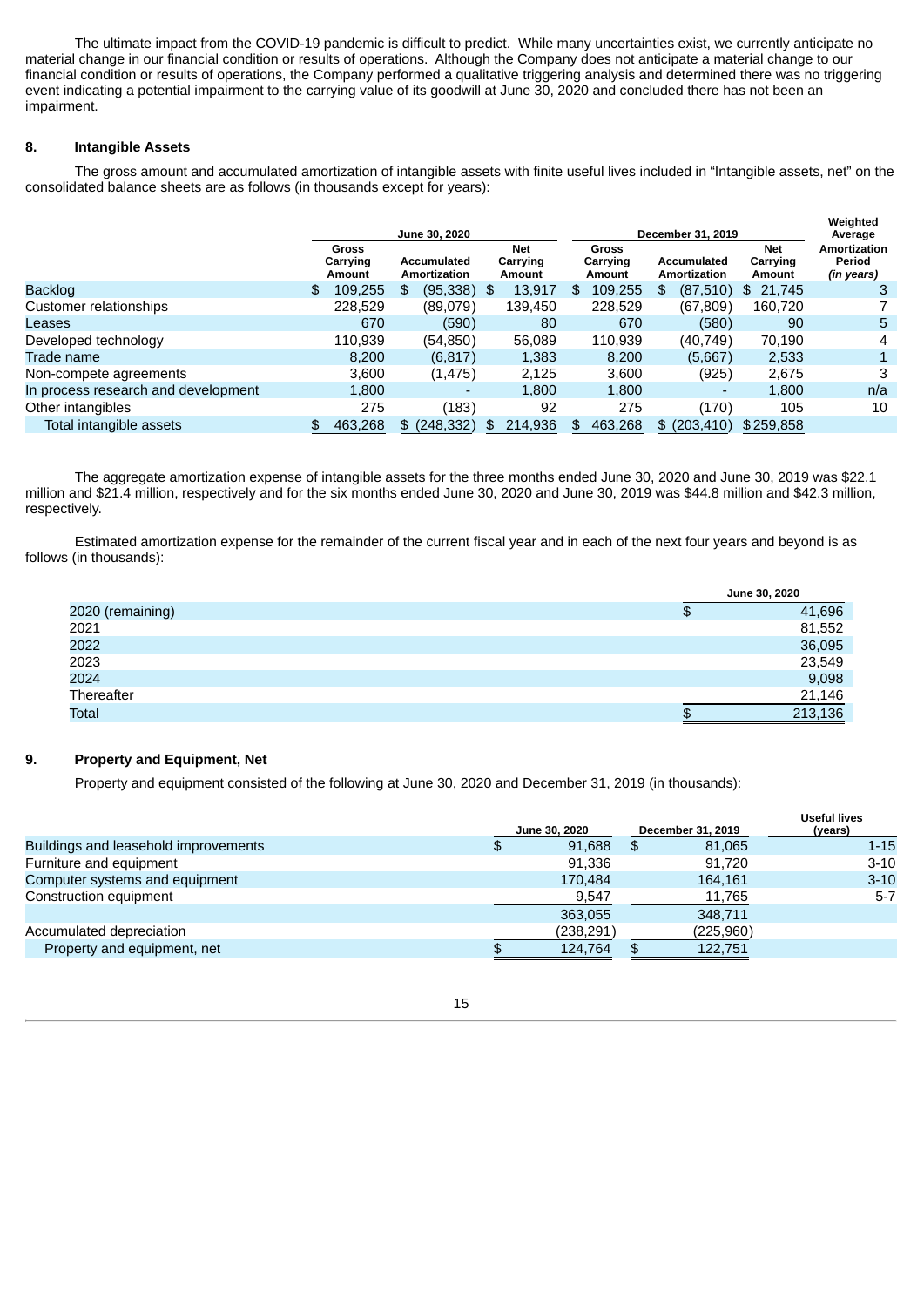Depreciation expense for the three months ended June 30, 2020 and June 30, 2019 was \$9.8 million and \$9.7 million, respectively, and \$19.4 million and \$19.4 million, respectively, for the six months ended June 30, 2020 and June 30, 2019.

#### **10. Debt and Credit Facilities**

Debt consisted of the following (in thousands):

| Long-Term:             | June 30, 2020 | December 31, 2019 |
|------------------------|---------------|-------------------|
| Senior notes           | 250,000       | 250,000           |
| Debt issuance costs    | (552)         | (647)             |
| <b>Total long-term</b> | 249.448       | 249,353           |

In November 2017, the Company entered into an amended and restated Credit Agreement. The Company incurred \$2.0 million of costs in connection with this amendment. Under the agreement, the Company's revolving credit facility was increased from \$500 million to \$550 million and the term of the agreement was extended through November 2022. The borrowings under the Credit Agreement bear interest, at the Company's option, at either the Base Rate (as defined in the Credit Agreement), plus an applicable margin, or LIBOR plus an applicable margin. The applicable margin for Base Rate loans is a range of 0.125% to 1.00% and the applicable margin for LIBOR loans is a range of 1.125% to 2.00%, both based on the leverage ratio of the Company at the end of each fiscal quarter. The rates at June 30, 2020 and December 31, 2019 were 1.42% and 3.02%, respectively. Borrowings under this Credit Agreement are guaranteed by certain of the Company's operating subsidiaries. Letters of credit commitments outstanding under this agreement aggregated to \$44.9 million and \$43.7 million at June 30, 2020 and December 31, 2019, respectively, which reduced borrowing limits available to the Company. Interest expense related to the Credit Agreement was \$0.3 million and \$0.4 million for the three and six months ended June 30, 2020, respectively, and for the three and six months ended June 30, 2019 was \$1.6 million and \$5.0 million, respectively. There were no loan amounts outstanding under the Credit Agreement at June 30, 2020.

On July 1, 2014, the Company finalized a private placement whereby the Company raised an aggregate amount of \$250.0 million in debt as follows (in thousands):

| <b>Tranche</b>        | <b>Debt Amount</b> | <b>Maturity Date</b> | <b>Interest Rates</b> |
|-----------------------|--------------------|----------------------|-----------------------|
| Senior Note, Series A | 50,000             | July 15, 2021        | 4.44%                 |
| Senior Note, Series B | 100.000            | July 15, 2024        | 4.98%                 |
| Senior Note, Series C | 60,000             | July 15, 2026        | 5.13%                 |
| Senior Note, Series D | 40,000             | July 15, 2029        | 5.38%                 |

The Company incurred \$1.1 million of debt issuance costs in connection with the private placement. On August 10, 2018, the Company finalized an amended and restated intercreditor agreement related to this private placement to more closely align certain covenants and definitions with the terms under the 2017 amended and restated Credit Agreement and incurred \$0.5 million of additional issuance costs. These costs are presented as a direct deduction from the debt on the face of the consolidated balance sheets. Interest expense related to the Senior Notes for both the three and six months ended June 30, 2020 and June 30, 2019 was \$3.1 million and \$6.2 million, respectively. The amortization of debt issuance costs and interest expense are recorded in "Interest expense" on the consolidated statements of income. The Company made interest payments related to the Senior Notes for both the three and six months ended June 30, 2020 and June 30, 2019 of \$0 million and \$6.2 million, respectively. Interest payable of \$5.6 million and \$5.7 million is recorded in "Accrued expenses and other current liabilities" on the consolidated balance sheets at June 30, 2020 and December 31, 2019, respectively, related to the Senior Notes.

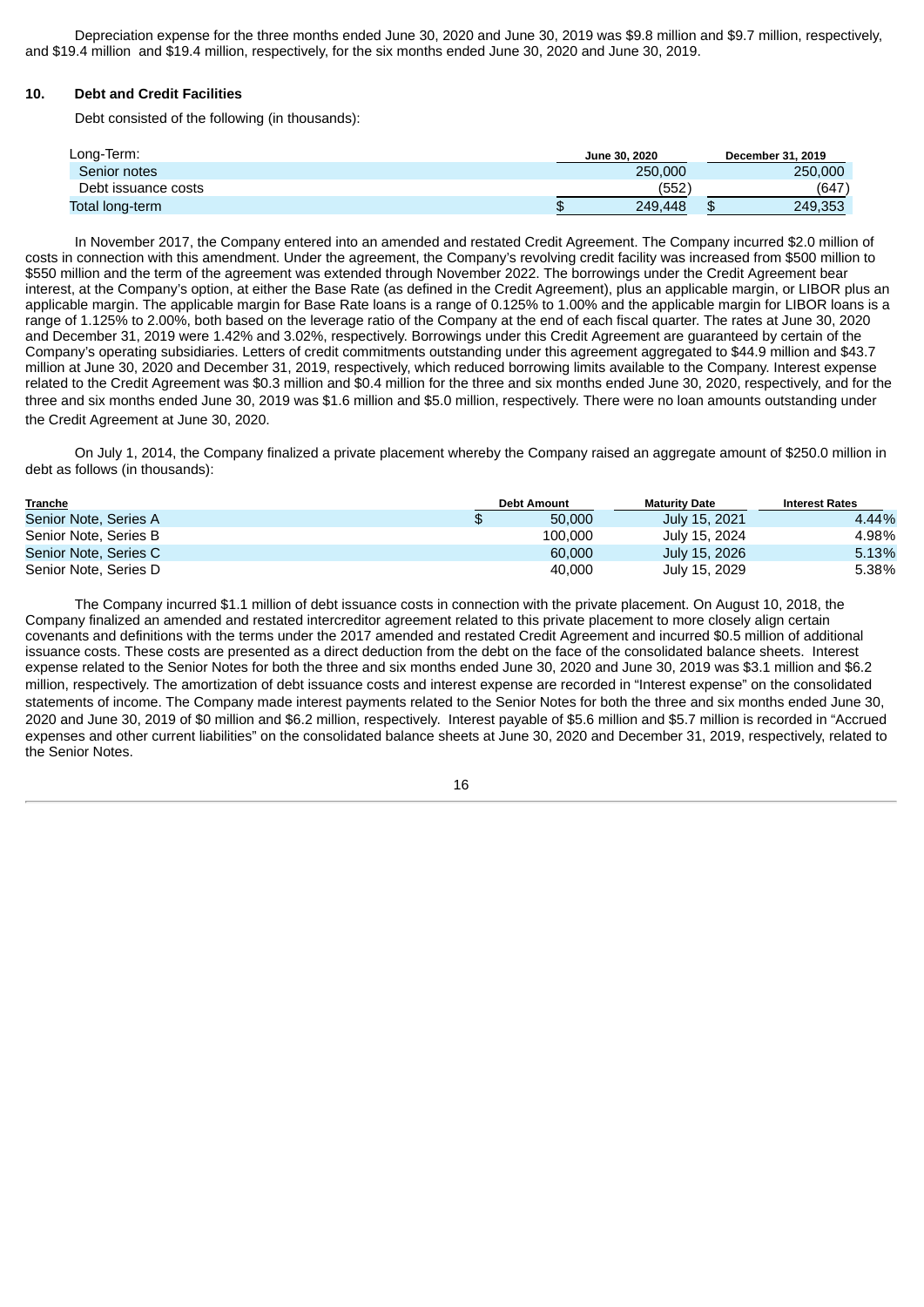The Credit Agreement and private placement includes various covenants, including restrictions on indebtedness, liens, acquisitions, investments or dispositions, payment of dividends and maintenance of certain financial ratios and conditions. The Company was in compliance with these covenants at June 30, 2020 and December 31, 2019.

The Company also has in place several secondary bank credit lines for issuing letters of credit, principally for foreign contracts, to support performance and completion guarantees. Letters of credit commitments outstanding under these bank lines aggregated \$186.6 million and \$197.3 million at June 30, 2020 and December 31, 2019, respectively.

Using a discounted cash flow technique that incorporates a market interest yield curve with adjustments for duration, optionality, and risk profile, the Company estimated the fair value (Level 2) of its senior notes at June 30, 2020 approximates \$272.2 million. See "Note 16 – Fair Value of Financial Instruments" for the definition of Level 2 of the fair value hierarchy.

In January 2019, the Company borrowed \$150.0 million under our Term Loan Agreement to partially finance the OGSystems acquisition. On May 10, 2019, the Company used proceeds from its May 8, 2019 IPO to repay the \$150.0 million outstanding balance under the Term Loan and this loan is now closed. Interest expense related to the Term Loan was \$1.0 million and \$2.3 million for the three and six months ended June 30, 2019, respectively. There were no amounts outstanding in fiscal 2020.

#### **11. Income Taxes**

On March 27, 2020, the Coronavirus Aid, Relief, and Economic Security Act ("CARES Act") was enacted in response to the COVID-19 pandemic. The CARES Act, among other things, permits Net Operating Loss ("NOL") carryovers to offset 100% of taxable income for tax years beginning before 2021. In addition, the CARES Act allows NOLs incurred in 2018, 2019, and 2020 to be carried back to each of the five preceding tax years to generate a refund of previously paid income taxes. The CARES Act contains modifications on the limitation of business interest for tax years beginning in 2019 and 2020. The modifications to Section 163(j) increase the allowable business interest deduction from 30% of adjusted taxable income to 50% of adjusted taxable income. The CARES Act also accelerates the refund of alternative minimum tax ("AMT") credits that were previously accumulated. The Company does not expect that the modifications on the limitation of business interest or AMT credits would have any impact to the Company. Under the NOL carryback provision, the Company expects to carry back some of its NOLs relating to certain amounts associated with acquisitions which may be subject to certain shareholders' claims.

On July 9, 2020, the U.S. Treasury Department issued final tax regulations related to the foreign-derived intangible income and global intangible low-taxed income (GILTI) provisions. Also, on July 20, 2020 the U.S. Treasury Department released final tax regulations permitting a taxpayer to elect to exclude from its GILTI inclusion items of income subject to a high effective rate of foreign tax. The Company is currently assessing the impact of the new legislation to its consolidated financial statements but does not expect a material change of its income tax expense due to the new regulations.

Prior to the Company's IPO, the Company had elected to be taxed under the provisions of Subchapter "S" of the Internal Revenue Code for federal tax purposes. As a result, income had not been subject to U.S. federal income taxes or state income taxes in those states where the "S" Corporation status is recognized. Therefore, previously, no provision or liability for federal or state income tax had been provided in the consolidated financial statements except for those states where the "S" Corporation status was not recognized, or where states imposed a tax on "S" Corporations. The provision for income tax in the historical periods prior to the IPO consists of these state taxes and taxes from certain foreign jurisdictions where the Company is subject to tax.

In connection with the Company's IPO on May 8, 2019, the "S" Corporation status was terminated, and the Company is now treated as a "C" Corporation under the Code. The termination of the "S" Corporation election has had a material impact on the Company's results of operations, financial condition, and cash flows as reflected in the June 30, 2020 consolidated financial statements. The effective tax rate has increased, and net income has decreased as compared to the Company's "S" Corporation tax years, since the Company is now subject to both U.S. federal and state corporate income taxes on its earnings.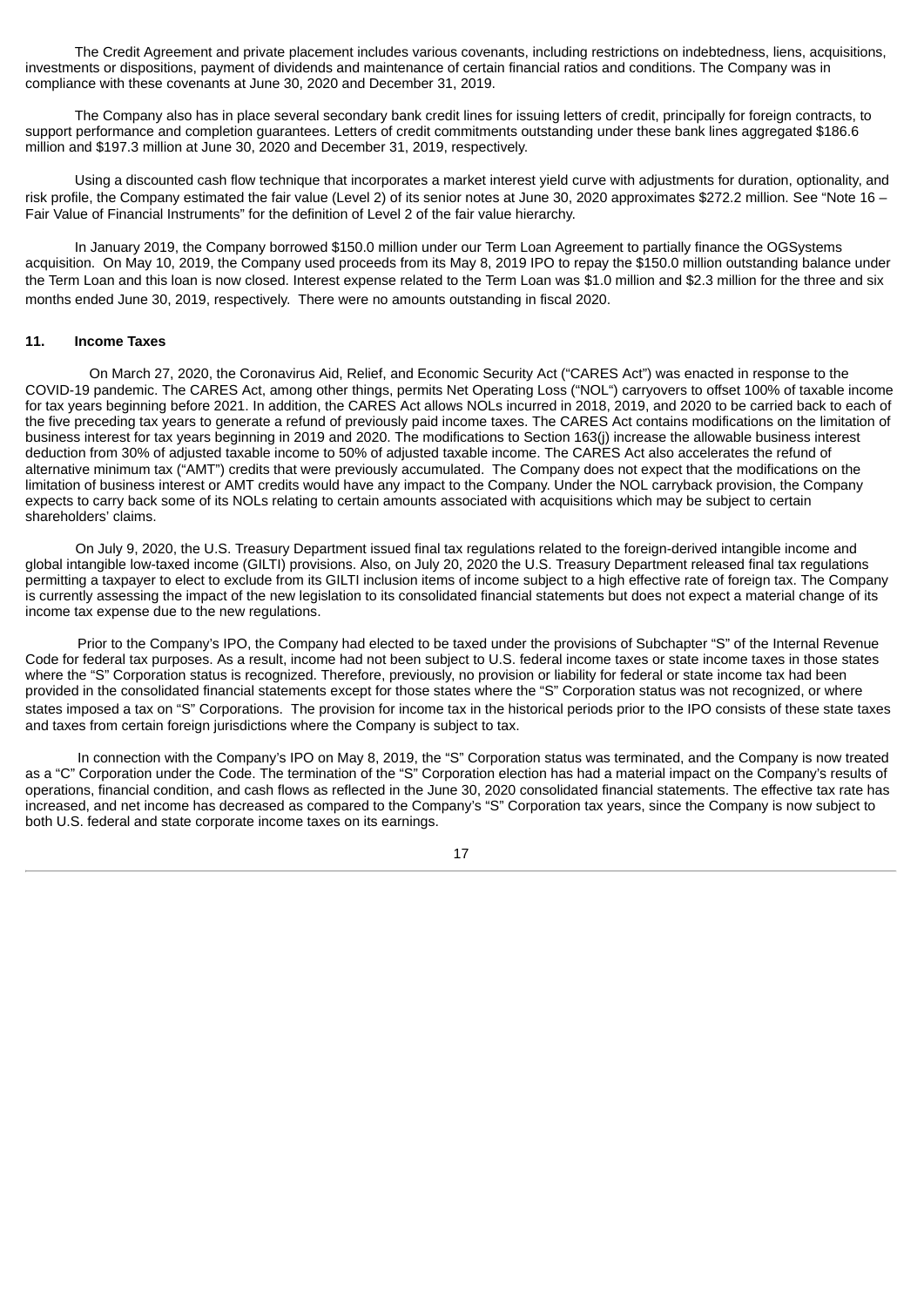The Company's effective tax rate was 27.64% and 400.68% for the three months ended June 30, 2020 and 2019, respectively. The change in the effective tax rate was due primarily to nonrecurring tax items included in the second quarter 2019 income taxes associated with a \$56 million tax benefit from the remeasurement of deferred taxes associated with the Company's change in "S" Corporation to "C" Corporation status. The Company's effective tax rate for the six months ended June 30, 2020 and 2019 was 27.17% and (2,686.95)%. The change in the effective tax rate was due primarily to the nonrecurring tax items included in 2019 for the remeasurement of deferred taxes associated with the change in tax status. The difference between the effective tax rate and the statutory U.S. Federal income tax rate of 21.0% for the quarter ended June 30, 2020 primarily relates to state income taxes.

As of June 30, 2020, the Company's deferred tax assets included a valuation allowance of \$17.2 million primarily related to foreign net operating loss carryforwards, foreign tax credit carryforwards, and capital losses that the Company has determined are not more-likelythan-not to be realized. The factors used to assess the likelihood of realization include: the past performance of the related entities, forecasts of future taxable income, future reversals of existing taxable temporary differences, and available tax planning strategies that could be implemented to realize the deferred tax assets. The ability or failure to achieve the forecasted taxable income in these entities could affect the ultimate realization of deferred tax assets.

As of June 30, 2020 and December 31, 2019, the liability for income taxes associated with uncertain tax positions was \$14.6 million and \$15.5 million, respectively. It is reasonably possible that the Company may realize a decrease in our uncertain tax positions of approximately \$1.7 million during the next twelve months as a result of concluding various tax audits and closing tax years. Although the Company believes its reserves for its tax positions are reasonable, the final outcome of tax audits could be materially different, both favorably and unfavorably. It is reasonably possible that certain audits may conclude in the next 12 months and that the unrecognized tax benefits the Company has recorded in relation to these tax years may change compared to the liabilities recorded for these periods. However, it is not currently possible to estimate the amount, if any, of such change.

#### **12. Contingencies**

The Company is subject to certain lawsuits, claims and assessments that arise in the ordinary course of business. Additionally, the Company has been named as a defendant in lawsuits alleging personal injuries as a result of contact with asbestos products at various project sites. Management believes that any significant costs relating to these claims will be reimbursed by applicable insurance and, although there can be no assurance that these matters will be resolved favorably, management believes that the ultimate resolution of any of these claims will not have a material adverse effect on our consolidated financial position, results of operations, or cash flows. A liability is recorded when it is both probable that a loss has been incurred and the amount of loss or range of loss can be reasonably estimated. When using a range of loss estimate, the Company records the liability using the low end of the range. The Company records a corresponding receivable for costs covered under its insurance policies. Management judgment is required to determine the outcome and the estimated amount of a loss related to such matters. Management believes that there are no claims or assessments outstanding which would materially affect the consolidated results of operations or the Company's financial position.

On or about March 1, 2017, the Peninsula Corridor Joint Powers Board, or the JPB, filed a lawsuit against Parsons Transportation Group, Inc., or PTG, in the Superior Court of California, County of San Mateo, in connection with a positive train control project on which PTG was engaged prior to termination of its contract by the JPB. PTG had previously filed a lawsuit against the JPB for breach of contract and wrongful termination. The JPB seeks damages in excess of \$100.0 million, which the Company is currently disputing. In addition to filing a complaint for breach of contract and wrongful termination, the Company has denied the allegations raised by the JPB and, accordingly, filed affirmative defenses. The Company is currently defending against the JPB's claims and the parties are still engaged in discovery. The Company also has a professional liability insurance policy to the extent the JPB proves any errors or omissions occurred. At this time, the Company is unable to determine the probability of the outcome of the litigation or determine a potential range of loss, if any. The Company has also filed a third-party claim against a subcontractor for indemnification in connection with this matter.

In September 2015, a former Parsons employee filed an action in the United States District Court for the Northern District of Alabama against us as a qui tam relator on behalf of the United States (the "Relator") alleging violation of the False Claims Act. The United States government did not intervene in this matter as it is allowed to do so under the statute. The Company filed a motion to dismiss the lawsuit on the grounds that the Relator did not meet the applicable statute of limitations. The District Court granted the motion to dismiss. The Relator's attorney appealed the decision to the United States Court of Appeals of the Eleventh Circuit, which ultimately ruled in favor of the Relator, and the Company petitioned the United States Supreme Court to review the decision. The Supreme Court reviewed the decision and accepted the

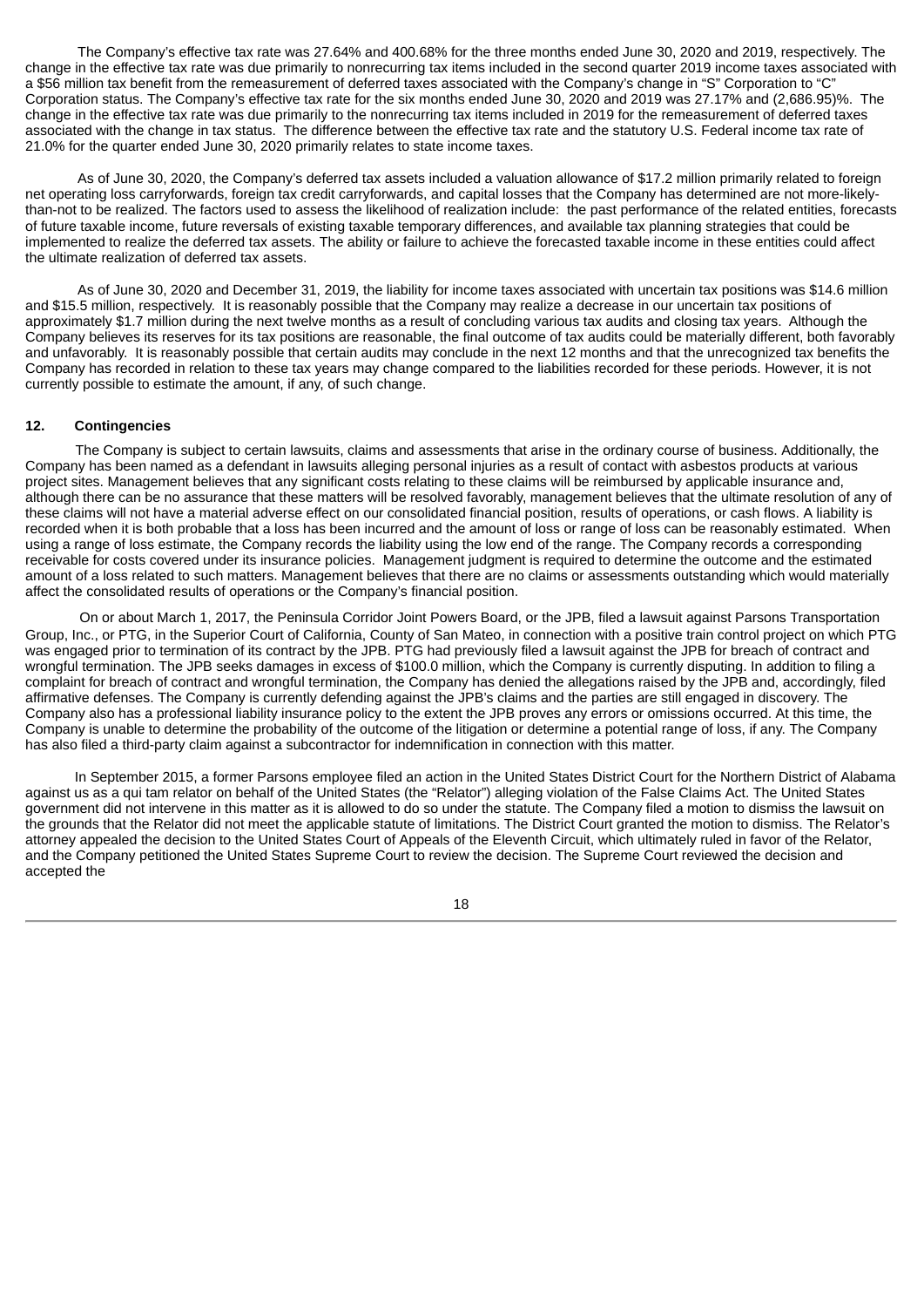position of the Relator. The case was thus remanded to the United States District Court for the Northern District of Alabama. The defendants, including Parsons, will file appropriate pleadings opposing the allegations. At this time, the Company is unable to determine the probability of the outcome of the litigation or determine a potential range of loss, if any.

On or about October 4, 2019, LBH Engineers, LLC ("LBH") filed a lawsuit against Parsons, PTG, and various other parties in the US District Court of for the Northern District of Georgia, in connection with an alleged infringement of LBH's patent. LBH seeks damages and costs incurred by LBH, a post-judgment royalty, treble damages if the infringement is found to be willful, among other damages, which the Company and the other defendants are currently disputing. At this time, the Company is unable to determine the probability of the outcome of the litigation or determine a potential range of loss, if any.

Federal government contracts are subject to audits, which are performed for the most part by the Defense Contract Audit Agency ("DCAA"). Audits by the DCAA and other agencies consist of reviews of our overhead rates, operating systems and cost proposals to ensure that we account for such costs in accordance with the Cost Accounting Standards ("CAS"). If the DCAA determines we have not accounted for such costs in accordance with the CAS, the DCAA may disallow these costs. The disallowance of such costs may result in a reduction of revenue and additional liability for the Company. Historically, the Company has not experienced any material disallowed costs as a result of government audits. However, the Company can provide no assurance that the DCAA or other government audits will not result in material disallowances for incurred costs in the future. All audits of costs incurred on work performed through 2010 have been closed, and years thereafter remain open.

Although there can be no assurance that these matters will be resolved favorably, management believes that their ultimate resolution will not have a material adverse impact on the Company's consolidated financial position, results of operations, or cash flows.

#### **13. Retirement Benefit Plan**

The Company's principal retirement benefit plan is the Parsons Employee Stock Ownership Plan ("ESOP"), a stock bonus plan, established in 1975 to cover eligible employees of the Company and certain affiliated companies. Contributions of treasury stock to the ESOP are made annually in amounts determined by the Company's board of directors and are held in trust for the sole benefit of the participants. Shares allocated to a participant's account are fully vested after three years of credited service, or in the event(s) of reaching age 65, death or disability while an active employee of the Company. As of June 30, 2020 and December 31, 2019, total shares of the Company's common stock were 100,724,683 and 100,669,694, respectively, of which 76,795,221 and 78,896,806, respectively, were held by the ESOP.

A participant's interest in their ESOP account is redeemable upon certain events, including retirement, death, termination due to permanent disability, a severe financial hardship following termination of employment, certain conflicts of interest following termination of employment, or the exercise of diversification rights. Distributions from the ESOP of participants' interests are made in the Company's common stock based on quoted prices of a share of the Company's common stock on the NYSE. A participant will be able to sell such shares of common stock in the market, subject to any requirements of the federal securities laws.

Total ESOP contribution expense was \$14.6 million and \$12.3 million for the three months ended June 30, 2020 and June 30, 2019, respectively, and \$29.5 million and \$24.5 million for the six months ended June 30, 2020 and June 30, 2019, respectively. The expense is recorded in "Direct costs of contracts" and "Indirect, general and administrative expense" in the consolidated statements of income. The fiscal 2020 ESOP contribution has not yet been made. The amount is currently included in accrued liabilities.

 On April 3, 2019, the board of directors of the Company declared a cash dividend to the Company's sole existing shareholder at that time, the ESOP, in the amount of \$2.00 per share, or \$52.1 million in the aggregate (the "IPO Dividend"). The IPO Dividend was paid on May 10, 2019. On April 15, 2019, the board of directors of the Company declared a common stock dividend in a ratio of two shares of common stock for every one share of common stock then held by the Company's shareholder (the "Stock Dividend"). The record date of the Stock Dividend was May 7, 2019, the day immediately prior to the consummation of the Company's IPO on May 8, 2019, and the payment date of the Stock Dividend was May 8, 2019. Purchasers of the Company's common stock in the Company's public offering were not entitled to receive any portion of the Stock Dividend.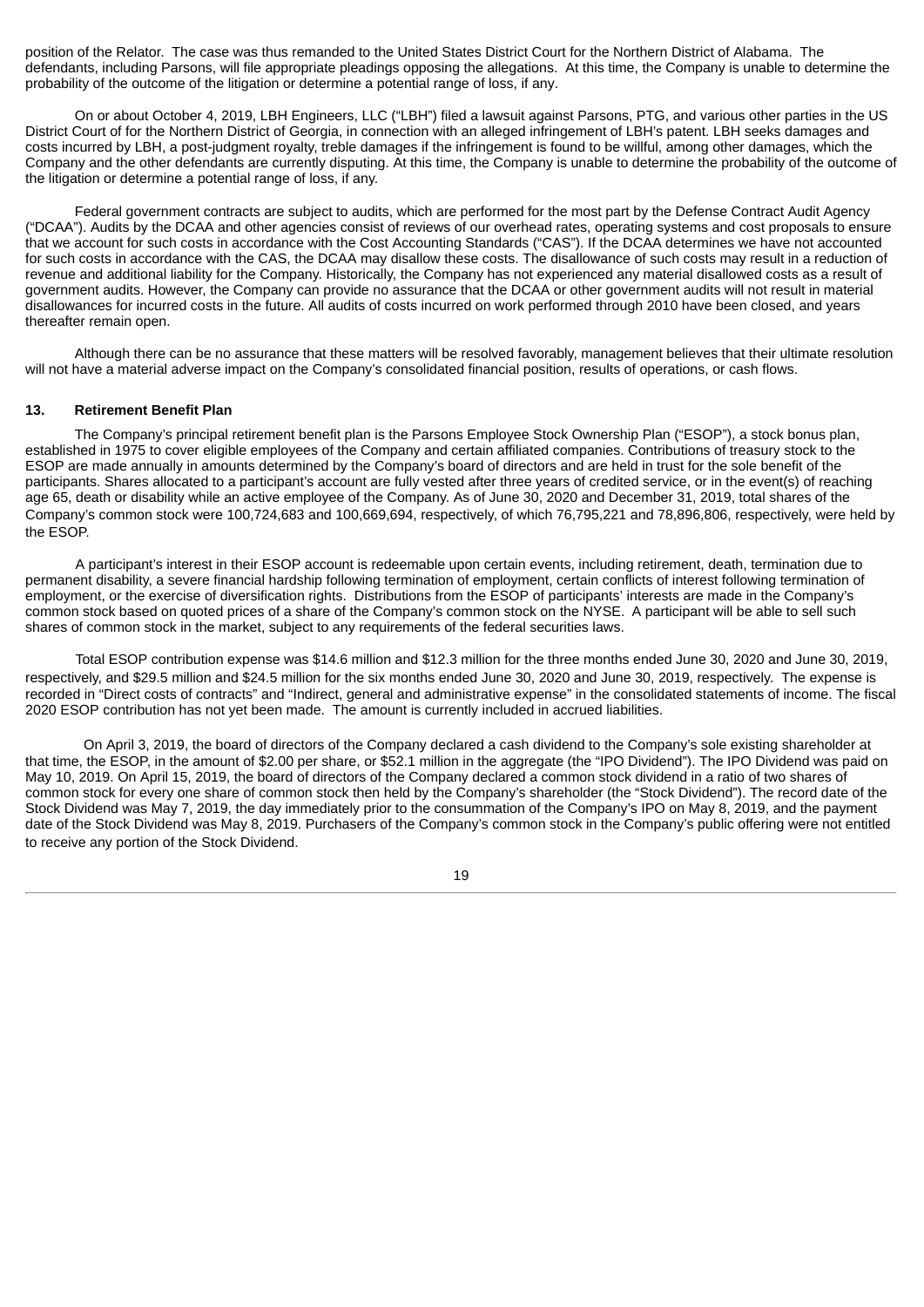#### **14. Investments in and Advances to Joint Ventures**

The Company participates in joint ventures to bid, negotiate and complete specific projects. The Company is required to consolidate these joint ventures if it holds the majority voting interest or if the Company meets the criteria under the consolidation model, as described below.

The Company performs an analysis to determine whether its variable interests give the Company a controlling financial interest in a Variable Interest Entity ("VIE") for which the Company is the primary beneficiary and should, therefore, be consolidated. Such analysis requires the Company to assess whether it has the power to direct the activities of the VIE and the obligation to absorb losses or the right to receive benefits that could potentially be significant to the VIE.

The Company analyzed all of its joint ventures and classified them into two groups: (1) joint ventures that must be consolidated because they are either not VIEs and the Company holds the majority voting interest, or because they are VIEs and the Company is the primary beneficiary; and (2) joint ventures that do not need to be consolidated because they are either not VIEs and the Company holds a minority voting interest, or because they are VIEs and the Company is not the primary beneficiary.

Many of the Company's joint venture agreements provide for capital calls to fund operations, as necessary; however, such funding is infrequent and is not anticipated to be material.

Letters of credit outstanding described in "Note 10 – Debt and Credit Facilities" that relate to project ventures are \$65.7 million and \$55.0 million at June 30, 2020 and December 31, 2019, respectively.

In the table below, aggregated financial information relating to the Company's joint ventures is provided because their nature, risk and reward characteristics are similar. None of the Company's current joint ventures that meet the characteristics of a VIE are individually significant to the consolidated financial statements.

#### *Consolidated Joint Ventures*

The following represents financial information for consolidated joint ventures included in the consolidated financial statements (in thousands):

|                            | June 30, 2020 |     | December 31, 2019 |
|----------------------------|---------------|-----|-------------------|
| Current assets             | \$<br>324.721 | \$. | 255,167           |
| Noncurrent assets          | 1.947         |     | 2,860             |
| Total assets               | 326,668       |     | 258,027           |
| <b>Current liabilities</b> | 246.019       |     | 193,583           |
| <b>Total liabilities</b>   | 246.019       |     | 193,583           |
| Total joint venture equity | 80,649        |     | 64,444            |

|                                                            | <b>Three Months Ended</b> |  |               |  |               | <b>Six Months Ended</b> |         |
|------------------------------------------------------------|---------------------------|--|---------------|--|---------------|-------------------------|---------|
|                                                            | June 30, 2020             |  | June 30, 2019 |  | June 30, 2020 | June 30, 2019           |         |
| Revenue                                                    | 117.889                   |  | 109.004       |  | 218.167       |                         | 224,108 |
| Costs                                                      | 101.935                   |  | 106.781       |  | 199.085       |                         | 213.987 |
| Net income                                                 | 15.954                    |  | 2.223         |  | 19.082        |                         | 10.121  |
| Net income (loss) attributable to noncontrolling interests | 826.'                     |  | (114          |  | 9.224         |                         | 3.531   |

The assets of the consolidated joint ventures are restricted for use only by the particular joint venture and are not available for the Company's general operations.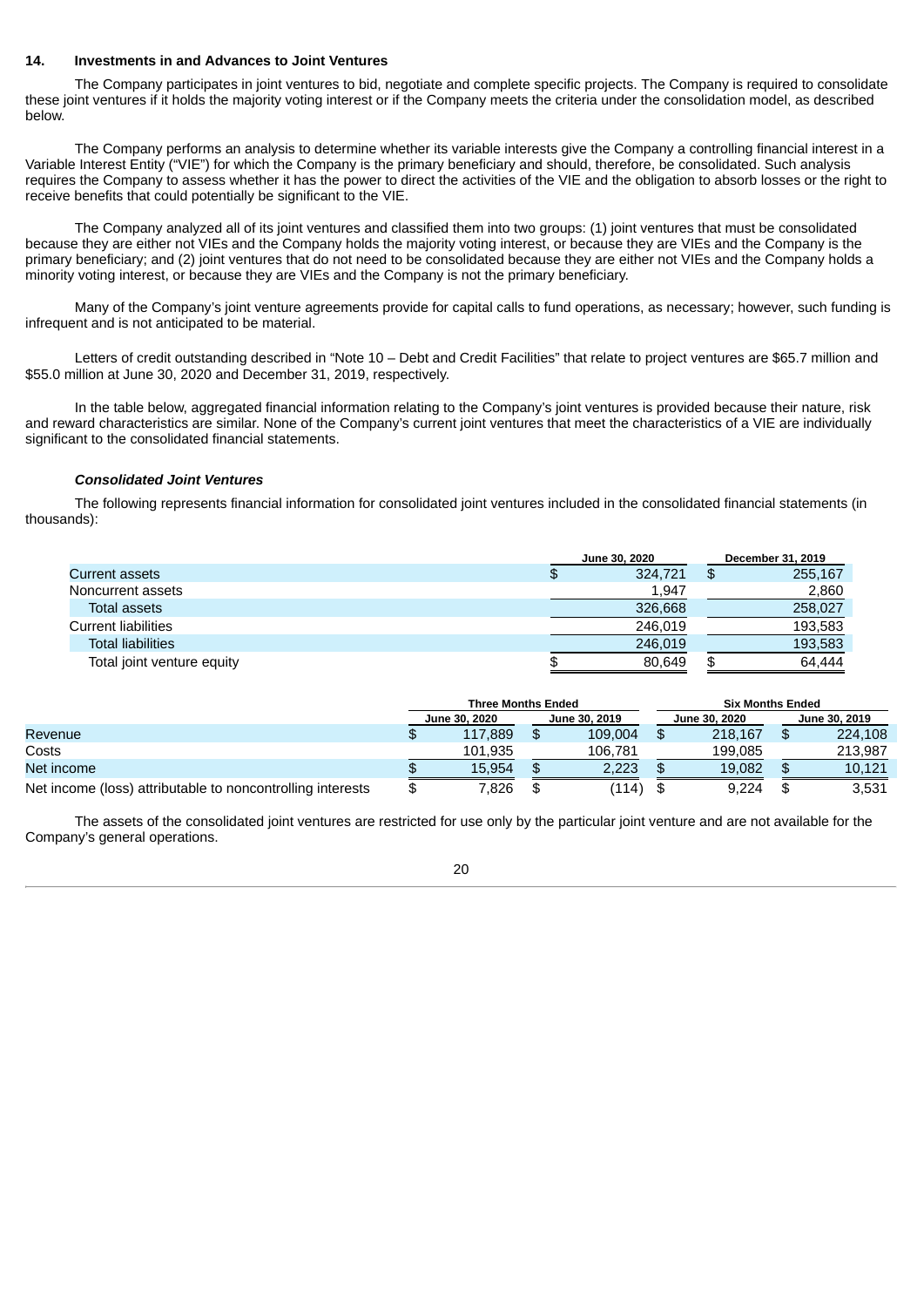#### *Unconsolidated Joint Ventures*

The Company accounts for its unconsolidated joint ventures using the equity method of accounting. Under this method, the Company recognizes its proportionate share of the net earnings of these joint ventures as "Equity in earnings (loss) of unconsolidated joint ventures" in the consolidated statements of income. The Company's maximum exposure to loss as a result of its investments in unconsolidated VIEs is typically limited to the aggregate of the carrying value of the investment and future funding commitments.

The following represents the financial information of the Company's unconsolidated joint ventures as presented in their unaudited financial statements (in thousands):

|                                                              | June 30, 2020 | December 31, 2019 |
|--------------------------------------------------------------|---------------|-------------------|
| <b>Current assets</b>                                        | \$<br>775,365 | \$<br>801,335     |
| Noncurrent assets                                            | 541,528       | 564,160           |
| <b>Total assets</b>                                          | 1,316,893     | 1,365,495         |
| <b>Current liabilities</b>                                   | 720.964       | 655.495           |
| Noncurrent liabilities                                       | 486,464       | 507,131           |
| <b>Total liabilities</b>                                     | 1,207,428     | 1,162,626         |
| Total joint venture equity                                   | 109.465       | 202.869           |
| Investments in and advances to unconsolidated joint ventures | \$<br>64.905  | \$<br>68.620      |

|                                                     | <b>Three Months Ended</b> |    | <b>Six Months Ended</b> |  |               |  |               |
|-----------------------------------------------------|---------------------------|----|-------------------------|--|---------------|--|---------------|
|                                                     | June 30, 2020             |    | June 30, 2019           |  | June 30, 2020 |  | June 30, 2019 |
| Revenue                                             | 238,188                   |    | 521,218                 |  | 691.447       |  | 750.684       |
| Costs                                               | 223.686                   |    | 497.227                 |  | 650.691       |  | 714.007       |
| Net income                                          | 14.502                    |    | 23.991                  |  | 40.756        |  | 36.677        |
| Equity in earnings of unconsolidated joint ventures | 3.769                     | \$ | 11.634                  |  | 9,883         |  | 22,031        |

The Company received net distributions from its unconsolidated joint ventures for the three months ended June 30, 2020 and June 30, 2019 of \$5.6 million and \$6.3 million, respectively, and for the six months ended June 30, 2020 and June 30, 2019 of \$12.1 million and \$14.4 million, respectively.

#### **15. Related Party Transactions**

The Company often provides services to unconsolidated joint ventures and revenues include amounts related to recovering overhead costs for these services. Revenues related to services the Company provided to unconsolidated joint ventures for the three months ended June 30, 2020 and June 30, 2019 were \$42.4 million and \$50.7 million, respectively, and for the six months ended June 30, 2020 and June 30, 2019 were \$82.8 million and \$84.3 million respectively. For the three months ended June 30, 2020 and June 30, 2019, the Company incurred \$34.6 million and \$39.0 million, respectively, and for the six months ended June 30, 2020 and June 30, 2019, \$66.1 million and \$66.2 million, respectively, of reimbursable costs. Amounts included in the consolidated balance sheets related to services the Company provided to unconsolidated joint ventures are as follows (in thousands):

|                             | June 30, 2020 |   | December 31, 2019 |
|-----------------------------|---------------|---|-------------------|
| <b>Accounts receivable</b>  | \$<br>40.199  | ъ | 37.425            |
| Contract assets             | 3.309         |   | 6.955             |
| <b>Contract liabilities</b> | 4.435         |   | 4,509             |

#### **16. Fair Value of Financial Instruments**

The authoritative guidance on fair value measurement defines fair value as the price that would be received to sell an asset or paid to transfer a liability in an orderly transaction between market participants at the measurement date (referred to as an "exit price"). At June 30, 2020 and December 31, 2019, the Company's financial instruments include cash, cash equivalents, accounts receivable, accounts payable, and other liabilities. The fair values of these financial instruments approximate their carrying values due to their short-term maturities.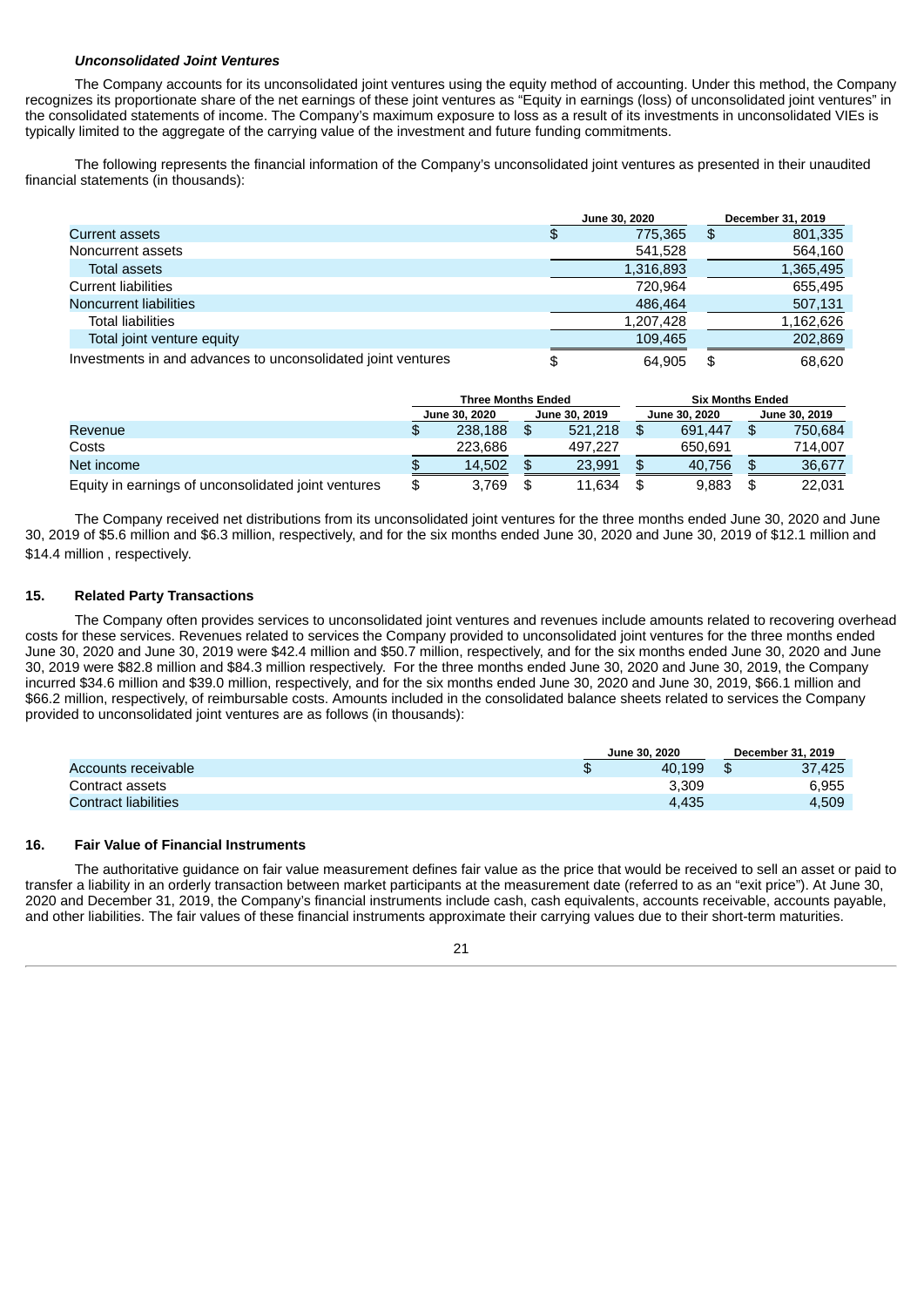Investments measured at fair value are based on one or more of the following three valuation techniques:

- *Market approach*—Prices and other relevant information generated by market transactions involving identical or comparable assets or liabilities;
- *Cost approach*—Amount that would be required to replace the service capacity of an asset (i.e., replacement cost); and
- *Income approach*—Techniques to convert future amounts to a single present amount based on market expectations (including present value techniques, option-pricing models and lattice models).

In addition, the guidance establishes a fair value hierarchy that prioritizes the inputs to valuation techniques used to measure fair value. The hierarchy gives the highest priority to unadjusted quoted market prices in active markets for identical assets and liabilities (Level 1 measurements) and the lowest priority to unobservable inputs (Level 3 measurements). The three levels of the fair value hierarchy are:

Level 1Unadjusted quoted prices in active markets that are accessible at the measurement date for identical assets and liabilities;

Level 2Pricing inputs that include quoted prices for similar assets and liabilities in active markets and inputs that are observable for the asset or liability, either directly or indirectly, for substantially the full term of the instrument; and

Level 3Prices or valuations that require inputs that are both significant to the fair value measurements and unobservable.

The methods described above may produce a fair value calculation that may not be indicative of net realizable value or reflective of future fair values. Furthermore, while the Company believes its valuation methods are appropriate and consistent with other market participants, the use of different methodologies or assumptions to determine the fair value of certain financial instruments could result in a different fair value measurement at the reporting date.

Refer to Notes to Consolidated Financial Statements included in the Company's Form 10-K for the year ended December 31, 2019 for a more complete discussion of the various items within the consolidated financial statements measured at fair value and the methods used to determine fair value.

#### **17. Earnings Per Share**

The following table reconciles the denominator used to compute basic earnings per share ("EPS") to the denominator used to compute diluted EPS for the three and six months ended June 30, 2020 and June 30, 2019. Basic EPS is computed using the weighted average number of shares outstanding during the period and income available to shareholders. Diluted EPS is computed similar to basic EPS, except the weighted average number of shares outstanding is increased to include the dilutive effects of equity-based awards. For the three and six months ended June 30, 2020, there were 4,939 shares and 4,066 shares, respectively, excluded from the number of shares used in calculating diluted EPS as their inclusion would be antidilutive. There were no dilutive securities outstanding for the three and six months ended June 30, 2019.

The weighted average number of shares used to compute basic and diluted EPS were:

|                                                       | <b>Three Months Ended</b> |               | <b>Six Months Ended</b> |               |  |
|-------------------------------------------------------|---------------------------|---------------|-------------------------|---------------|--|
|                                                       | June 30, 2020             | June 30, 2019 | June 30, 2020           | June 30, 2019 |  |
| Basic weighted average number of shares outstanding   | 100.694.938               | 92.336.119    | 100.682.315             | 85.248.801    |  |
| Dilutive common share equivalents                     | 290.649                   | -             | 266.369                 |               |  |
| Diluted weighted average number of shares outstanding | 100,985,587               | 92.336.119    | 100.948.684             | 85.248.801    |  |

#### **18. Segment Information**

The Company operates in two reportable segments: Federal Solutions and Critical Infrastructure.

The Federal Solutions segment provides advanced technical solutions to the U.S. government, delivering timely, cost-effective hardware, software and services for mission-critical projects. The segment provides advanced technologies,

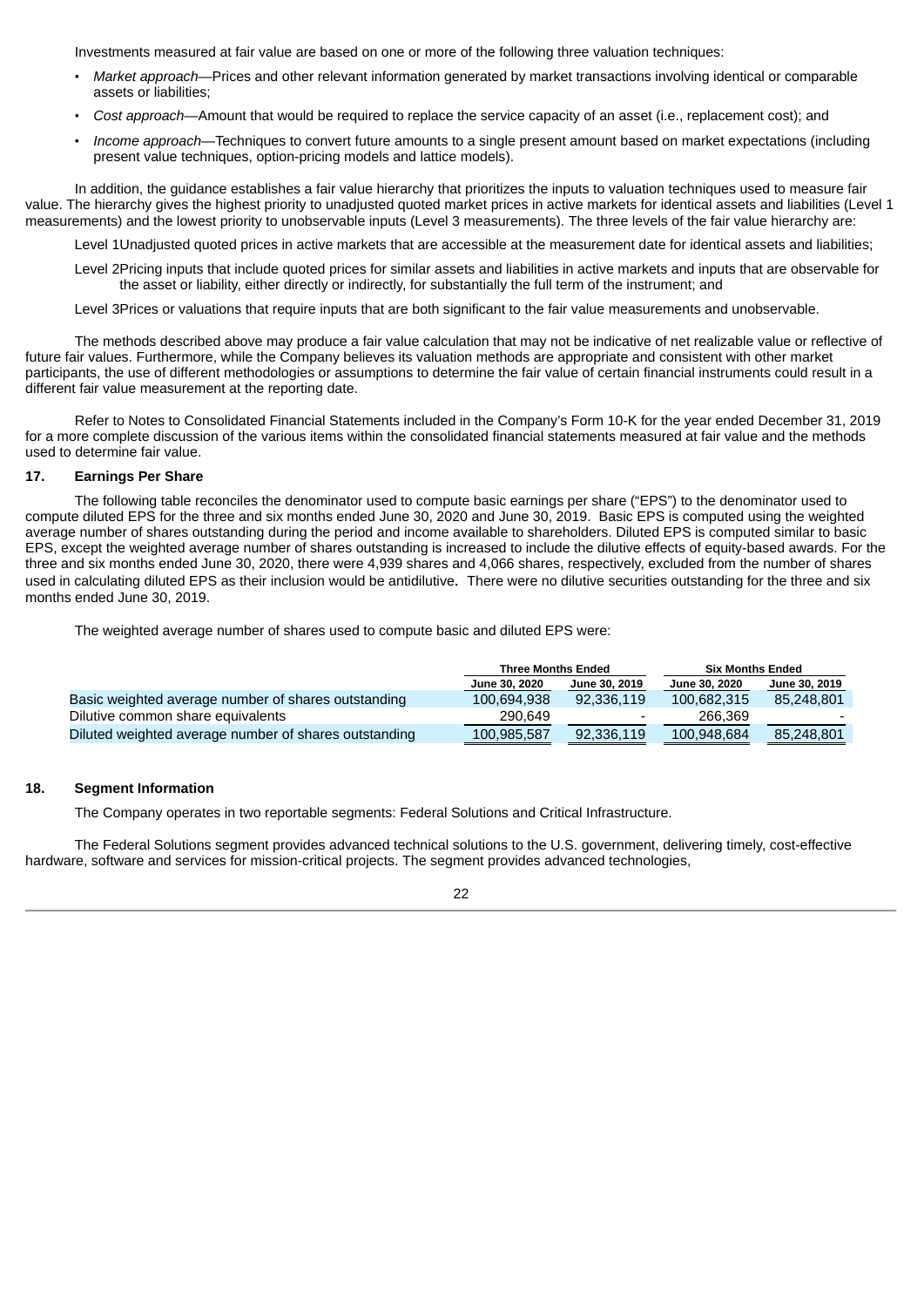supporting national security missions in cybersecurity, missile defense, and military facility modernization, logistics support, hazardous material remediation and engineering services.

The Critical Infrastructure segment provides integrated engineering and management services for complex physical and digital infrastructure around the globe. The Critical Infrastructure segment is a technology innovator focused on next generation digital systems and complex structures. Industry leading capabilities in engineering and project management allow the Company to deliver significant value to customers by employing cutting-edge technologies, improving timelines and reducing costs.

The Company defines its reportable segments based on the way the chief operating decision maker ("CODM"), currently its Chairman and Chief Executive Officer, evaluates the performance of each segment and manages the operations of the Company for purposes of allocating resources among the segments. The CODM evaluates segment operating performance using segment Revenue and segment Adjusted EBITDA attributable to Parsons Corporation.

The following table summarizes business segment revenue for the periods presented (in thousands):

|                                 | <b>Three Months Ended</b> |         |               |         |               |           | <b>Six Months Ended</b> |          |
|---------------------------------|---------------------------|---------|---------------|---------|---------------|-----------|-------------------------|----------|
|                                 | June 30, 2020             |         | June 30, 2019 |         | June 30, 2020 |           | June 30, 2019           |          |
| Federal Solutions revenue       |                           | 482.210 |               | 478.497 |               | 959.781   |                         | 901.309  |
| Critical Infrastructure revenue |                           | 497.249 |               | 511.245 |               | 990.671   |                         | 992.838  |
| Total revenue                   |                           | 979.459 |               | 989.742 |               | 1.950.452 |                         | .894.147 |

The Company defines Adjusted EBITDA attributable to Parsons Corporation as Adjusted EBITDA excluding Adjusted EBITDA attributable to noncontrolling interests. The Company defines Adjusted EBITDA as net income (loss) attributable to Parsons Corporation, adjusted to include net income (loss) attributable to noncontrolling interests and to exclude interest expense (net of interest income), provision for income taxes, depreciation and amortization and certain other items that are not considered in the evaluation of ongoing operating performance. These other items include net income (loss) attributable to noncontrolling interests, asset impairment charges, income and expense recognized on litigation matters, expenses incurred in connection with acquisitions and other non-recurring transaction costs and expenses related to our prior restructuring. The following table reconciles business segment Adjusted EBITDA attributable to Parsons Corporation to Net Income attributable to Parsons Corporation for the periods presented (in thousands):

|                                                          | <b>Three Months Ended</b> |               |               |           | <b>Six Months Ended</b> |           |               |           |
|----------------------------------------------------------|---------------------------|---------------|---------------|-----------|-------------------------|-----------|---------------|-----------|
| Adjusted EBITDA attributable to Parsons Corporation      |                           | June 30, 2020 | June 30, 2019 |           | June 30, 2020           |           | June 30, 2019 |           |
| <b>Federal Solutions</b>                                 | \$                        | 47.700        | \$            | 35,700    | \$                      | 79,317    | \$            | 76,299    |
| Critical Infrastructure                                  |                           | 35,519        |               | 40,525    |                         | 62,876    |               | 68,201    |
| Adjusted EBITDA attributable to Parsons Corporation      |                           | 83.219        |               | 76.225    |                         | 142,193   |               | 144.500   |
| Adjusted EBITDA attributable to noncontrolling interests |                           | 7.942         |               | (20)      |                         | 9,464     |               | 3,729     |
| Depreciation and amortization                            |                           | (32,081)      |               | (31,074)  |                         | (64, 490) |               | (61, 665) |
| Interest expense, net                                    |                           | (3,963)       |               | (6, 151)  |                         | (7, 757)  |               | (13,966)  |
| Income tax (expense) benefit                             |                           | (11, 891)     |               | 53,496    |                         | (16, 975) |               | 51,610    |
| Equity-based compensation expense                        |                           | (12, 854)     |               | (43, 311) |                         | (5, 133)  |               | (47, 161) |
| Transaction-related costs (a)                            |                           | 2.485         |               | (7, 715)  |                         | (9,526)   |               | (17,070)  |
| Restructuring expense (b)                                |                           | (1, 143)      |               | (353)     |                         | (1,110)   |               | (2,571)   |
| Other (c)                                                |                           | (589)         |               | (952)     |                         | (1, 170)  |               | (3,875)   |
| Net income including noncontrolling interests            |                           | 31.125        |               | 40,145    |                         | 45.496    |               | 53,531    |
| Net income attributable to noncontrolling interests      |                           | 7,826         |               | (114)     |                         | 9,224     |               | 3,531     |
| Net income attributable to Parsons Corporation           | \$                        | 23.299        | \$            | 40.259    | \$                      | 36,272    | \$            | 50,000    |

(a) Reflects costs incurred in connection with acquisitions, the IPO, and other non-recurring transaction costs, primarily fees paid for professional services and employee retention.

(b) Reflects costs associated with corporate restructuring initiatives.

(c) Includes a combination of gain/loss related to sale of fixed assets, software implementation costs, and other individually insignificant items that are non-recurring in nature.

Asset information by segment is not a key measure of performance used by the CODM.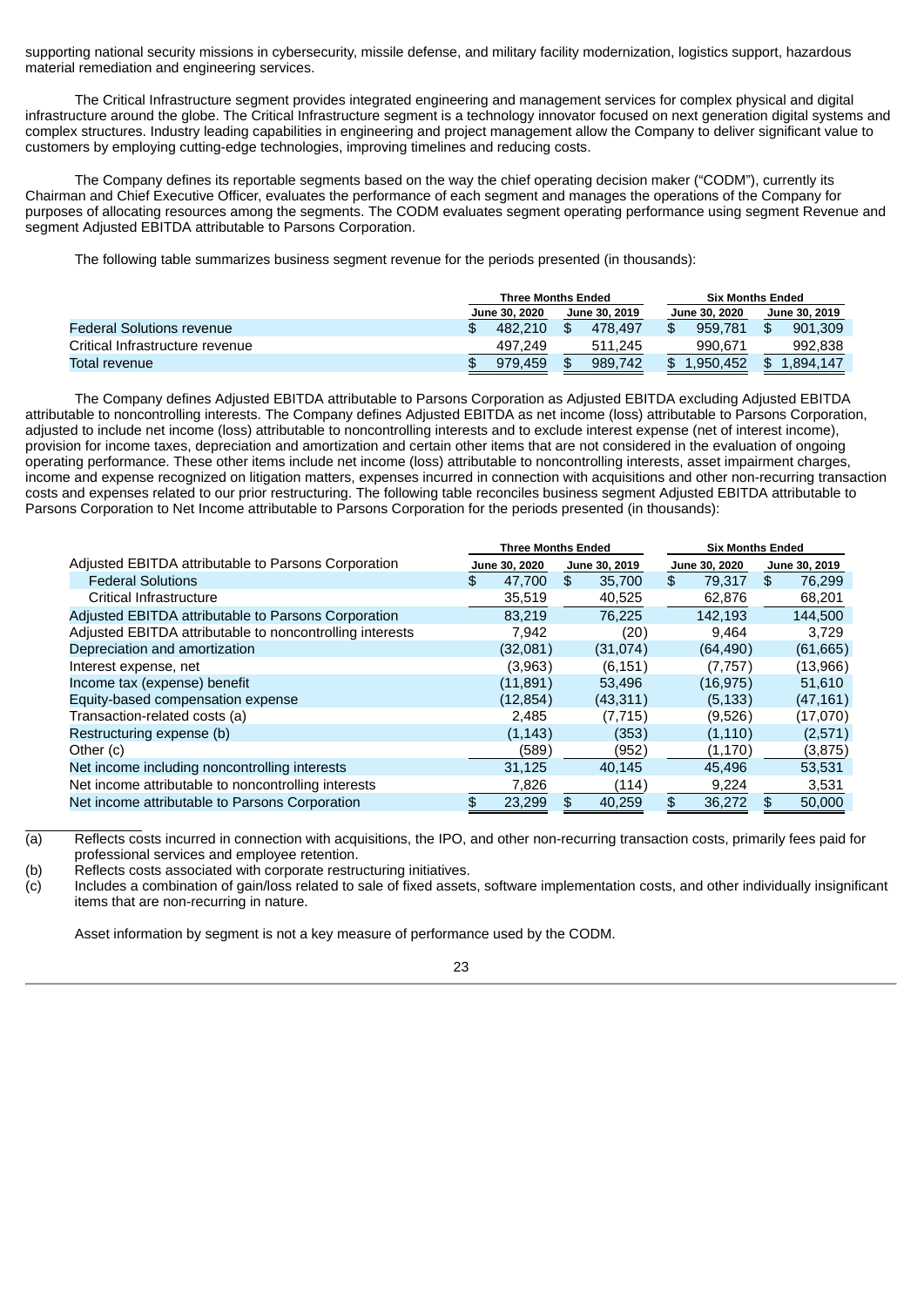The following tables present revenues and property and equipment, net by geographic area (in thousands):

|                      |               | <b>Three Months Ended</b> |               | <b>Six Months Ended</b> |
|----------------------|---------------|---------------------------|---------------|-------------------------|
|                      | June 30, 2020 | June 30, 2019             | June 30, 2020 | June 30, 2019           |
| Revenue              |               |                           |               |                         |
| North America        | 800.044<br>\$ | 819.255                   | 1.597.990     | 1.550.285               |
| Middle East          | 174.689       | 167.624                   | 343.548       | 335.576                 |
| Rest of World        | 4.726         | 2,863                     | 8.914         | 8,286                   |
| <b>Total Revenue</b> | 979.459       | 989.742<br>\$.            | .950.452<br>œ | 1,894,147<br>\$         |

The geographic location of revenue is determined by the location of the customer.

| Property and Equipment, Net       | June 30, 2020 | December 31, 2019 |
|-----------------------------------|---------------|-------------------|
| North America                     | 119.985       | \$<br>117,606     |
| Middle East                       | 4.779         | 5.145             |
| Total Property and Equipment, Net | 124.764       | \$<br>122.751     |

North America includes revenue in the United States for the three months ended June 30, 2020 and June 30, 2019 of \$737.4 million and \$744.3 million, respectively, and for the six months ended June 30, 2020 and June 30, 2019 \$1.5 billion and \$1.4 billion, respectively. North America property and equipment, net includes \$112.6 million and \$109.9 million of property and equipment, net in the United States at June 30, 2020 and December 31, 2019, respectively.

The following table presents revenues by business lines (in thousands):

|                                   | <b>Three Months Ended</b> |         |               |         | <b>Six Months Ended</b> |           |    |               |
|-----------------------------------|---------------------------|---------|---------------|---------|-------------------------|-----------|----|---------------|
|                                   | June 30, 2020             |         | June 30, 2019 |         | June 30, 2020           |           |    | June 30, 2019 |
| Revenue                           |                           |         |               |         |                         |           |    |               |
| Space & Geospatial Solutions      | \$                        | 57.967  | \$            | 65.768  | \$                      | 109.255   | \$ | 111,525       |
| Cyber & Intelligence              |                           | 102.993 |               | 80.489  |                         | 201.875   |    | 153,038       |
| <b>Engineered Systems</b>         |                           | 166,483 |               | 167,276 |                         | 339,315   |    | 312,894       |
| Missile Defense & C5ISR           |                           | 154,767 |               | 164,964 |                         | 309,336   |    | 323,852       |
| <b>Federal Solutions revenues</b> |                           | 482,210 |               | 478,497 |                         | 959,781   |    | 901,309       |
| <b>Mobility Solutions</b>         |                           | 398,890 |               | 401.842 |                         | 790.411   |    | 775,822       |
| <b>Connected Communities</b>      |                           | 98,359  |               | 109,403 |                         | 200,260   |    | 217,016       |
| Critical Infrastructure revenues  |                           | 497.249 |               | 511,245 |                         | 990,671   |    | 992,838       |
| <b>Total Revenue</b>              |                           | 979.459 | \$            | 989,742 | \$                      | 1,950,452 | £. | 1,894,147     |

Effective January 1, 2020, the Company made changes to its business lines as described below. The prior year information in the table above has been reclassified to conform to the business line changes.

#### **Federal Solutions Business Line Changes**

As a result of the acquisitions of Polaris Alpha, OGSystems and QRC, we realigned the five business lines within our Federal Solutions segment into four business lines. We consolidated all space and geospatial programs from the former Geospatial Solutions, Defense and Cyber & Intelligence markets into a new Space & Geospatial Solutions business line to increase focus on the critical, evolving space market. This new business line better aligns capabilities and customers to drive growth and performance execution through improved agile, end-toend solutions and dedicated customer focus.

Further, we re-named our Defense business line to Missile Defense & C5ISR. We moved our Missions Solutions business line into our Missile Defense & C5ISR, Engineered Systems and Cyber & Intelligence business lines, for better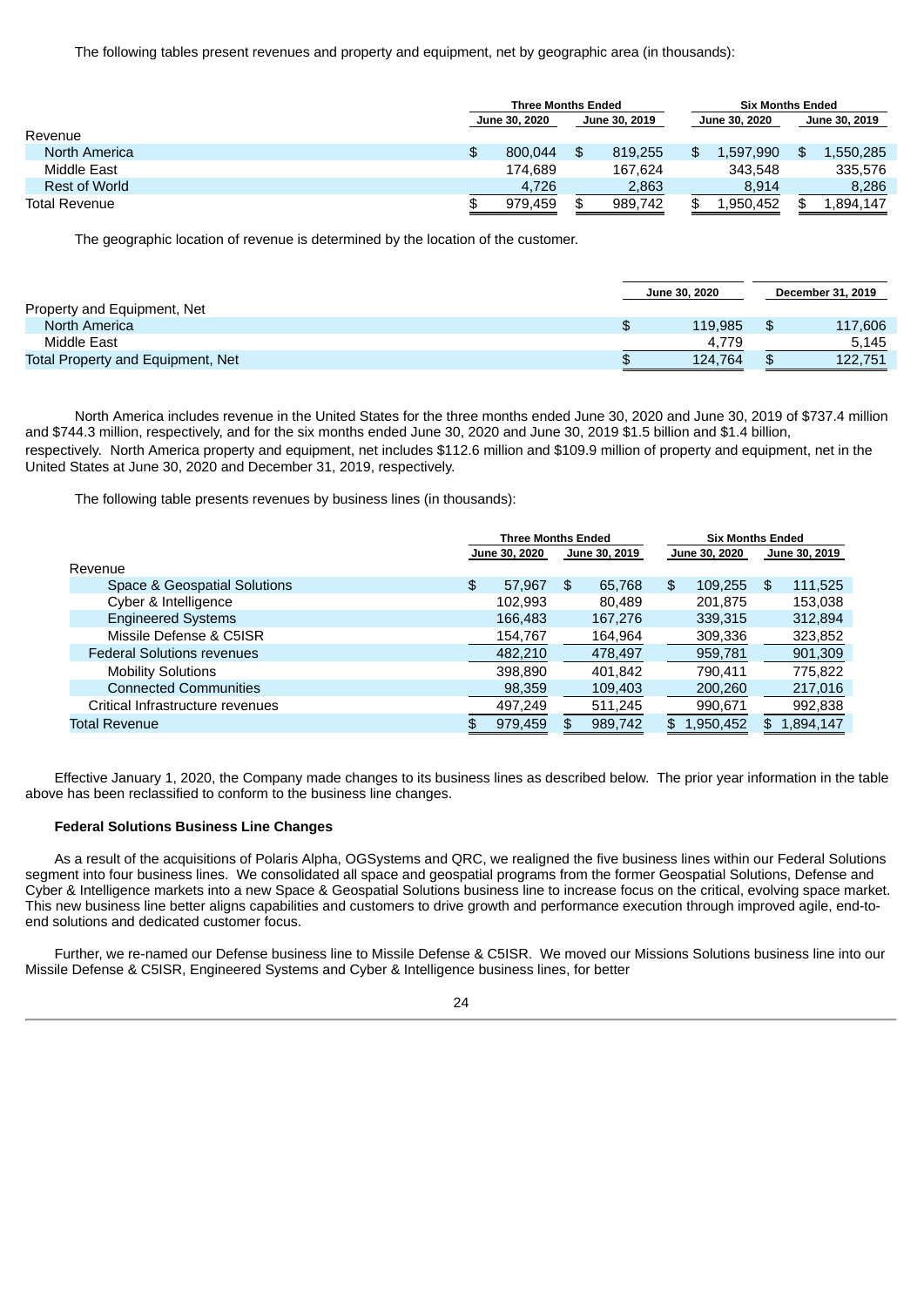customer and capability alignment. These changes were the next logical step in our acquisition integration process, to optimize performance delivery and growth.

### **Critical Infrastructure Business Line Changes**

We re-aligned our Critical Infrastructure segment from three markets to two markets. Industrial is now a part of Mobility Solutions and we moved all Middle East business into Mobility Solutions as well. We believe this will drive improved synergies among like-markets and increased collaboration in areas such as program and engineering management, civil and structural and water/wastewater treatment. We also moved Aviation to Connected Communities and consolidated the civil portion of rail and transit with the systems portion of rail and transit into a consolidated sub-market within Connected Communities to focus on growth in these critical market segments. In each, we are pursuing systems, software and hardware product advanced technology opportunities.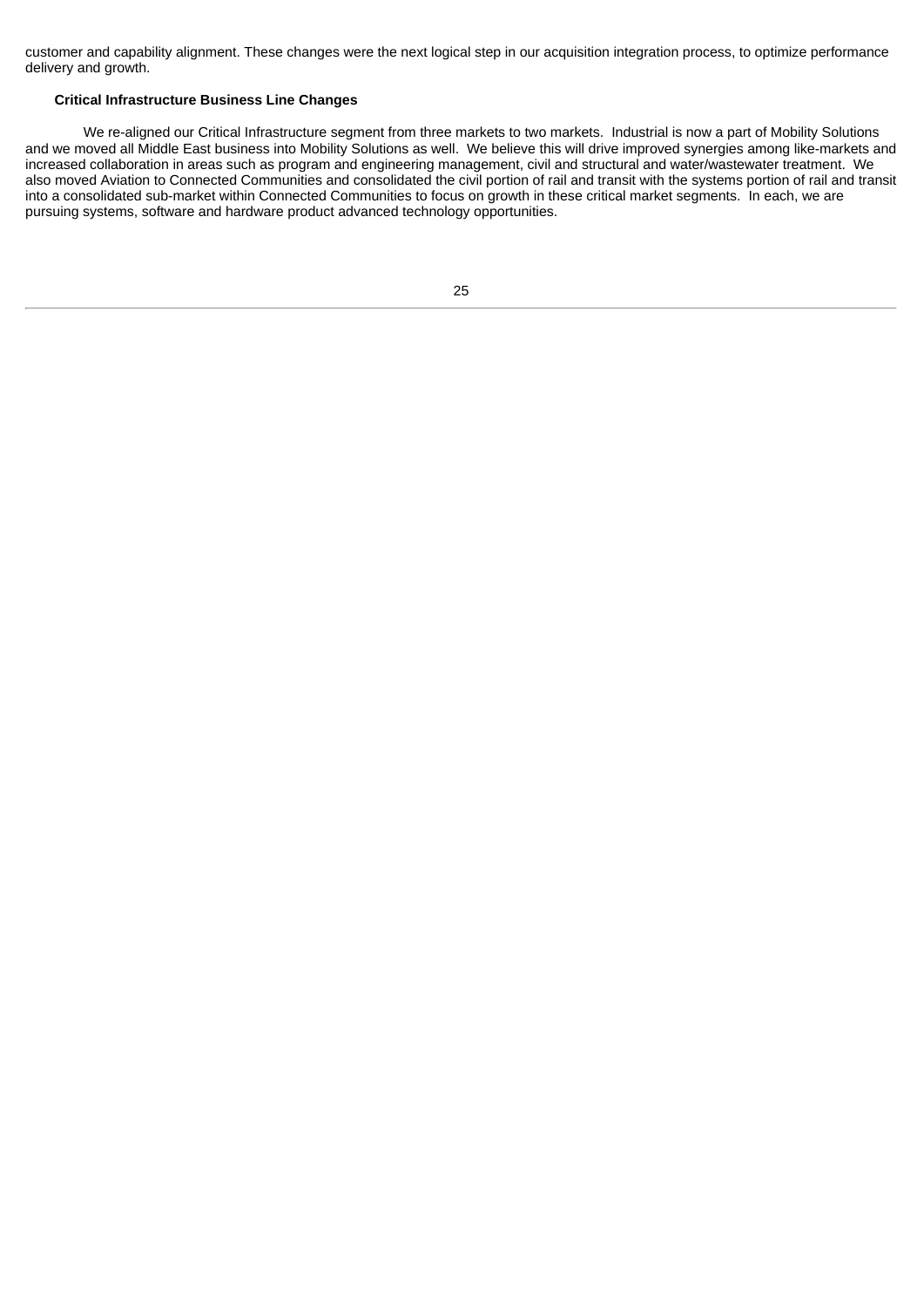#### <span id="page-27-0"></span>**Item 2. Management's Discussion and Analysis of Financial Condition and Results of Operations.**

The following discussion and analysis is intended to help investors understand our business, financial condition, results of operations, liquidity and capital resources. You should read this discussion together with our consolidated financial statements and related notes thereto included elsewhere in this Form 10-Q and in conjunction with the Company's Form 10-K for the year ended December 31, *2019.*

The statements in this discussion regarding industry outlook, our expectations regarding our future performance, liquidity and capital resources and other non-historical statements in this discussion are forward-looking statements. These forward-looking statements are subject to numerous risks and uncertainties, including, but not limited to, the risks and uncertainties described in "Risk Factors" and "Special Note Regarding Forward-Looking Statements" in the Company's Form 10-K for the year ended December 31, 2019. We undertake no obligation to revise publicly any forward-looking statements. Actual results may differ materially from those contained in any forward-looking *statements.*

#### *COVID-19 Pandemic*

In response to the COVID-19 pandemic, the Company has taken certain actions to continue to execute under our contracts with customers and allow our people to work safely. A substantial majority of our work-force transitioned to work-from-home status during the latter part of the quarter ended March 31, 2020, and these practices remain in effect as of the date of this filing. To date, we have experienced no material disruption in our work as a consequence of these changes in our work practices.

The Company has experienced an impact in the volume of work in both the Federal Solutions and Critical Infrastructure segments where customers have restricted access to certain project sites. We have not seen any substantive cancellations of previously awarded contracts. In the Federal Solutions segment, we have had some existing contracts extended. We continue to see several potential contract awards pushed out to a future date.

The Company is receiving limited benefits associated with the CARES Act related to its work on certain US national security projects; however, the curtailment of work under these projects and the CARES Act benefits are not likely to have a material impact on our financial condition or results of operations.

The Company has provided additional disclosure around liquidity and capital resources which can be found in the "Liquidity and Capital Resources" section in Management's Discussion and Analysis of Financial Condition and Results of Operations in this Form 10-Q.

The Company anticipates substantially all of the Company's subcontractors and material suppliers will be able to fulfill their contractual obligations and we do not expect a material impact from non-performance.

The ultimate impact from the COVID-19 pandemic is difficult to predict. While many uncertainties exist, we currently anticipate no material change in our financial condition or results of operations.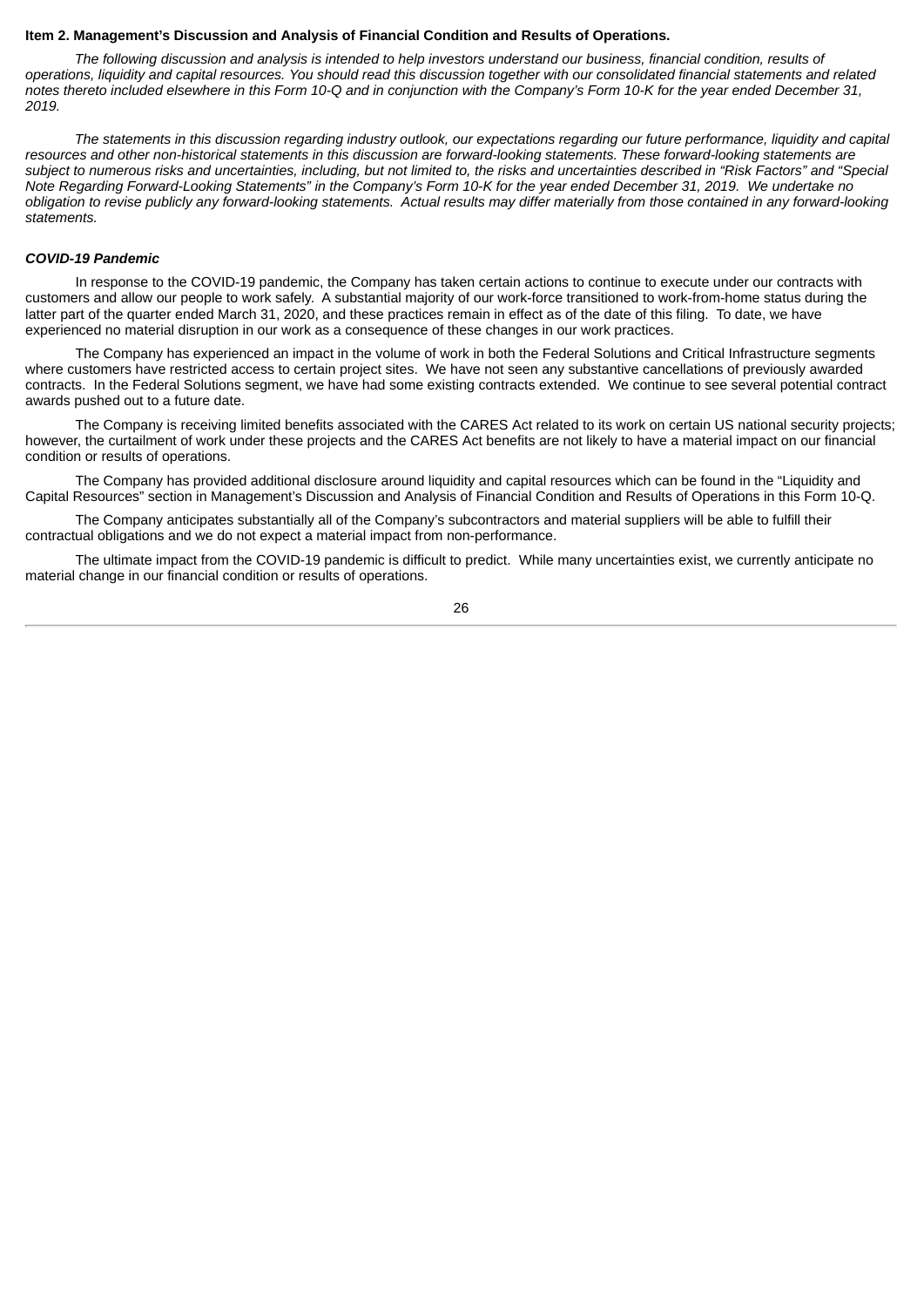

Enabling a safer smarter, and more interconnected world.



#### **Overview**

We are a leading disruptive technology provider in the global defense, intelligence and critical infrastructure markets. We provide software and hardware products, technical services and integrated solutions to support our customers' missions. We have developed significant expertise and differentiated capabilities in key areas of cybersecurity, intelligence, missile defense, C5ISR, space, geospatial, and connected communities. By combining our talented team of professionals and advanced technology, we help solve complex technical challenges to enable a safer, smarter and more interconnected world.

We operate in two reporting segments, Federal Solutions and Critical Infrastructure. Our Federal Solutions business provides advanced technical solutions to the U.S. government. Our Critical Infrastructure business provides integrated engineering and management services for complex physical and digital infrastructure to state and local governments and large companies.

Our employees provide services pursuant to contracts that we are awarded by the customer and specific task orders relating to such contracts. These contracts are often multi-year, which provides us backlog and visibility on our revenues for future periods. Many of our contracts and task orders are subject to renewal and rebidding at the end of their term, and some are subject to the exercise of contract options and issuance of task orders by the applicable government entity. In addition to focusing on increasing our revenues through increased contract awards and backlog, we focus our financial performance on margin expansion and cash flow.

#### **Key Metrics**

We manage and assess the performance of our business by evaluating a variety of metrics. The following table sets forth selected key metrics (in thousands, except Book-to-Bill):

|                             | June 30, 2020 | June 30, 2019   |
|-----------------------------|---------------|-----------------|
| Awards (year to date)       | 1.971.186     | \$<br>2.199.210 |
| Backlog (1)                 | 7.718.690     | \$<br>8,500,954 |
| Book-to-Bill (year to date) |               | 1.2             |
|                             |               |                 |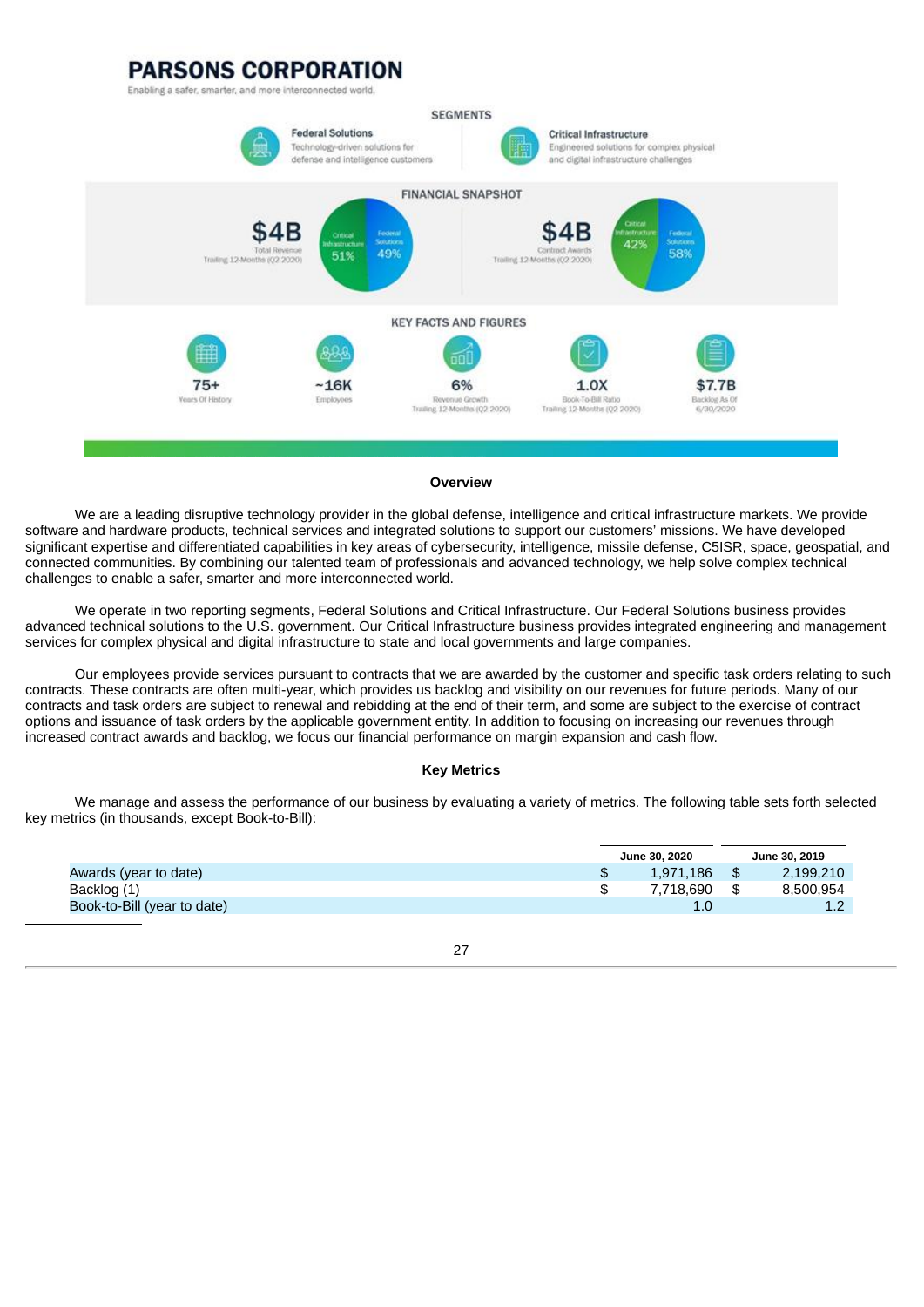(1) Difference between our backlog of \$7.7 billion and our remaining unsatisfied performance obligations, or RUPO, of \$5.0 billion, each as of June 30, 2020, is due to (i) unissued delivery orders and unexercised option years, to the extent their issuance or exercise is probable, as well as (ii) contract awards, to the extent we believe contract execution and funding is probable.

#### *Awards*

Awards generally represent the amount of revenue expected to be earned in the future from funded and unfunded contract awards received during the period. Contract awards include both new and re-compete contracts and task orders. Given that new contract awards generate growth, we closely track our new awards each year.

The following table summarizes the year to-date value of new awards for the periods presented below (in thousands):

|                         |               | <b>Three Months Ended</b> |               | <b>Six Months Ended</b> |
|-------------------------|---------------|---------------------------|---------------|-------------------------|
|                         | June 30, 2020 | June 30, 2019             | June 30, 2020 | June 30, 2019           |
| Federal Solutions       | 433.140       | 422,829                   | 1.048.830     | 231.369                 |
| Critical Infrastructure | 571.951       | 555.313                   | 922.356       | 967,841                 |
| <b>Total Awards</b>     | 1.005.091     | 978.142                   | 1.971.186     | .199.210                |

The change in new awards from year to year is primarily due to ordinary course fluctuations in our business. The volume of contract awards can fluctuate in any given period due to win rate and the timing and size of the awards issued by our customers. The change in new awards in our Federal Solutions segment for the six months ended June 30, 2020 when compared to the corresponding period last year was impacted by two significant contracts awarded in the first quarter of 2019. The awards in Critical Infrastructure for the three and six months ended June 30, 2020, were impacted by potential awards being pushed out to a future date.

#### *Backlog*

We define backlog to include the following two components:

- Funded—Funded backlog represents the revenue value of orders for services under existing contracts for which funding is appropriated or otherwise authorized less revenue previously recognized on these contracts.
- Unfunded—Unfunded backlog represents the revenue value of orders for services under existing contracts for which funding has not been appropriated or otherwise authorized less revenue previously recognized on these contracts.

Backlog includes (i) unissued task orders and unexercised option years, to the extent their issuance or exercise is probable, as well as (ii) contract awards, to the extent we believe contract execution and funding is probable.

The following table summarizes the value of our backlog at the respective dates presented below: (in thousands):

|                                      | June 30, 2020   | June 30, 2019   |
|--------------------------------------|-----------------|-----------------|
| <b>Federal Solutions:</b>            |                 |                 |
| <b>Funded</b>                        | \$<br>1,308,663 | \$<br>1,003,167 |
| Unfunded                             | 3,654,203       | 4,031,137       |
| <b>Total Federal Solutions</b>       | 4,962,866       | 5,034,304       |
| Critical Infrastructure:             |                 |                 |
| <b>Funded</b>                        | 2,719,037       | 3,428,364       |
| Unfunded (1)                         | 36,787          | 38,286          |
| <b>Total Critical Infrastructure</b> | 2,755,824       | 3,466,650       |
| Total Backlog (2)                    | 7,718,690       | \$<br>8,500,954 |

(1) As presented in the first quarter of 2019, funded backlog for the Critical Infrastructure segment was overstated by \$38.3 million with a corresponding understatement in unfunded backlog. There was no impact on total Critical Infrastructure backlog or total backlog for Parsons Corporation.

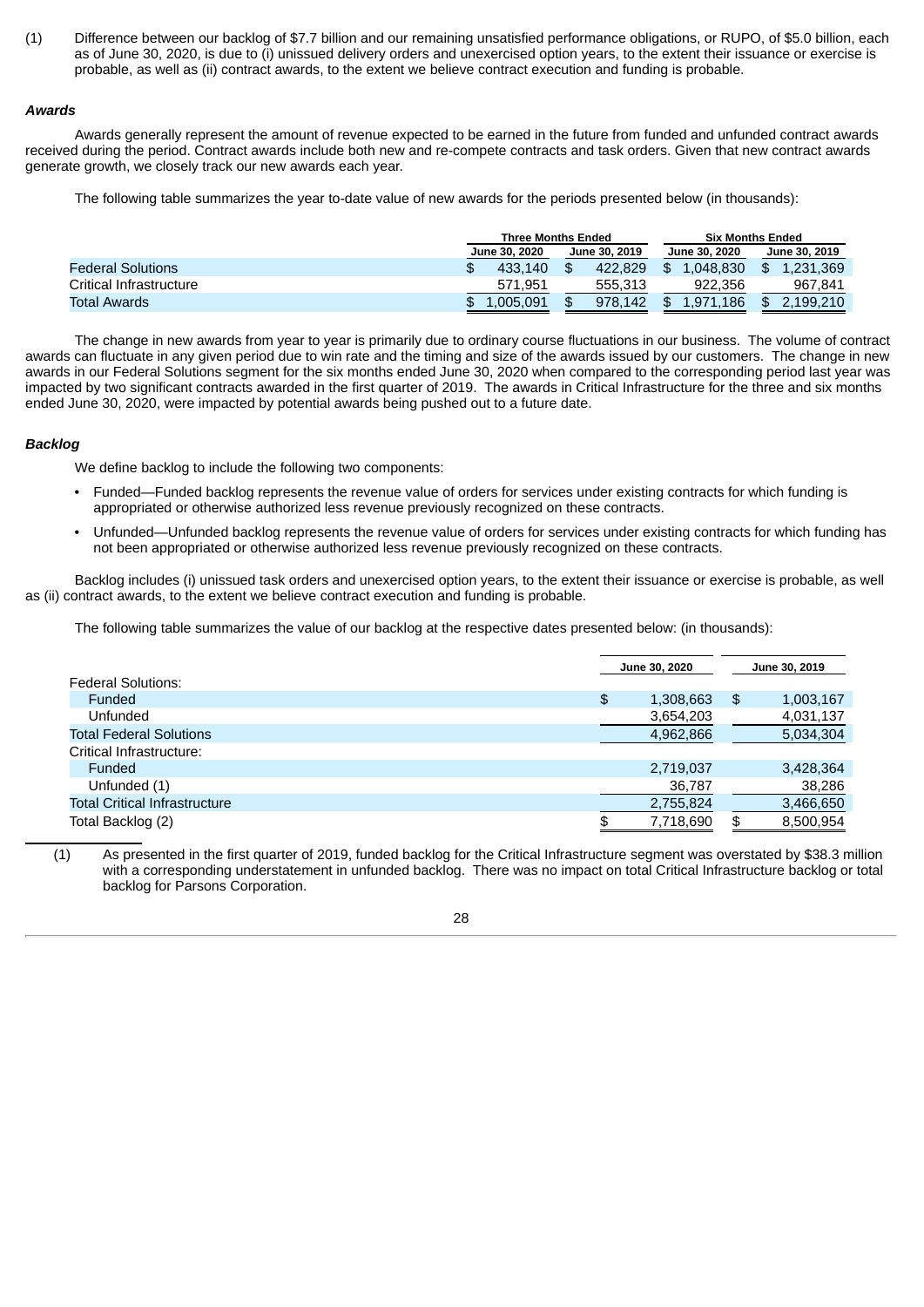(2) Difference between our backlog of \$7.7 billion and our RUPO of \$5.0 billion, each as of June 30, 2020, is due to (i) unissued task orders and unexercised option years, to the extent their issuance or exercise is probable, as well as (ii) contract awards, to the extent we believe contract execution and funding is probable.

Our backlog includes orders under contracts that in some cases extend for several years. For example, the U.S. Congress generally appropriates funds for our U.S. federal government customers on a yearly basis, even though their contracts with us may call for performance that is expected to take a number of years to complete. As a result, our federal contracts typically are only partially funded at any point during their term. All or some of the work to be performed under the contracts may remain unfunded unless and until the U.S. Congress makes subsequent appropriations and the procuring agency allocates funding to the contract.

We expect to recognize \$2.8 billion of our funded backlog at June 30, 2020 as revenues in the following twelve months. However, our U.S. federal government customers may cancel their contracts with us at any time through a termination for convenience or may elect to not exercise option periods under such contracts. In the case of a termination for convenience, we would not receive anticipated future revenues, but would generally be permitted to recover all or a portion of our incurred costs and fees for work performed. See "Risk Factors—Risk Relating to Our Business—We may not realize the full value of our backlog, which may result in lower than expected revenue" in the Company's Form 10-K for the year ended December 31, 2019.

The changes in backlog in both the Federal Solutions and Critical Infrastructure segments were primarily from ordinary course fluctuations in our business and the impacts related to the Company's awards discussed above.

#### *Book-to-Bill*

Book-to-bill is the ratio of total awards to total revenue recorded in the same period. Our management believes our book-to-bill ratio is a useful indicator of our potential future revenue growth in that it measures the rate at which we are generating new awards compared to the Company's current revenue. To drive future revenue growth, our goal is for the level of awards in a given period to exceed the revenue booked. A book-to-bill ratio greater than 1.0 indicates that awards generated in a given period exceeded the revenue recognized in the same period, while a book-to-bill ratio of less than 1.0 indicates that awards generated in such period were less than the revenue recognized in such period. The following table sets forth the book-to-bill ratio for the periods presented below:

|                          |               | Three months ended | <b>Six Months Ended</b> |               |  |
|--------------------------|---------------|--------------------|-------------------------|---------------|--|
|                          | June 30, 2020 | June 30, 2019      | June 30, 2020           | June 30, 2019 |  |
| <b>Federal Solutions</b> | 0.9           | 0.9                | .                       | 1.4           |  |
| Critical Infrastructure  |               |                    | 0.9                     | 1.C           |  |
| Overall                  |               |                    |                         | . <u>.</u>    |  |

#### **Factors and Trends Affecting Our Results of Operations**

We believe that the financial performance of our business and our future success are dependent upon many factors, including those highlighted in this section. Our operating performance will depend upon many variables, including the success of our growth strategies and the timing and size of investments and expenditures that we choose to undertake, as well as market growth and other factors that are not within our control.

#### *Government Spending*

Changes in the relative mix of government spending and areas of spending growth, with shifts in priorities on homeland security, intelligence, defense-related programs, infrastructure and urbanization, and continued increased spending on technology and innovation, including cybersecurity, artificial intelligence, connected communities and physical infrastructure, could impact our business and results of operations. Cost-cutting and efficiency initiatives, current and future budget restrictions, spending cuts and other efforts to reduce government spending could cause our government customers to reduce or delay funding or invest appropriated funds on a less consistent basis or not at all, and demand for our solutions or services could diminish. Furthermore, any disruption in the functioning of government agencies, including as a result of government closures and shutdowns, could have a negative impact on our operations and cause us to lose revenue or incur additional costs due to, among other things, our inability to deploy our staff to customer locations or facilities as a result of such disruptions.

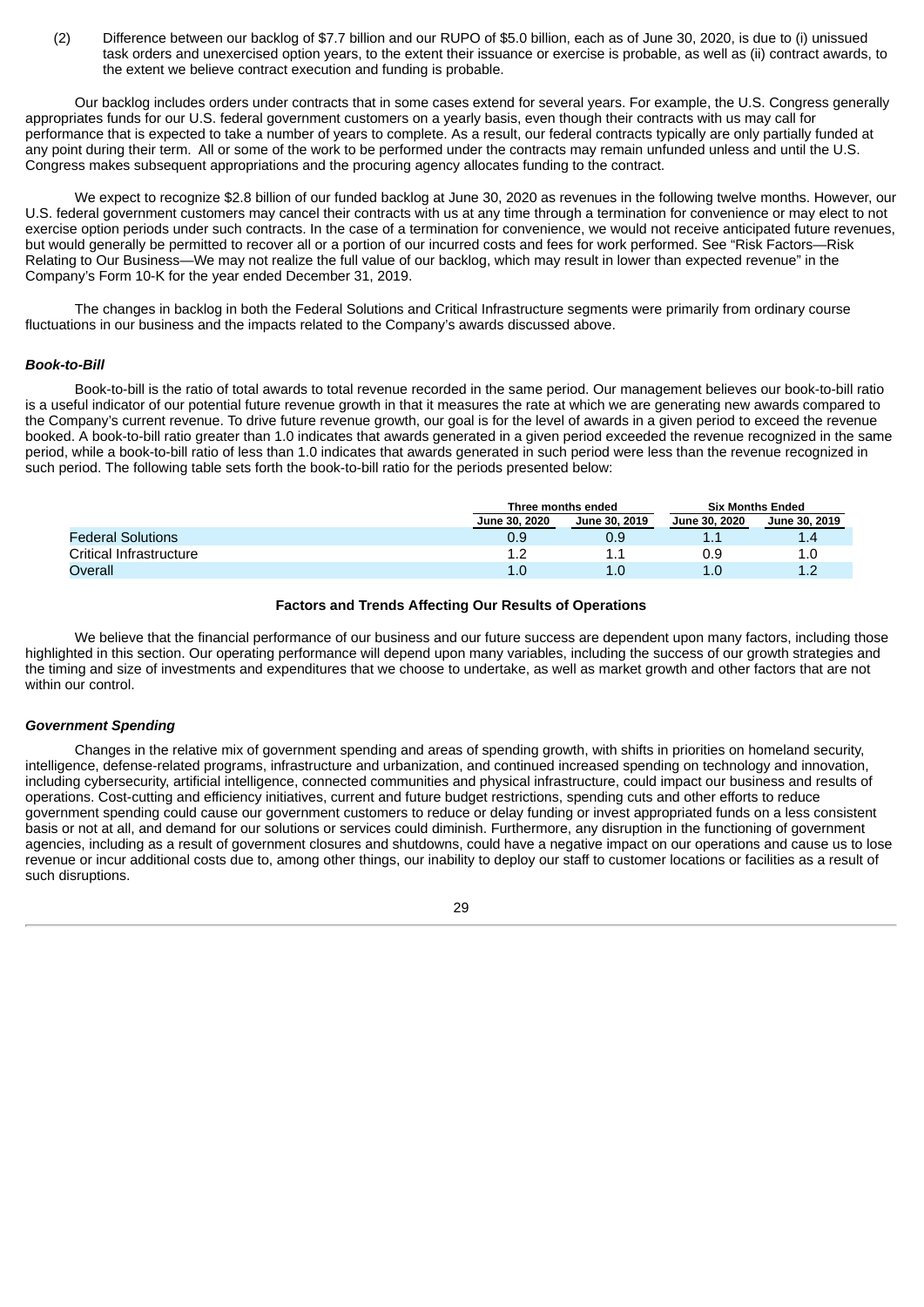#### *Federal Budget Uncertainty*

There is uncertainty around the timing, extent, nature and effect of Congressional and other U.S. government actions to address budgetary constraints, caps on the discretionary budget for defense and non-defense departments and agencies, and the ability of Congress to determine how to allocate the available budget authority and pass appropriations bills to fund both U.S. government departments and agencies that are, and those that are not, subject to the caps. Additionally, budget deficits and the growing U.S. national debt increase pressure on the U.S. government to reduce federal spending across all federal agencies, with uncertainty about the size and timing of those reductions. Furthermore, delays in the completion of future U.S. government budgets could in the future delay procurement of the federal government services we provide. A reduction in the amount of, or delays, or cancellations of funding for, services that we are contracted to provide to the U.S. government as a result of any of these impacts or related initiatives, legislation or otherwise could have a material adverse effect on our business and results of operations.

#### *Regulations*

Increased audit, review, investigation and general scrutiny by government agencies of performance under government contracts and compliance with the terms of those contracts and applicable laws could affect our operating results. Negative publicity and increased scrutiny of government contractors in general, including us, relating to government expenditures for contractor services and incidents involving the mishandling of sensitive or classified information, as well as the increasingly complex requirements of the U.S. Department of Defense and the U.S. intelligence community, including those related to cybersecurity, could impact our ability to perform in the markets we serve.

#### *Competitive Markets*

The industries we operate in consist of a large number of enterprises ranging from small, niche-oriented companies to multi-billion dollar corporations that serve many government and commercial customers. We compete on the basis of our technical expertise, technological innovation, our ability to deliver cost-effective multi-faceted services in a timely manner, our reputation and relationships with our customers, qualified and/or security-clearance personnel, and pricing. We believe that we are uniquely positioned to take advantage of the markets in which we operate because of our proven track record, long-term customer relationships, technology innovation, scalable and agile business offerings and world class talent. Our ability to effectively deliver on project engagements and successfully assist our customers affects our ability to win new contracts and drives our financial performance.

#### *Acquired Operations*

#### *QRC Technologies*

On July 31, 2019, the Company acquired QRC Technologies for \$214.1 million. QRC Technologies provides design and development of open-architecture radio-frequency products. The acquisition was funded by cash on-hand and borrowings under our Revolving Credit Facility. The financial results of QRC Technologies have been included in our consolidated results of operations from July 31, 2019 onward.

#### *Seasonality*

Our results may be affected by variances as a result of seasonality we experience across our businesses. This pattern is typically driven by the U.S. federal government fiscal year-end, September 30. While not certain, it is not uncommon for U.S. government agencies to award extra tasks or complete other contract actions in the weeks before the end of the U.S. federal government fiscal year in order to avoid the loss of unexpended fiscal year funds. In addition, we have also historically experienced higher bid and proposal costs in the months leading up to the U.S. federal government fiscal year-end as we pursue new contract opportunities expected to be awarded early in the following U.S. federal government fiscal year as a result of funding appropriated for that U.S. federal government fiscal year. Furthermore, many U.S. state governments with fiscal years ending on June 30 tend to accelerate spending during their first quarter, when new funding becomes available. We may continue to experience this seasonality in future periods, and our results of operations may be affected by it.

#### *Taxes*

Historically, the Company had elected to be taxed under the provisions of Subchapter "S" of the Internal Revenue Code for federal tax purposes. As a result, the Company's income had not been subject to U.S. federal income taxes or state income taxes in those states where the "S" Corporation status was recognized. No provision or liability for federal or

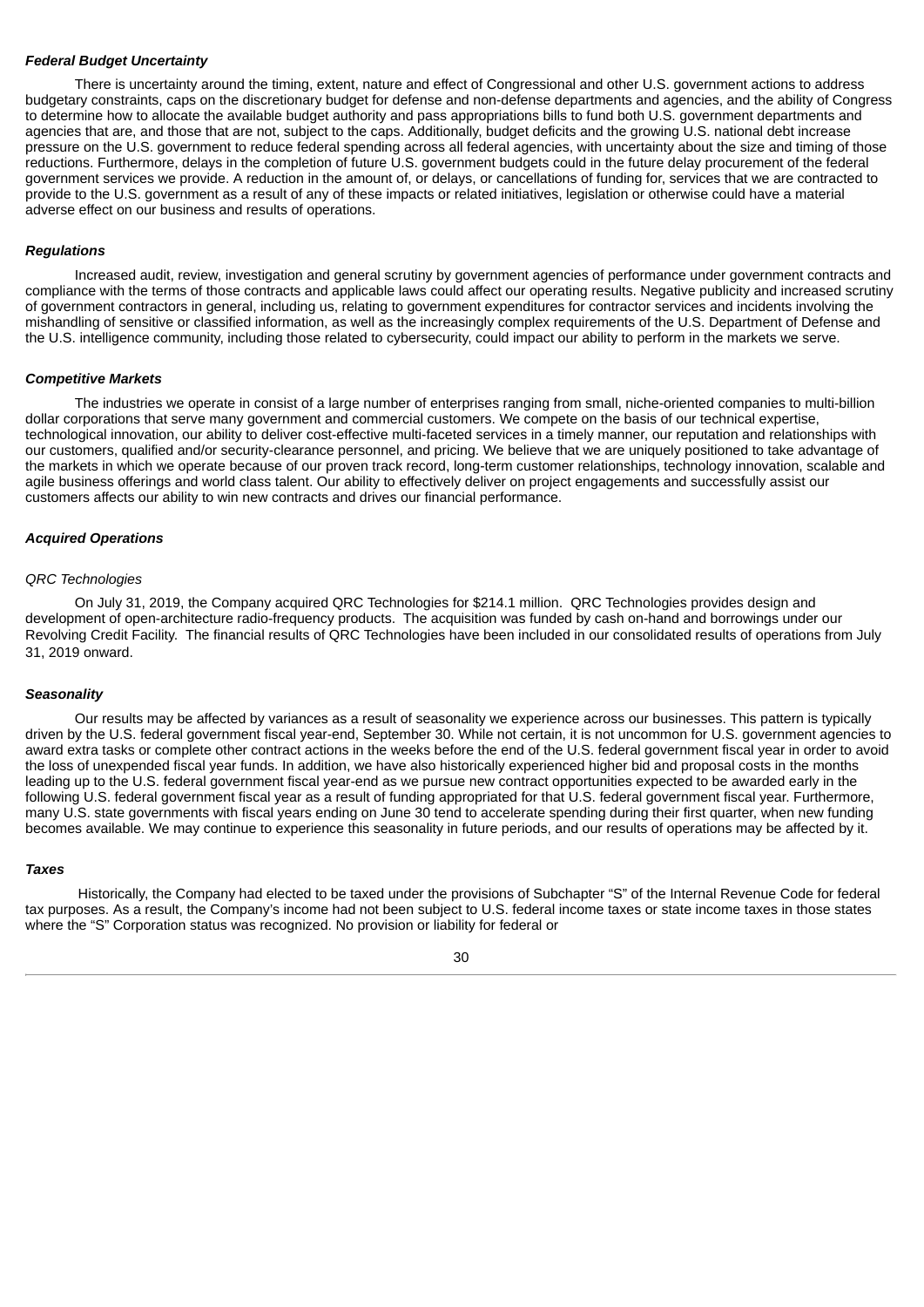state income tax had been provided in the Company's consolidated financial statements, prior to the IPO on May 8, 2019, except for those states where the "S" Corporation status was not recognized or where states imposed a tax on "S" Corporations. The provision for income tax in the historical periods prior to the IPO consists of these state taxes and from certain foreign jurisdictions where the Company is subject to tax.

In connection with the IPO, the Company's "S" Corporation status terminated, and the Company is now treated as a "C" Corporation under Subchapter C of the Internal Revenue Code. The revocation of the Company's "S" Corporation election had a material impact on the Company's results of operations, financial condition and cash flows. The effective tax rate has increased, and net income has decreased as compared to the Company's "S" Corporation tax years, since the Company is now subject to both U.S. federal and state corporate income taxes on its earnings.

#### **Results of Operations**

#### *Revenue*

Our revenue consists of both services provided by our employees and pass-through fees from subcontractors and other direct costs. Our Federal Solutions segment derives revenue primarily from the U.S. federal government and our Critical Infrastructure segment derives revenue primarily from government and commercial customers.

We recognize revenue for work performed under cost-plus, time-and-materials and fixed-price contracts as follows:

Under cost-plus contracts, we are reimbursed for allowable or otherwise defined costs incurred, plus a fee. The contracts may also include incentives for various performance criteria, including quality, timeliness, safety and cost-effectiveness. In addition, costs are generally subject to review by clients and regulatory audit agencies, and such reviews could result in costs being disputed as non-reimbursable under the terms of the contract.

Under time-and-materials contracts, hourly billing rates are negotiated and charged to clients based on the actual time spent on a project. In addition, clients reimburse actual out-of-pocket costs for other direct costs and expenses that are incurred in connection with the performance under the contract.

Under fixed-price contracts, clients pay an agreed fixed-amount negotiated in advance for a specified scope of work.

Please see "Management's Discussion and Analysis of Financial Condition and Results of Operations—Critical Accounting Policies and Estimates" and "Note 2—Summary of Significant Accounting Polices" in the notes to our consolidated financial statements included in the Company's Form 10-K for the year ended December 31, 2019 for a description of our policies on revenue recognition.

The table below presents the percentage of total revenue for each type of contract.

|                    | <b>Three Months Ended</b> |               | <b>Six Months Ended</b> |               |  |
|--------------------|---------------------------|---------------|-------------------------|---------------|--|
|                    | June 30, 2020             | June 30, 2019 | June 30, 2020           | June 30, 2019 |  |
| Fixed-price        | 31.8%                     | 30.8%         | 31.8%                   | 29.7%         |  |
| Time-and-materials | 26.5%                     | 27.2%         | 26.2%                   | 27.7%         |  |
| Cost-plus          | 41.7%                     | 42.0%         | 42.0%                   | 42.6%         |  |

The amount of risk and potential reward varies under each type of contract. Under cost-plus contracts, there is limited financial risk, because we are reimbursed for all allowable costs up to a ceiling. However, profit margins on this type of contract tend to be lower than on time-and-materials and fixed-price contracts. Under time-and-materials contracts, we are reimbursed for the hours worked using the predetermined hourly rates for each labor category. In addition, we are typically reimbursed for other direct contract costs and expenses at cost. We assume financial risk on time-and-materials contracts because our labor costs may exceed the negotiated billing rates. Profit margins on well-managed time-and-materials contracts tend to be higher than profit margins on cost-plus contracts as long as we are able to staff those contracts with people who have an appropriate skill set. Under fixed-price contracts, we are required to deliver the objectives under the contract for a pre-determined price. Compared to time-and-materials and cost-plus contracts, fixed-price contracts generally offer higher profit margin opportunities because we receive the full benefit of any cost savings, but they also generally involve greater financial risk because we bear the risk of any cost overruns. In the aggregate, the contract type mix in our revenue for any given period will affect that period's profitability. Over time, we have experienced a relatively stable contract mix.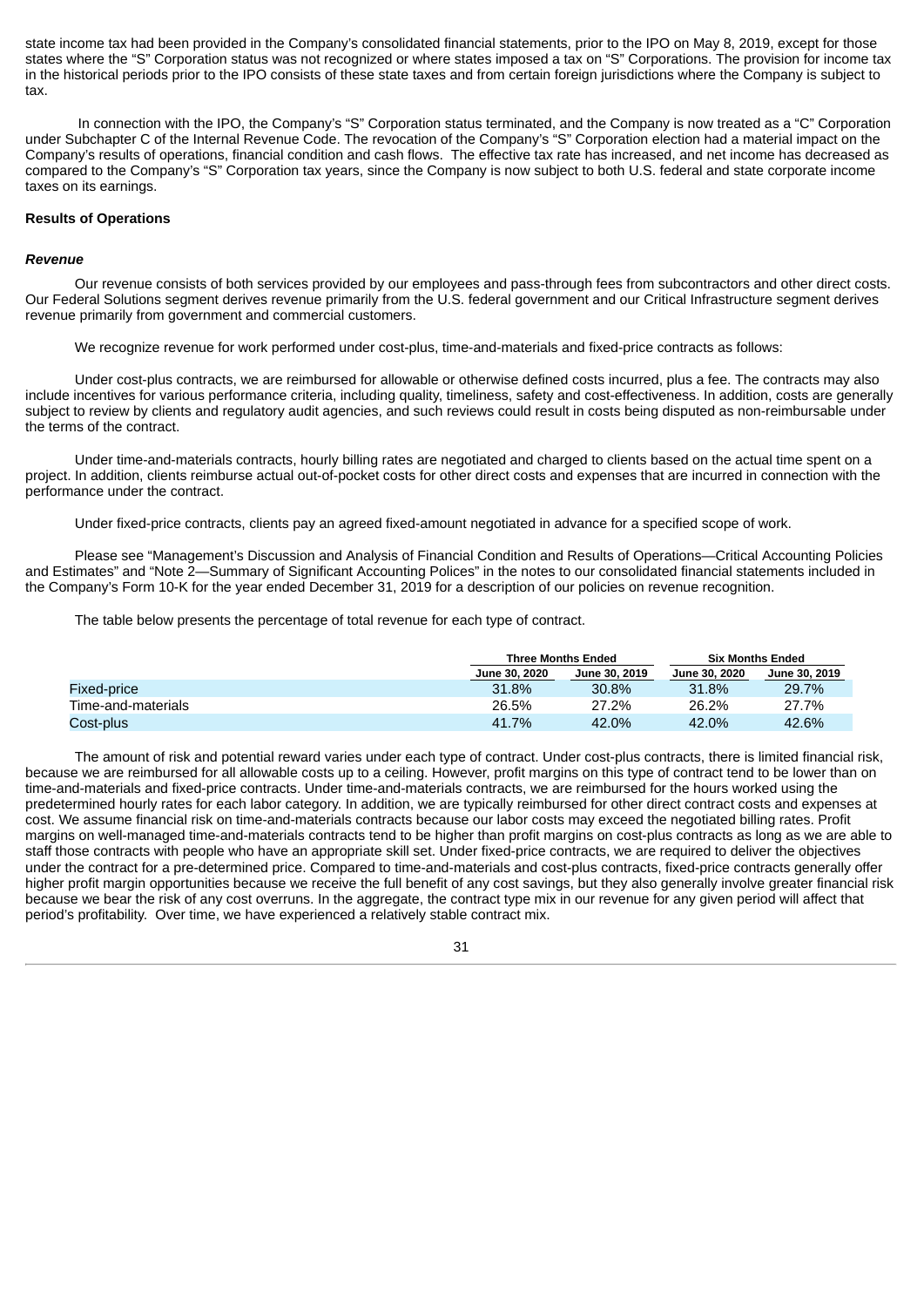Our recognition of profit on long-term contracts requires the use of assumptions related to transaction price and total cost of completion. Estimates are continually evaluated as work progresses and are revised when necessary. When a change in estimated cost or transaction price is determined to have an impact on contract profit, we record a positive or negative adjustment to revenue.

#### *Joint Ventures*

We conduct a portion of our business through joint ventures or similar partnership arrangements. For the joint ventures we control, we consolidate all the revenues and expenses in our consolidated statements of income (including revenues and expenses attributable to noncontrolling interests). For the joint ventures we do not control, we recognize equity in earnings (loss) of unconsolidated joint ventures. Our revenues included amounts related to services we provided to our unconsolidated joint ventures for the three months ended June 30, 2020 and June 30, 2019 of \$42.4 million and \$50.7 million, respectively, and for the six months ended June 30, 2020 and June 30, 2019 of \$82.8 million and \$84.3 million, respectively.

#### *Operating costs and expenses*

Operating costs and expenses primarily include direct costs of contracts and indirect, general and administrative expenses. Costs associated with compensation-related expenses for our people and facilities, which includes ESOP contribution expenses, are the most significant component of our operating expenses. Total ESOP contribution expense for the three months ended June 30, 2020 and June 30, 2019 was \$14.6 million and \$12.3 million, respectively, and for the six months ended June 30, 2020 and June 30, 2019 was \$29.5 million and \$24.5 million, respectively and is recorded in "Direct cost of contracts" and "Indirect, general and administrative expenses." We expect operating expenses to increase due to our anticipated growth and the incremental costs associated with being a public company.

Direct costs of contracts consist of direct labor and associated fringe benefits, indirect overhead, subcontractor and materials ("passthrough costs"), travel expenses and other expenses incurred to perform on contracts.

Indirect, general and administrative expenses ("IG&A") include salaries and wages and fringe benefits of our employees not performing work directly for customers, facility costs and other costs related to these indirect functions.

#### *Other income and expenses*

Other income and expenses primarily consist of interest income, interest expense, other income, net and interest and other expense associated with claims on long-term contracts.

Interest income primarily consists of interest earned on U.S. government money market funds.

Interest expense consists of interest expense incurred under our Senior Notes and Credit Agreement.

Other income, net primarily consists of gain or loss on sale of assets, sublease income and transaction gain or loss related to movements in foreign currency exchange rates.

#### *Adjusted EBITDA*

The following table sets forth Adjusted EBITDA, Net Income Margin, and Adjusted EBITDA Margin for the three and six months ended June 30, 2020 and June 30, 2019.

|                             | <b>Three Months Ended</b> |  |               |  | <b>Six Months Ended</b> |  |               |
|-----------------------------|---------------------------|--|---------------|--|-------------------------|--|---------------|
| (U.S. dollars in thousands) | June 30, 2020             |  | June 30, 2019 |  | June 30, 2020           |  | June 30, 2019 |
| Adjusted EBITDA (1)         | 91.161                    |  | 76.205        |  | 151.657                 |  | 148,229       |
| Net Income Margin (2)       | $3.2\%$                   |  | 4.1%          |  | 2.3%                    |  | 2.8%          |
| Adjusted EBITDA Margin (3)  | $9.3\%$                   |  | 7.7%          |  | 7.8%                    |  | 7.8%          |

(1) A reconciliation of net income attributable to Parsons Corporation to Adjusted EBITDA is set forth below (in thousands).

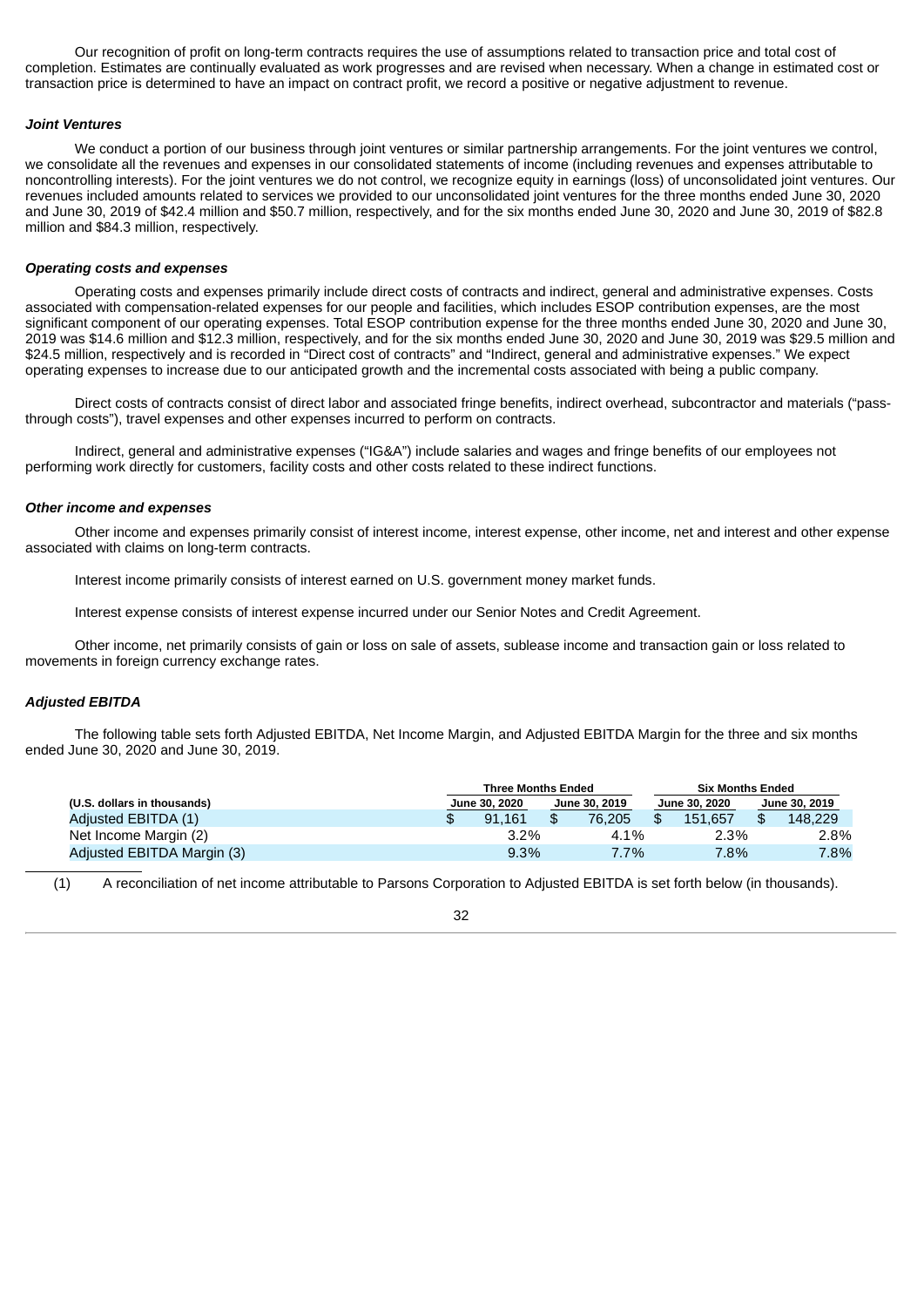- (2) Net Income Margin is calculated as net income including noncontrolling interest divided by revenue in the applicable period
- (3) Adjusted EBITDA Margin is calculated as Adjusted EBITDA divided by revenue in the applicable period.

|                                                     | <b>Three Months Ended</b> |         |               | <b>Six Months Ended</b> |               |         |    |               |
|-----------------------------------------------------|---------------------------|---------|---------------|-------------------------|---------------|---------|----|---------------|
|                                                     | June 30, 2020             |         | June 30, 2019 |                         | June 30, 2020 |         |    | June 30, 2019 |
| Net income attributable to Parsons Corporation      | \$                        | 23,299  | \$            | 40,259                  | \$            | 36,272  | \$ | 50,000        |
| Interest expense, net                               |                           | 3.963   |               | 6,151                   |               | 7.757   |    | 13,966        |
| Income tax expense (benefit)                        |                           | 11,891  |               | (53, 496)               |               | 16,975  |    | (51, 610)     |
| Depreciation and amortization                       |                           | 32,081  |               | 31.074                  |               | 64.490  |    | 61,665        |
| Net income attributable to noncontrolling interests |                           | 7,826   |               | (114)                   |               | 9,224   |    | 3,531         |
| Equity-based compensation                           |                           | 12.854  |               | 43.311                  |               | 5.133   |    | 47.161        |
| Transaction-related costs (a)                       |                           | (2,485) |               | 7.715                   |               | 9,526   |    | 17,070        |
| Restructuring (b)                                   |                           | 1,143   |               | 353                     |               | 1,110   |    | 2,571         |
| Other (c)                                           |                           | 589     |               | 952                     |               | 1,170   |    | 3,875         |
| <b>Adiusted EBITDA</b>                              |                           | 91,161  | \$            | 76,205                  |               | 151,657 |    | 148,229       |

- (a) Reflects costs incurred in connection with acquisitions, IPO, and other non-recurring transaction costs, primarily fees paid for professional services and employee retention.
- (b) Reflects costs associated with our corporate restructuring initiatives.<br>(c) Includes a combination of gain/loss related to sale of fixed assets, so
- Includes a combination of gain/loss related to sale of fixed assets, software implementation costs, and other individually insignificant items that are non-recurring in nature.

Adjusted EBITDA is a supplemental measure of our operating performance used by management and our board of directors to assess our financial performance both on a segment and on a consolidated basis. We discuss Adjusted EBITDA because our management uses this measure for business planning purposes, including to manage the business against internal projected results of operations and measure the performance of the business generally. Adjusted EBITDA is frequently used by analysts, investors and other interested parties to evaluate companies in our industry.

Adjusted EBITDA is not a GAAP measure of our financial performance or liquidity and should not be considered as an alternative to net income as a measure of financial performance or cash flows from operations as measures of liquidity, or any other performance measure derived in accordance with GAAP. We define Adjusted EBITDA as net income (loss) attributable to Parsons Corporation, adjusted to include net income (loss) attributable to noncontrolling interests and to exclude interest expense (net of interest income), provision for income taxes, depreciation and amortization and certain other items that we do not consider in our evaluation of ongoing operating performance. These other items include, among other things, impairment of goodwill, intangible and other assets, interest and other expenses recognized on litigation matters, amortization of deferred gain resulting from sale-leaseback transactions, expenses incurred in connection with acquisitions and other non-recurring transaction costs and expenses related to our corporate restructuring initiatives. Adjusted EBITDA should not be construed as an inference that our future results will be unaffected by unusual or non-recurring items. Additionally, Adjusted EBITDA is not intended to be a measure of free cash flow for management's discretionary use, as it does not reflect tax payments, debt service requirements, capital expenditures and certain other cash costs that may recur in the future, including, among other things, cash requirements for working capital needs and cash costs to replace assets being depreciated and amortized. Management compensates for these limitations by relying on our GAAP results in addition to using Adjusted EBITDA supplementally. Our measure of Adjusted EBITDA is not necessarily comparable to similarly titled captions of other companies due to different methods of calculation.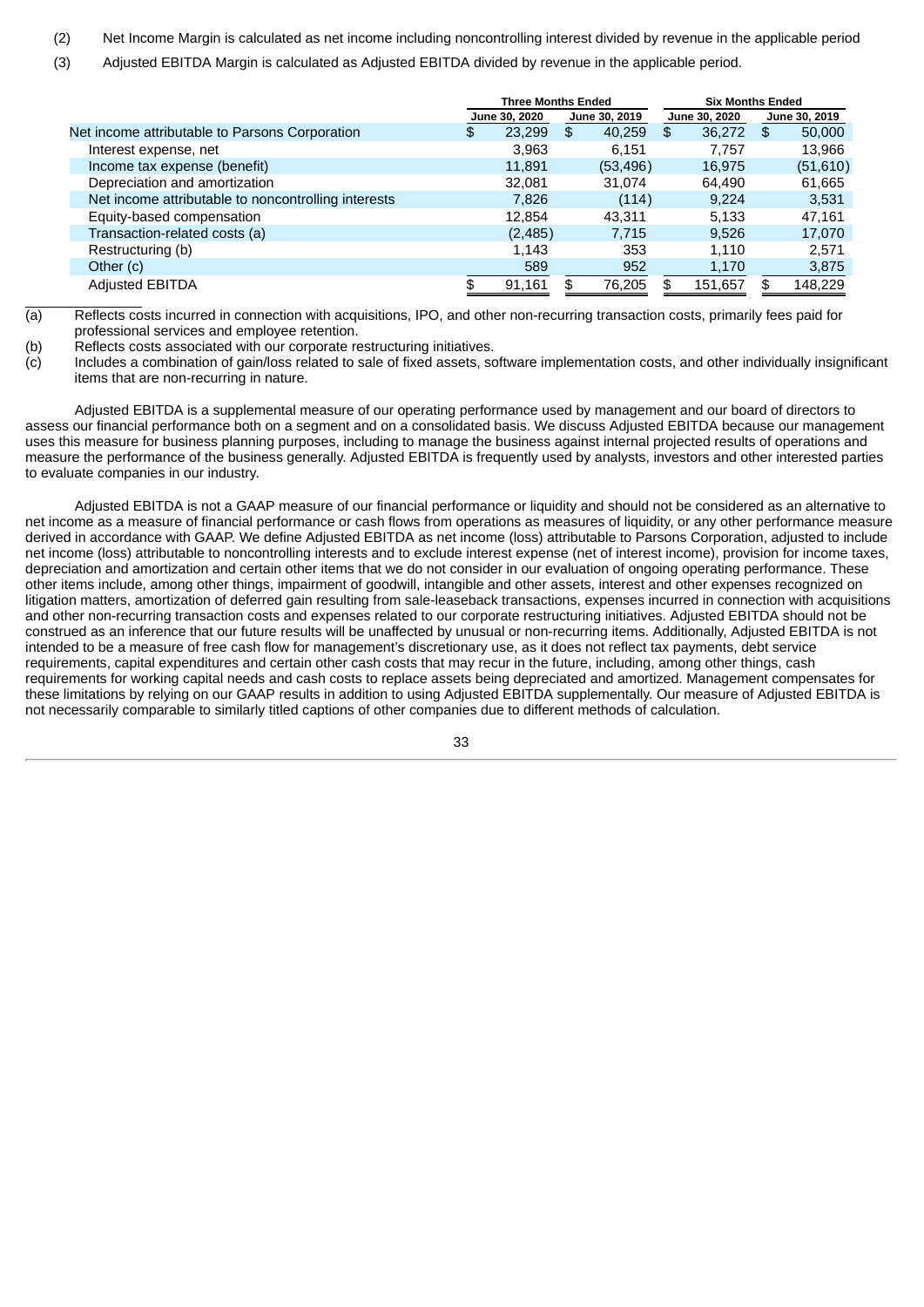The following table shows Adjusted EBITDA attributable to Parsons Corporation for each of our reportable segments and Adjusted EBITDA attributable to noncontrolling interests (in thousands):

|                                                                                 |                         | <b>Three Months Ended</b> | Variance<br><b>Six Months Ended</b> |             | Variance      |                         |               |         |
|---------------------------------------------------------------------------------|-------------------------|---------------------------|-------------------------------------|-------------|---------------|-------------------------|---------------|---------|
|                                                                                 | <b>June 30.</b><br>2020 | <b>June 30.</b><br>2019   | <b>Dollar</b>                       | Percent     | June 30, 2020 | <b>June 30.</b><br>2019 | <b>Dollar</b> | Percent |
| <b>Federal Solutions Adjusted EBITDA</b><br>attributable to Parsons Corporation | \$47.700                | \$35,700                  | \$12,000                            | $33.6\%$ \$ | 79.317        | 76.299<br>\$            | \$3.018       | 4.0%    |
| Critical Infrastructure Adjusted EBITDA<br>attributable to Parsons Corporation  | 35.519                  | 40.525                    | (5,006)                             | $-12.4\%$   | 62.876        | 68.201                  | (5,325)       | -7.8%   |
| Adjusted EBITDA attributable to<br>noncontrolling interests                     | 7,942                   | (20)                      | 7,962                               | N/A         | 9.464         | 3,729                   | 5,735         | 153.8%  |
| <b>Total Adjusted EBITDA</b>                                                    | \$91,161                | \$76,205                  | \$14.956                            | 19.6%       | 151.657       | \$148.229               | \$3,428       | 2.3%    |

The following table sets forth our results of operations for the three and six months ended June 30, 2020 and June 30, 2019 as a percentage of revenue.

|                                                            | <b>Three Months Ended</b> |               | <b>Six Months Ended</b> |               |  |  |
|------------------------------------------------------------|---------------------------|---------------|-------------------------|---------------|--|--|
|                                                            | June 30, 2020             | June 30, 2019 | June 30, 2020           | June 30, 2019 |  |  |
| <b>Revenues</b>                                            | 100%                      | 100%          | 100%                    | 100%          |  |  |
| Direct costs of contracts                                  | 76.5%                     | 79.3%         | 77.9%                   | 79.1%         |  |  |
| Equity in earnings of unconsolidated joint ventures        | $0.4\%$                   | 1.2%          | 0.5%                    | 1.2%          |  |  |
| Indirect, general and administrative expenses              | 19.2%                     | 22.8%         | 19.0%                   | 21.3%         |  |  |
| Operating income (loss)                                    | 4.7%                      | $-0.9%$       | $3.6\%$                 | 0.8%          |  |  |
| Interest income                                            | $0.0\%$                   | $0.0\%$       | $0.0\%$                 | $0.0\%$       |  |  |
| Interest expense                                           | $-0.4%$                   | $-0.6%$       | $-0.4%$                 | $-0.8%$       |  |  |
| Other income, net                                          | $0.1\%$                   | $0.2\%$       | $0.0\%$                 | $0.1\%$       |  |  |
| (Interest and other expense) gain associated with claim on |                           |               |                         |               |  |  |
| long-term contract                                         | $0.0\%$                   | $0.0\%$       | $0.0\%$                 | $0.0\%$       |  |  |
| Total other income (expense)                               | $-0.3%$                   | $-0.5%$       | $-0.4\%$                | $-0.7%$       |  |  |
| Income (loss) before income tax expense                    | 4.4%                      | $-1.3%$       | $3.2\%$                 | 0.1%          |  |  |
| Income tax benefit (provision)                             | $-1.2\%$                  | 5.4%          | $-0.9%$                 | 2.7%          |  |  |
| Net income including noncontrolling interests              | $3.2\%$                   | 4.1%          | 2.3%                    | 2.8%          |  |  |
| Net income attributable to noncontrolling interests        | $-0.8%$                   | $0.0\%$       | $-0.5%$                 | $-0.2%$       |  |  |
| Net income attributable to Parsons Corporation             | 2.4%                      | 4.1%          | 1.9%                    | 2.6%          |  |  |

#### *Revenue*

|                             |                         | <b>Three Months Ended</b> |            | Variance | <b>Six Months Ended</b> |                  | Variance |         |  |
|-----------------------------|-------------------------|---------------------------|------------|----------|-------------------------|------------------|----------|---------|--|
| (U.S. dollars in thousands) | <b>June 30.</b><br>2020 | June 30.<br>2019          | Dollar     | Percent  | <b>June 30.</b><br>2020 | June 30.<br>2019 | Dollar   | Percent |  |
| Revenue                     | \$979.459               | \$989.742                 | \$(10.283) |          | $-1.0\%$ \$1.950.452    | \$1.894.147      | \$56.305 | $3.0\%$ |  |

Revenue decreased \$10.3 million for the three months ended June 30, 2020 when compared to the corresponding period last year, primarily due to a decrease in revenue in our Critical Infrastructure segment of \$14.0 million offset by an increase in our Federal Solutions segment of \$3.7 million. Revenue increased \$56.3 million for the six months ended June 30, 2020 when compared to the corresponding period last year, primarily due to an increase in revenue in our Federal Solutions segment of \$58.5 million offset by a decrease in our Critical Infrastructure segment of \$2.2 million. See "Segment Results" below for a further discussion.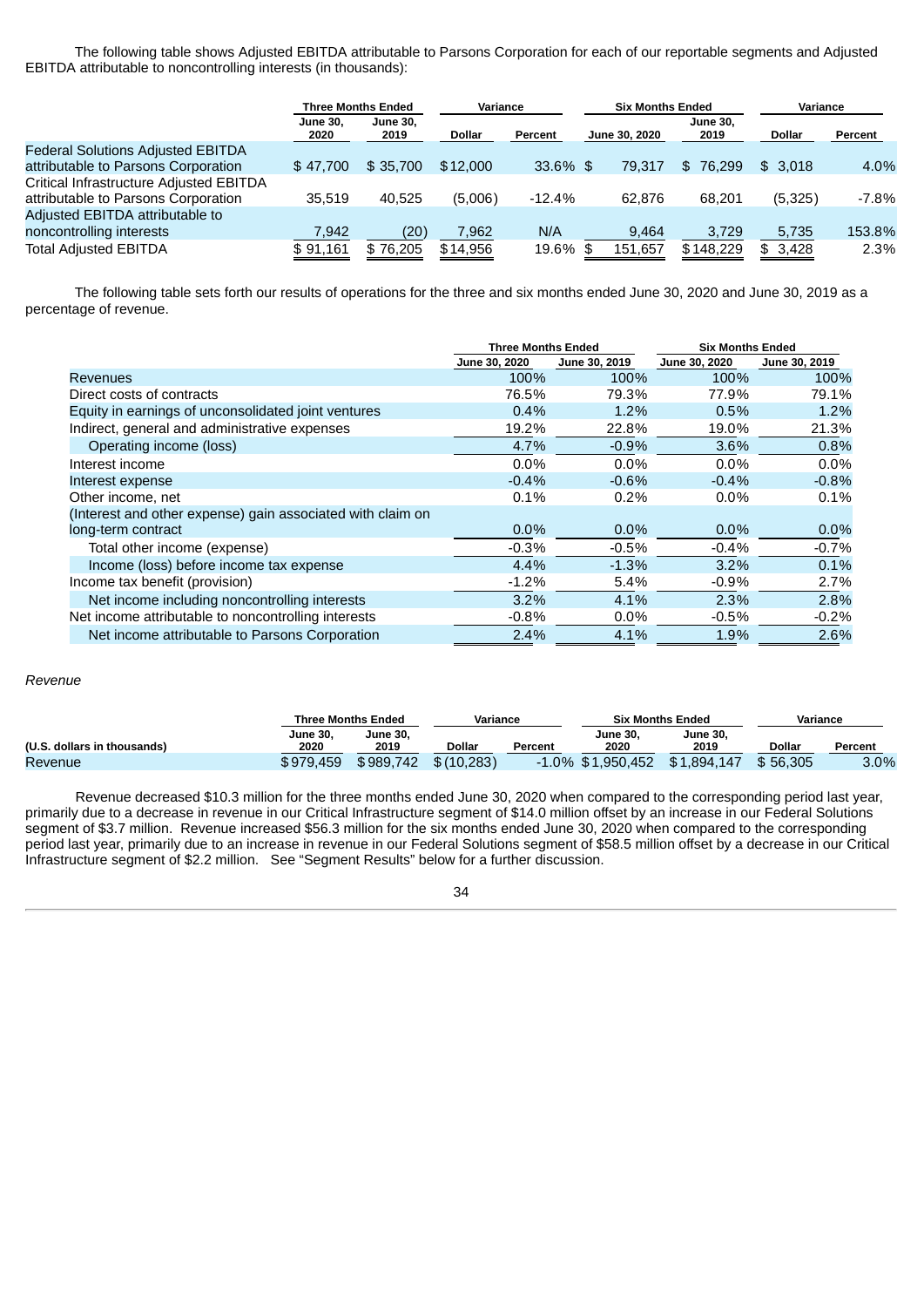|                             | Three Months Ended |                 | Variance      |         | <b>Six Months Ended</b> |                 | Variance |         |
|-----------------------------|--------------------|-----------------|---------------|---------|-------------------------|-----------------|----------|---------|
|                             | June 30            | <b>June 30.</b> |               |         | June 30.                | <b>June 30.</b> |          |         |
| (U.S. dollars in thousands) | 2020               | 2019            | <b>Dollar</b> | Percent | 2020                    | 2019            | Dollar   | Percent |
| Direct costs of contracts   | \$749.324          | \$784.723       | \$ (35.399)   |         | -4.5% \$1.518.956       | \$1,498,960     | \$19.996 | 1.3%    |

Direct cost of contracts decreased \$35.4 million for the three months ended June 30, 2020 when compared to the corresponding period last year, primarily due to a decrease of \$26.8 million in our Critical Infrastructure segment and a decrease of \$8.6 million in our Federal Solutions segment. The decrease in our Critical Infrastructure segment was primarily due to programs with high levels of passthrough costs reaching substantial completion. The decrease in our Federal Solutions segment was primarily due to a decrease in business volume driven by a reduction in pass-through costs.

Direct cost of contracts increased \$20.0 million for the six months ended June 30, 2020 when compared to the corresponding period last year, primarily due to an increase of \$41.0 million in our Federal Solutions segment offset by a decrease of \$21.0 million in our Critical Infrastructure segment. The increase in our Federal Solutions segment was primarily from increased pass-through costs. The decrease in our Critical Infrastructure segment was primarily due to programs with high levels of pass-through costs reaching substantial completion.

#### *Equity in earnings of unconsolidated joint ventures*

|                                            |                         | <b>Three Months Ended</b> | Variance  |              | <b>Six Months Ended</b> |                         | Variance   |          |
|--------------------------------------------|-------------------------|---------------------------|-----------|--------------|-------------------------|-------------------------|------------|----------|
| (U.S. dollars in thousands)                | <b>June 30.</b><br>2020 | <b>June 30.</b><br>2019   | Dollar    | Percent      | <b>June 30.</b><br>2020 | <b>June 30.</b><br>2019 | Dollar     | Percent  |
| Equity in earnings of unconsolidated joint |                         |                           |           |              |                         |                         |            |          |
| ventures                                   | 3.769                   | \$11,634                  | \$(7.865) | $-67.6\%$ \$ | 9,883                   | \$22,031                | \$(12.148) | $-55.1%$ |

Equity in earnings of unconsolidated joint ventures decreased \$7.9 million and \$12.1 million for the three and six months ended June 30, 2020, respectively, when compared to the corresponding periods last year primarily related to reduced margins in certain joint ventures as well as a reduction in activity on a significant joint venture that is substantially complete.

#### *Indirect, general and administrative expenses*

|                                      |           | <b>Three Months Ended</b> | Variance      |         |                  | <b>Six Months Ended</b> | Variance     |         |
|--------------------------------------|-----------|---------------------------|---------------|---------|------------------|-------------------------|--------------|---------|
|                                      | June 30.  | <b>June 30.</b>           |               |         | June 30.         | <b>June 30.</b>         |              |         |
| (U.S. dollars in thousands)          | 2020      | 2019                      | <b>Dollar</b> | Percent | 2020             | 2019                    | Dollar       | Percent |
| Indirect, general and administrative |           |                           |               |         |                  |                         |              |         |
| expenses                             | \$187.640 | \$225.359                 | \$ (37,719)   |         | -16.7% \$371,414 | \$402,878               | $$$ (31,464) | -7.8%   |

Indirect, general and administrative expenses ("IG&A") for the three months ended June 30, 2020 and June 30, 2019 include \$12.9 million and \$43.3 million, respectively, and for the six months ended June 30, 2020 and June 30, 2019 include \$5.1 million and \$47.2 million, respectively, of compensation cost related to equity-based awards.

Equity awards issued prior to the Company's IPO settle in cash and are remeasured to an updated fair value at each reporting period until the award is settled. Compensation cost is trued-up at each reporting period for changes in fair value pro-rated for the portion of the requisite service period rendered. Prior to the IPO on May 8, 2019, the fair value of a share of the Company's common stock was established by the ESOP trustee. See "Note 19 – Fair Value of Financial Instruments" in the Company's Form 10-K for the year ended December 31, 2019 for a further discussion of how a share of the Company's common stock was valued prior to the IPO. Subsequent to the IPO, the share price of the Company's common stock is based on quoted prices on the New York Stock Exchange.

Excluding the compensation costs discussed above, IG&A for the three months ended June 30, 2020 and June 30, 2019 was \$174.8 million and \$182.0 million, respectively and for the six months ended June 30, 2020 and June 30, 2019 was \$366.3 million and \$355.7 million, respectively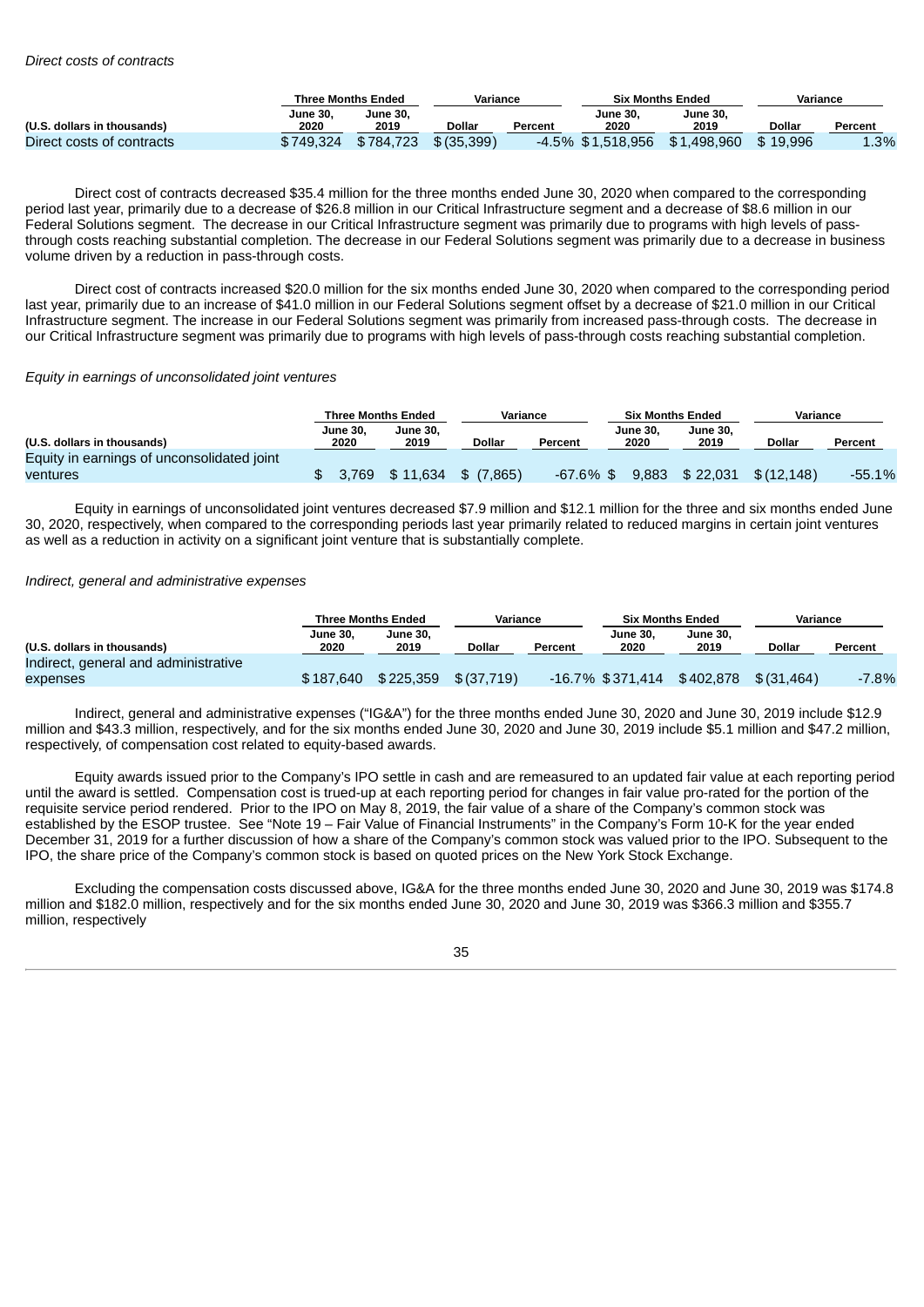The decrease in IG&A of \$7.2 million, exclusive of equity compensation cost, for the three months ended June 30, 2020 when compared to the corresponding period last year was primarily due to a \$8.6 million reduction in transaction-related, restructuring and other non-recurring costs, \$4.3 million due to a tax law change, and \$4.3 million from various overhead adjustments which occurred in second quarter 2019, but did not recur in the second quarter 2020. These decreases were offset by additional expenses of \$8.5 million associated with business acquisitions and \$1.5 million related to strategic growth initiatives and public company operating costs.

The increase in IG&A of \$10.6 million, exclusive of equity compensation cost, for the six months ended June 30, 2020 when compared to the corresponding period last year was primarily due to additional expenses of \$16.7 million associated with business acquisitions, \$3.7 million due to a tax law change, and \$5.0 million related to strategic growth initiatives and public company operating costs. These increases were partially offset by a \$14.8 million reduction in transaction-related, restructuring and other non-recurring costs.

#### *Total other income (expense)*

|                              | <b>Three Months Ended</b> |                                          |  |       | Variance     | <b>Six Months Ended</b> |          |                  |           |  | Variance      |           |
|------------------------------|---------------------------|------------------------------------------|--|-------|--------------|-------------------------|----------|------------------|-----------|--|---------------|-----------|
| (U.S. dollars in thousands)  | <b>June 30.</b><br>2020   | <b>June 30.</b><br>2019<br><b>Dollar</b> |  |       | Percent      | <b>June 30.</b><br>2020 |          | June 30,<br>2019 |           |  | <b>Dollar</b> | Percent   |
| Interest income              | 196                       | 225                                      |  | (29)  | $-12.9\%$ \$ |                         | 424      |                  | 702       |  | (278)         | $-39.6%$  |
| Interest expense             | (4,159)                   | (6,376)                                  |  | 2.217 | $-34.8%$     |                         | (8, 181) |                  | (14, 668) |  | 6.487         | -44.2%    |
| Other income (expense), net  | 715                       | 1,506                                    |  | (791) | $-52.5%$     |                         | 263      |                  | 1.547     |  | (1,284)       | $-83.0\%$ |
| Total other income (expense) | 3,248                     | (4,645)                                  |  | ⊥,397 | -30.1%       |                         | .494`    |                  | (12, 419) |  | 4,925         | -39.7%    |

Interest income is related to interest earned on cash balances held. Interest expense is primarily due to debt related to our business acquisitions. The amounts in other income (expense), net are primarily related to transaction gains and losses on foreign currency transactions and sublease income.

#### *Income tax expense*

|                             | <b>Three Months Ended</b> |                     | Variance |                  | <b>Six Months Ended</b> |                     | Variance |           |
|-----------------------------|---------------------------|---------------------|----------|------------------|-------------------------|---------------------|----------|-----------|
|                             | <b>June 30.</b>           | <b>June 30.</b>     |          |                  | <b>June 30.</b>         | <b>June 30.</b>     |          |           |
| (U.S. dollars in thousands) | 2020                      | 2019                | Dollar   | Percent          | 2020                    | 2019                | Dollar   | Percent   |
| Income tax expense          | \$11.891                  | \$(53.496) \$65.387 |          | -122.2% \$16.975 |                         | \$(51,610) \$68,585 |          | $-132.9%$ |

As described in "Note 11 – Income Taxes," in the notes to our consolidated financial statements included elsewhere in this Quarterly Report on Form 10-Q, in connection with the Company's IPO on May 8, 2019, the Company converted from an "S" Corporation to a "C" Corporation. On a pro forma basis, if the Company had been taxed as a "C" Corporation for the three months and six months ended June 30, 2019, the pro forma effective tax rate would have been 8.36% and 190.71%, respectively, and the pro forma income tax expense would have been \$(1.1) million and \$3.7 million, respectively. The Company's effective tax rate was 27.64% and 27.17% and income tax expense was \$11.9 million and \$17.0 million for the three months and six months ended June 30, 2020, respectively. The most significant items contributing to the change in the effective tax rate relate to a nonrecurring item included in the second quarter 2019 associated with equity compensation and a change in jurisdictional earnings. The difference between the statutory U.S. federal income tax rate of 21.0% and the effective tax rate for the quarter ended June 30, 2020 primarily relates to state income taxes.

The termination of the "S" Corporation status was treated as a change in tax status for Accounting Standards Codification 740, Income Taxes. These rules require that the deferred tax effects of a change in tax status to be recorded to income from continuing operations on the date the "S" Corporation status terminates. At the quarter ended June 30, 2019, the Company had recorded \$56 million for the estimated effect of the change in tax status, relating to the recognition of net deferred tax assets for temporary differences in existence on the date of conversion to a "C" Corporation. This estimated amount is subject to additional revision upon filing of the 2019 tax returns.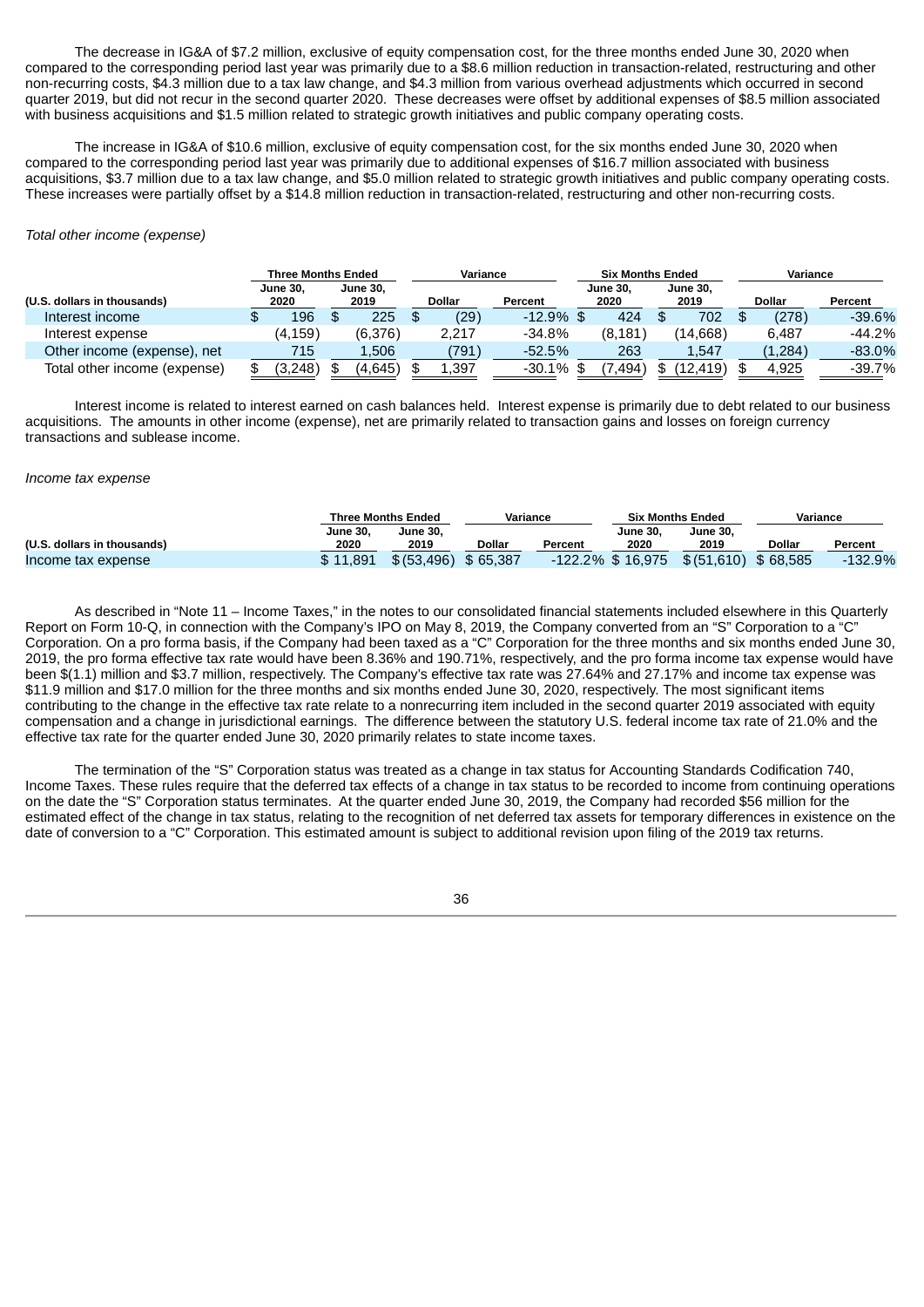#### **Segment Results**

We evaluate segment operating performance using segment revenue and segment Adjusted EBITDA attributable to Parsons Corporation. Adjusted EBITDA attributable to Parsons Corporation is Adjusted EBITDA excluding Adjusted EBITDA attributable to noncontrolling interests. Presented above, in this Management's Discussion and Analysis of Financial Condition and Results of Operations, is a discussion of our definition of Adjusted EBITDA, how we use this metric, why we present this metric and the material limitations on the usefulness of this metric. See "Note 18—Segments Information" in the notes to the consolidated financial statements in this Form 10-Q for further discussion regarding our segment Adjusted EBITDA attributable to Parsons Corporation.

The following table shows Adjusted EBITDA attributable to Parsons Corporation for each of our reportable segments and Adjusted EBITDA attributable to noncontrolling interests:

|                                                                 | <b>Three Months Ended</b> |               |    |               |     | <b>Six Months Ended</b> |               |  |  |
|-----------------------------------------------------------------|---------------------------|---------------|----|---------------|-----|-------------------------|---------------|--|--|
| (U.S. dollars in thousands)                                     |                           | June 30, 2020 |    | June 30, 2019 |     | June 30, 2020           | June 30, 2019 |  |  |
| Federal Solutions Adjusted EBITDA attributable to Parsons       |                           |               |    |               |     |                         |               |  |  |
| Corporation                                                     |                           | 47.700        | \$ | 35.700        | \$. | 79.317                  | 76.299        |  |  |
| Critical Infrastructure Adjusted EBITDA attributable to Parsons |                           |               |    |               |     |                         |               |  |  |
| Corporation                                                     |                           | 35.519        |    | 40.525        |     | 62.876                  | 68.201        |  |  |
| Adjusted EBITDA attributable to noncontrolling interests        |                           | 7,942         |    | (20)          |     | 9.464                   | 3,729         |  |  |
| <b>Total Adjusted EBITDA</b>                                    |                           | 91.161        |    | 76.205        |     | 151.657                 | 148.229       |  |  |

#### *Federal Solutions*

|                                                        |                         | <b>Three Months Ended</b> | Variance |             | <b>Six Months Ended</b> |                         | Variance |         |
|--------------------------------------------------------|-------------------------|---------------------------|----------|-------------|-------------------------|-------------------------|----------|---------|
| (U.S. dollars in thousands)                            | <b>June 30.</b><br>2020 | <b>June 30.</b><br>2019   | Dollar   | Percent     | <b>June 30.</b><br>2020 | <b>June 30.</b><br>2019 | Dollar   | Percent |
| Revenue                                                | \$482.210               | \$478.497                 | \$3.713  | $0.8\%$ \$  | 959.781                 | \$901.309               | \$58.472 | 6.5%    |
| Adjusted EBITDA attributable to Parsons<br>Corporation | 47.700                  | 35.700<br>\$              | \$12.000 | $33.6\%$ \$ | 79.317                  | 76.299<br>\$            | \$ 3.018 | 4.0%    |

The increase in Federal Solutions revenue for the three and six months ended June 30, 2020 compared to the corresponding periods last year was primarily due to an increase in business volume from new and existing contracts and an increase in incentive fees. These increases were partially offset by a delay in revenue from certain programs where work is delayed as a result of COVID-19.

The increase in Federal Solutions Adjusted EBITDA attributable to Parsons Corporation for the three months ended June 30, 2020 compared to the corresponding period last year was primarily due to generally higher profit margins driven by an increase in incentive fee recognition and a decrease in volume on contracts with pass-through costs.

The increase in Federal Solutions Adjusted EBITDA attributable to Parsons Corporation for the six months ended June 30, 2020 compared to the corresponding period last year was primarily due to generally higher profit margins driven by an increase in incentive fees and an increase in business volume from new awards and business acquisitions. Offsetting the increase in Adjusted EBITDA attributable to Parsons Corporation was an increase in volume on contracts with pass-through costs and an increase in IG&A from business acquisitions and corporate allocated costs. IG&A, in the first quarter of 2019, included various positive overhead adjustments that did not recur in the first quarter of 2020.

#### *Critical Infrastructure*

|                                                        |                         | <b>Three Months Ended</b> | Variance      |           |                         | <b>Six Months Ended</b> | <b>Variance</b> |          |
|--------------------------------------------------------|-------------------------|---------------------------|---------------|-----------|-------------------------|-------------------------|-----------------|----------|
| (U.S. dollars in thousands)                            | <b>June 30.</b><br>2020 | <b>June 30.</b><br>2019   | <b>Dollar</b> | Percent   | <b>June 30.</b><br>2020 | <b>June 30.</b><br>2019 | Dollar          | Percent  |
| Revenue                                                | \$497.249               | \$511.245                 | \$(13.996)    |           | $-2.7\%$ \$990.671      | \$992.838               | \$(2.167)       | $-0.2\%$ |
| Adjusted EBITDA attributable to Parsons<br>Corporation | 35.519                  | 40.525<br>\$              | \$ (5.006)    | -12.4% \$ | 62.876                  | 68.201<br>-\$           | \$ (5.325)      | -7.8%    |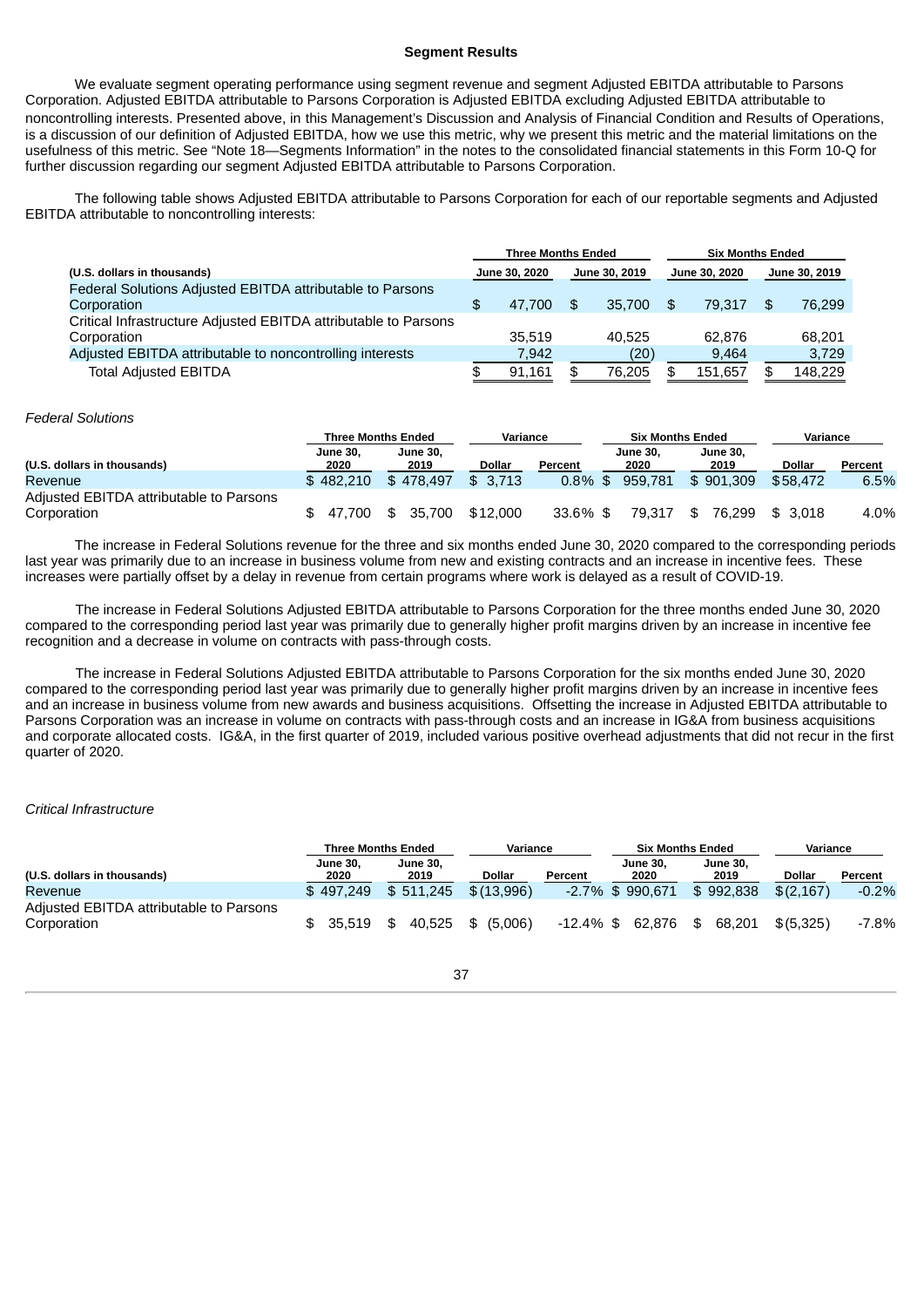The decrease in Critical Infrastructure revenue for the three and six months ended June 30, 2020 compared to the corresponding periods last year was primarily due to a delay in revenue from certain programs where work is delayed as a result of COVID-19, partially offset by an increase in business volume under new and existing contracts.

The decrease in Adjusted EBITDA attributable to Parsons Corporation in Critical Infrastructure for the three months ended June 30, 2020 was primarily related to a decrease in equity in earnings of unconsolidated joint ventures partially offset by improved project margins.

The decrease in Adjusted EBITDA attributable to Parsons Corporation in Critical Infrastructure for the six months ended June 30, 2020 was primarily related to a decrease in equity in earnings of unconsolidated joint ventures and an increase in IG&A. These decreases were partially offset by improved project margins.

#### **Liquidity and Capital Resources**

Historically, we have financed our operations and capital expenditures and satisfied redemptions of ESOP interests through a combination of internally generated cash from operations, our Senior Notes and from borrowings under our Revolving Credit Facility.

Generally, cash provided by operating activities has been adequate to fund our operations. Due to fluctuations in our cash flows and growth in our operations, it may be necessary from time to time in the future to borrow under our Credit Agreement to meet cash demands. Our management regularly monitors certain liquidity measures to monitor performance. We calculate our available liquidity as a sum of cash and cash equivalents from our consolidated balance sheet plus the amount available and unutilized on our Credit Agreement.

There are likely to be certain impacts in our ability to collect accounts receivable as a result of the economic impacts from the COVID-19 pandemic. Accounts receivable reflect amounts due from both commercial and government customers. Our commercial customers are comprised principally of large, well-known and well-established companies. Our government customers are comprised principally of national, state and local agencies in the U.S. and Middle East. We have not seen and do not expect there to be a risk of nonpayment from either our government agency or commercial customers. We have experienced payment delays due to administrative limitations from both types of customers.

As of June 30, 2020, we believe we have adequate liquidity and capital resources to fund our operations, support our debt service and support our ongoing acquisition strategy for at least the next twelve months based on the liquidity from cash provided by our operating activities, cash and cash equivalents on-hand and our borrowing capacity under our Revolving Credit Facility, which totals \$505.1 million as of June 30, 2020. We do not currently anticipate that the COVID-19 pandemic related economic impacts will impair the Company's ability to continue to maintain compliance with its debt covenants or access available borrowing capacity from our banks.

#### *Cash Flows*

Cash received from customers, either from the payment of invoices for work performed or for advances in excess of revenue recognized, is our primary source of cash. We generally do not begin work on contracts until funding is appropriated by the customers. Billing timetables and payment terms on our contracts vary based on a number of factors, including whether the contract type is cost-plus, time-andmaterials, or fixed-price. We generally bill and collect cash more frequently under cost-plus and time-and-materials contracts, as we are authorized to bill as the costs are incurred or work is performed. In contrast, we may be limited to bill certain fixed-price contracts only when specified milestones, including deliveries, are achieved. A number of our contracts may provide for performance-based payments, which allow us to bill and collect cash prior to completing the work.

Accounts receivable is the principal component of our working capital and is generally driven by revenue growth. Accounts receivable reflects amounts billed to our clients as of each balance sheet date and receivable amounts that are currently due but unbilled. The total amount of our accounts receivable can vary significantly over time, but is generally sensitive to revenue levels. Net days sales outstanding, which we refer to as net DSO, is calculated by dividing (i) (accounts receivable plus contract assets) less (contract liabilities plus accounts payable) by (ii) average revenue per day (calculated by dividing trailing twelve months revenue by the number of days in that period). We focus on collecting outstanding receivables to reduce Net DSO and working capital. Net DSO was 69 days at June 30, 2020 and 65 days at June 30, 2019. In addition to the COVID-19 impacts discussed above, the increase in DSO was also impacted by certain administrative activities by a customer in the Federal Solutions segment which have delayed the payment of invoices.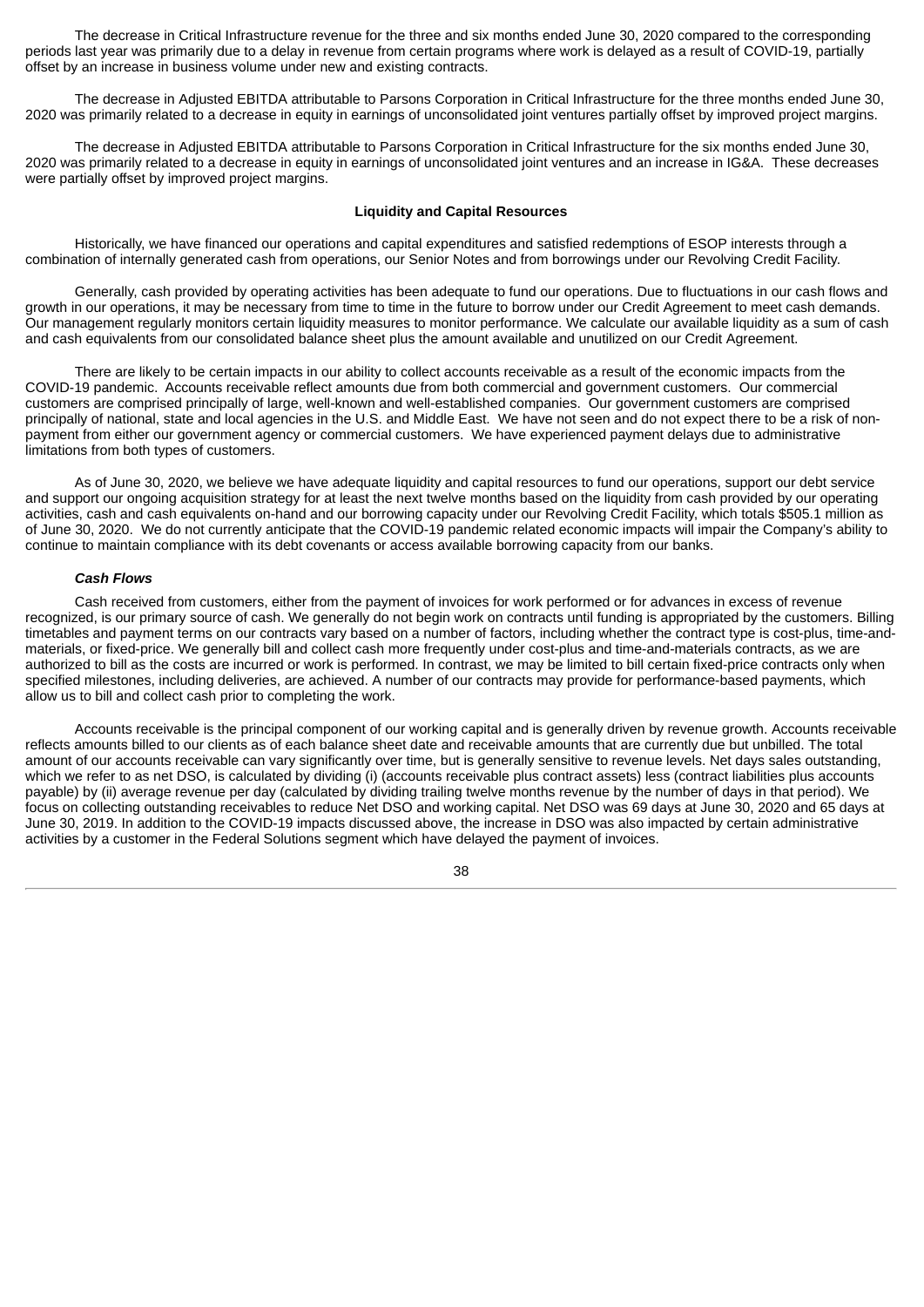Our working capital (current assets less current liabilities) was \$458.2 million at June 30, 2020 and \$382.0 million at December 31, 2019.

Our cash, cash equivalents and restricted cash decreased by \$58.8 million to \$136.6 million at June 30, 2020 from \$195.4 million at December 31, 2019.

The following table summarizes our sources and uses of cash over the periods presented (in thousands):

|                                           | <b>Six Months Ended</b> |          |               |
|-------------------------------------------|-------------------------|----------|---------------|
|                                           | June 30, 2020           |          | June 30, 2019 |
| Net cash used in operating activities     | (31, 444)               | <b>S</b> | (48, 495)     |
| Net cash used in investing activities     | (25, 822)               |          | (312, 208)    |
| Net cash provided by financing activities | (847)                   |          | 291,493       |
| Effect of exchange rate changes           | (641)                   |          | (602)         |
| Net decrease in cash and cash equivalents | (58, 754)               |          | (69, 812)     |

#### *Operating Activities*

Net cash used in operating activities consists primarily of net income (loss) adjusted for noncash items, such as: equity in earnings (loss) of unconsolidated joint ventures, contributions of treasury stock, depreciation and amortization of property and equipment and intangible assets, and provisions for doubtful accounts. The timing between the conversion of our billed and unbilled receivables into cash from our customers and disbursements to our employees and vendors is the primary driver of changes in our working capital. Our operating cash flows are primarily affected by our ability to invoice and collect from our clients in a timely manner, our ability to manage our vendor payments and the overall profitability of our contracts.

Net cash used in operating activities decreased \$17.1 million to \$31.4 million for the six months ended June 30, 2020 compared to \$48.5 million of cash used in operating activities for the six months ended June 30, 2019. The change in net cash used in operating activities is primarily from a \$86.6 million increase in net income after adjusting for non-cash items offset by a change of \$48.7 million in other longterm liabilities, primarily driven by the payment of long-term employee incentives offset by the deferral of social security payroll taxes as described below and a \$20.8 million increase in cash outflows from our working capital accounts (primarily from accrued expenses and contract liabilities offset by accounts receivable, net of contract assets and deferred income tax payments as described below).

Under the CARES Act, the Company had deferred \$18.5 million in U.S. federal and certain state estimated 2020 income tax payments that were otherwise due during the quarter ended June 30, 2020 and were due and paid by July 15, 2020. The CARES Act also provides for the deferral of employer's share of social security payroll taxes due from the date of enactment through the end of 2020. The Company has deferred \$14.5 million of social security taxes otherwise due from April 10, 2020 through the quarter ended June 30, 2020 and will continue to defer employer social security taxes otherwise due for the remaining of the calendar year 2020; one-half of which are due December 31, 2021 and the second-half which are due December 31, 2022.

#### *Investing Activities*

Net cash used in investing activities consists primarily of cash flows associated with capital expenditures and business acquisitions.

Net cash used in investing activities decreased \$286.4 million to \$25.8 million for the six months ended June 30, 2020, when compared to \$312.2 million for the six months ended June 30, 2019, primarily due to the use of \$287.5 million, net of cash acquired, for the acquisition of OGSystems on January 7, 2019. The Company had no business acquisitions activity during the six months ended June 30, 2020.

#### *Financing Activities*

Net cash provided by financing activities is primarily associated with proceeds from debt, the repayment thereof, and distributions to noncontrolling interests.

The Company used \$0.8 million in net cash from financing activities for the six months ended June 2020 compared to \$291.5 million in net cash provided by financing activities for the six months ended June 30, 2019, a decrease in net cash provided by financing activities of \$292.3 million. The change in cash flows from financing activities is primarily due to \$537.3 million of IPO proceeds offset in part by net repayments of borrowings of \$180 million and a dividend payment

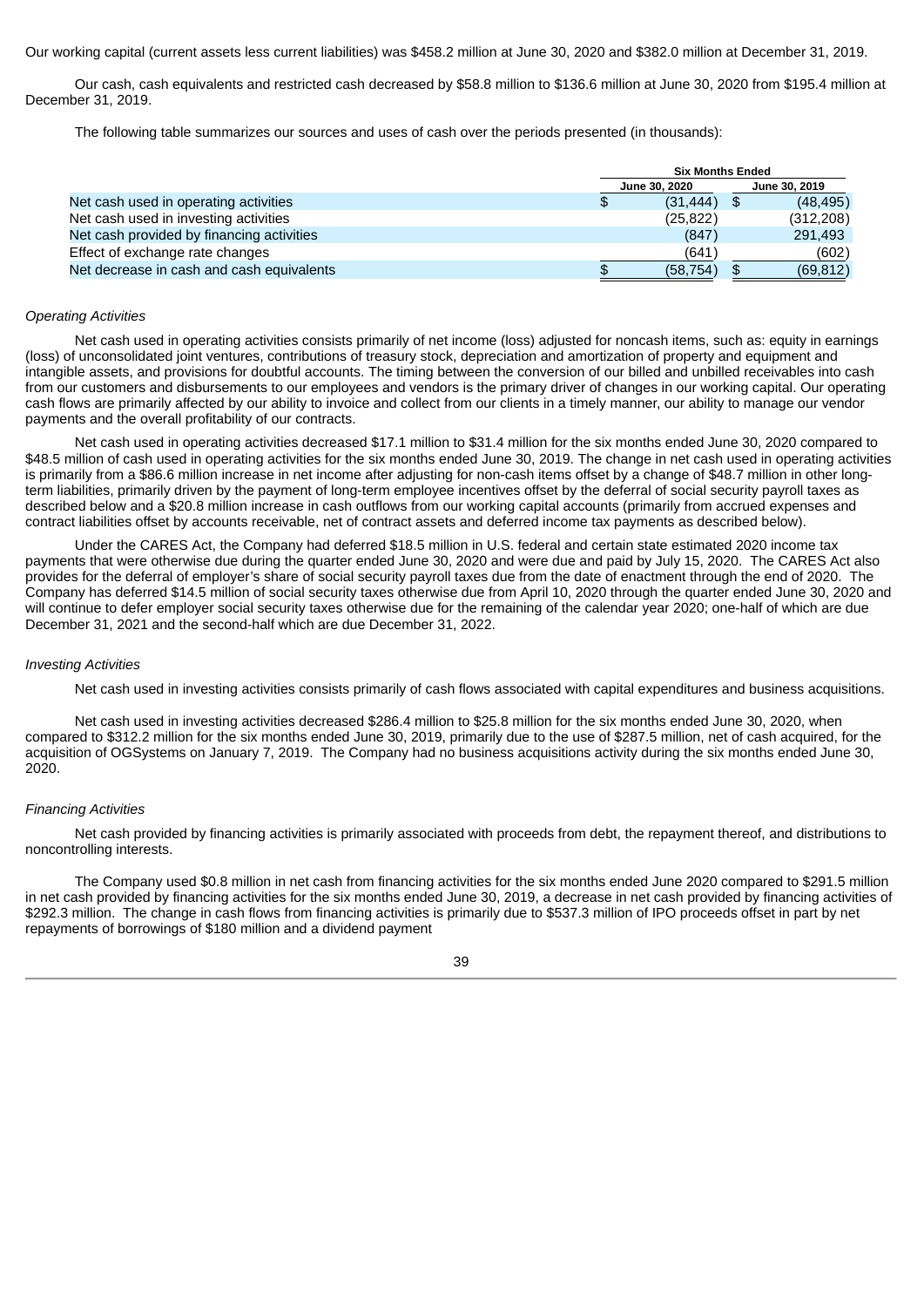of \$52.1 million during the six months ended June 30, 2019 compared to no amounts related to these financing activities for the six months ended June 30, 2020.

#### *Letters of Credit*

We also have in place several secondary bank credit lines for issuing letters of credit, principally for foreign contracts, to support performance and completion guarantees. Letters of credit commitments outstanding under these bank lines aggregated \$186.6 million as of June 30, 2020, including \$44.9 million of letters of credit outstanding under the Credit Agreement. Total letters of credit outstanding at June 30, 2020 are \$231.4 million.

#### *Recent Accounting Pronouncements*

See the information set forth in "Note 3—Summary of Significant Accounting Policies—Recently Adopted Accounting Pronouncements" in the notes to our consolidated financial statements.

#### *Off-Balance Sheet Arrangements*

As of June 30, 2020, we have no off-balance sheet arrangements that have or are reasonably likely to have a material current or future effect on our financial condition, changes in financial condition, revenue or expenses, results of operations, liquidity, capital expenditures or capital resources.

#### <span id="page-41-0"></span>**Item 3. Quantitative and Qualitative Disclosures About Market Risk.**

#### *Interest Rate Risk*

We are exposed to interest rate risks related to the Company's Revolving Credit Facility. As of June 30, 2020, there were no amounts outstanding under the Revolving Credit Facility. Borrowings under the Credit Facility bear interest, at the Company's option, at either the Base Rate (as defined in the Credit Agreement), plus an applicable margin, or LIBOR plus an applicable margin. The applicable margin for Base Rate loans is a range of 0.125% to 1.00% and the applicable margin for LIBOR loans is a range of 1.125% to 2.00%, both based on the leverage ratio of the Company at the end of each fiscal quarter. The rates at June 30, 2020 and December 31, 2019 were 1.42% and 3.02%, respectively.

#### *Foreign Currency Exchange Risk*

We are exposed to foreign currency exchange rate risk resulting from our operations outside of the U.S. We limit exposure to foreign currency fluctuations in most of our contracts through provisions that require client payments in currencies corresponding to the currency in which costs are incurred. As a result of this natural hedge, we generally do not need to hedge foreign currency cash flows for contract work performed.

#### <span id="page-41-1"></span>**Item 4. Controls and Procedures.**

#### **Evaluation of Disclosure Control and Procedures**

Our management carried out, as of June 30, 2020, with the participation of our Chief Executive Officer and our Chief Financial Officer, an evaluation of the effectiveness of our disclosure controls and procedures (as defined in Rules 13a-15(e) and 15d-15(e) under the Securities Exchange Act of 1934, as amended (the "Exchange Act")). Based on that evaluation, our Chief Executive Officer and Chief Financial Officer concluded that, as of June 30, 2020, our disclosure controls and procedures were effective to provide reasonable assurance that material information required to be disclosed by us in reports we file under the Exchange Act is recorded, processed, summarized and reported within the time periods specified in the SEC rules and forms and that information required to be disclosed by us in the reports we file or submit under the Exchange Act is accumulated and communicated to our management, including our Chief Executive Officer and Chief Financial Officer, as appropriate to allow timely decisions regarding required disclosure.

#### **Changes in Internal Control Over Financial Reporting**

During the second quarter of 2020, there were no changes to our internal control over financial reporting that have materially affected, or are reasonably likely to materially affect, our internal control over financial reporting.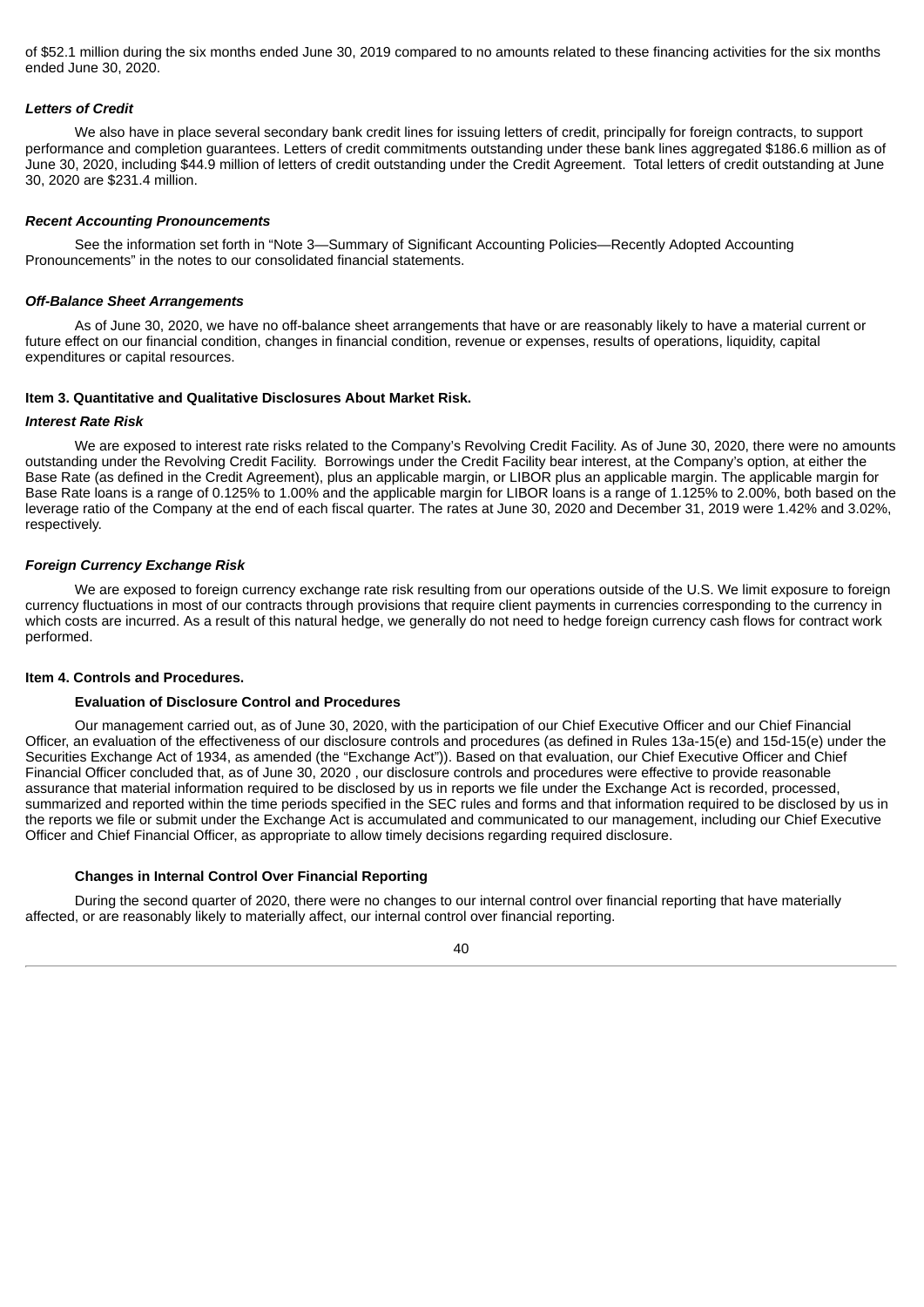#### **PART II—OTHER INFORMATION**

#### <span id="page-42-1"></span><span id="page-42-0"></span>**Item 1. Legal Proceedings.**

The information required by this Item 1 is included in "Note 12 – Contingencies" included in the Notes to Consolidated Financial Statements appearing under Part I, Item 1 of this Form 10-Q which is incorporated herein by reference.

#### <span id="page-42-2"></span>**Item 1A. Risk Factors.**

There have been no material changes from our Risk Factors disclosed in the Company's Form 10-K for the year ended December 31, 2019 other than as set forth below. See also our updates for the COVID-19 pandemic included in Management's Discussion and Analysis of Financial Condition and Results of Operations of this Form 10-Q.

#### Our business, results of operations, financial condition, cash flows and stock price can be adversely affected by pandemics. *epidemics or other public health emergencies, such as the recent outbreak of COVID-19.*

Our business, results of operations, financial condition, cash flows and stock price can be adversely affected by pandemics, epidemics or other public health emergencies, such as the recent outbreak of COVID-19 which has spread from China to many other countries including the United States. In March 2020, the World Health Organization characterized COVID-19 as a pandemic, and the President of the United States declared the COVID-19 outbreak a national emergency. The outbreak has resulted in governments around the world implementing increasingly stringent measures to help control the spread of the virus, including quarantines, "shelter in place" and "stay at home" orders, travel restrictions, business curtailments, school closures, and other measures. In addition, governments and central banks in several parts of the world have enacted fiscal and monetary stimulus measures to counteract the impacts of COVID-19.

Although we have continued our operations consistent with federal guidelines and state and local orders, the outbreak of COVID-19 and any preventive or protective actions taken by governmental authorities may have a material adverse effect on our operations, employees and customers, including business shutdowns or disruptions. The extent to which COVID-19 may adversely impact our business depends on future developments, which are highly uncertain and unpredictable, depending upon the severity and duration of the outbreak and the effectiveness of actions taken globally to contain or mitigate its effects. Any resulting financial impact cannot be estimated reasonably at this time but may materially adversely affect our ability to collect accounts receivables and our business, results of operations, financial condition and cash flows. Even after the COVID-19 pandemic has subsided, we may experience materially adverse impacts to our business due to any resulting economic recession or depression. Additionally, concerns over the economic impact of COVID-19 have caused extreme volatility in financial and other capital markets which has and may continue to adversely impact our stock price and our ability to access capital markets. To the extent the COVID-19 pandemic adversely affects our business and financial results, it may also have the effect of heightening many of the other risks described in our Form 10-K for the year ended December 31, 2019, such as those relating to government spending and priorities.

#### <span id="page-42-3"></span>**Item 2. Unregistered Sales of Equity Securities and Use of Proceeds.**

None

#### <span id="page-42-4"></span>**Item 3. Defaults Upon Senior Securities.**

None

<span id="page-42-5"></span>**Item 4. Mine Safety Disclosures.**

Not Applicable

#### <span id="page-42-6"></span>**Item 5. Other Information.**

None

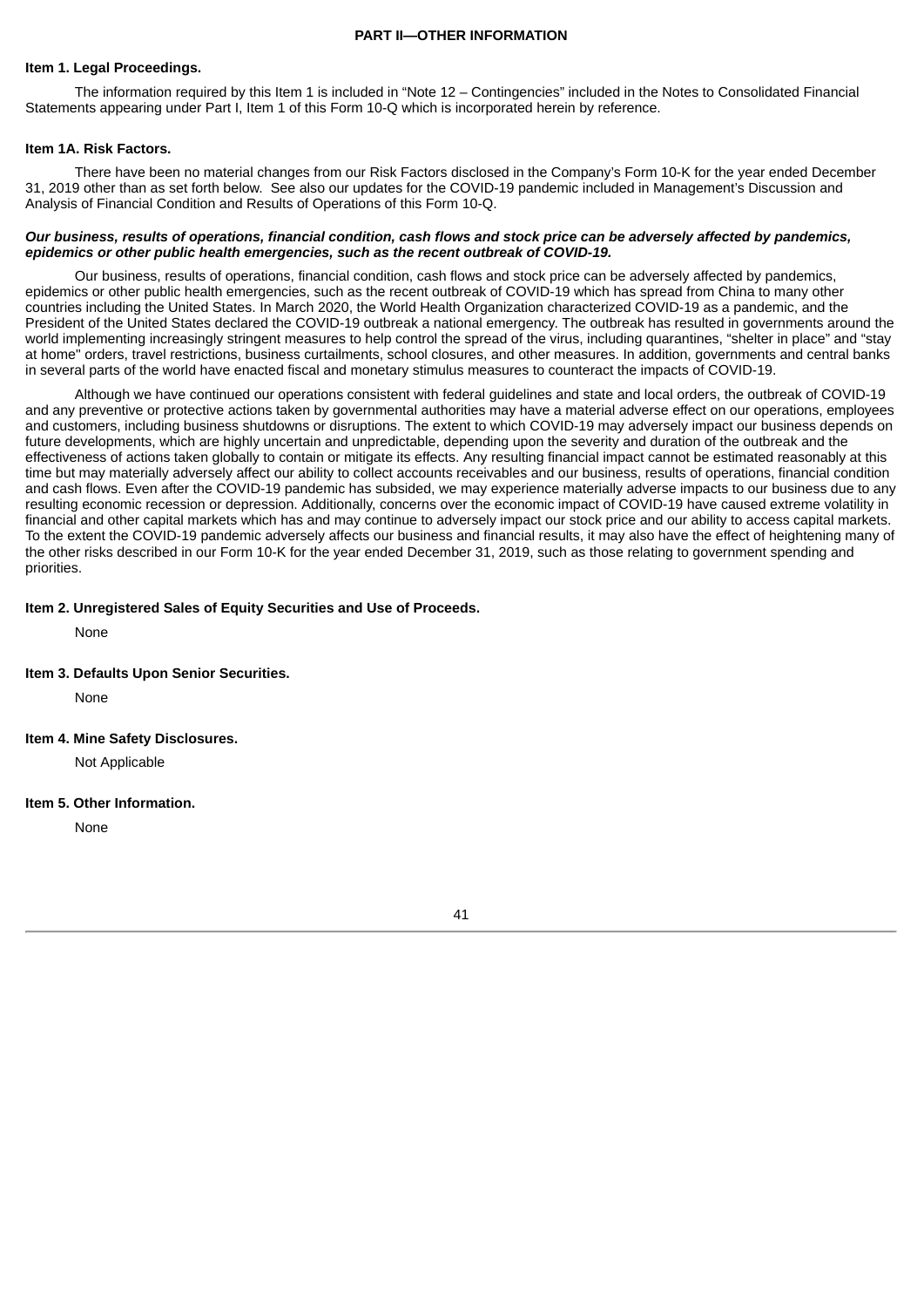## <span id="page-43-0"></span>**Item 6. Exhibits.**

| <b>Exhibit</b><br>Number | <b>Description</b>                                                                                                                                                                                                                                                                                                                                                                                                                                                                                              |
|--------------------------|-----------------------------------------------------------------------------------------------------------------------------------------------------------------------------------------------------------------------------------------------------------------------------------------------------------------------------------------------------------------------------------------------------------------------------------------------------------------------------------------------------------------|
| $31.1*$                  | Certification of Principal Executive Officer Pursuant to Rules 13a-14(a) and 15d-14(a) under the Securities Exchange Act of 1934,<br>as Adopted Pursuant to Section 302 of the Sarbanes-Oxley Act of 2002.                                                                                                                                                                                                                                                                                                      |
| $31.2*$                  | Certification of Principal Financial Officer Pursuant to Rules 13a-14(a) and 15d-14(a) under the Securities Exchange Act of 1934,<br>as Adopted Pursuant to Section 302 of the Sarbanes-Oxley Act of 2002.                                                                                                                                                                                                                                                                                                      |
| $32.1*$                  | Certification of Principal Executive Officer Pursuant to 18 U.S.C. Section 1350, as Adopted Pursuant to Section 906 of the<br>Sarbanes-Oxley Act of 2002.                                                                                                                                                                                                                                                                                                                                                       |
| $32.2*$                  | Certification of Principal Financial Officer Pursuant to 18 U.S.C. Section 1350, as Adopted Pursuant to Section 906 of the<br>Sarbanes-Oxley Act of 2002.                                                                                                                                                                                                                                                                                                                                                       |
| 101                      | The following financial statements from the Company's Quarterly Report on Form 10-Q for the quarter ended June 30, 2020,<br>formatted in Inline XBRL: (i) Consolidated Balance Sheets, (ii) Consolidated Statements of Earnings, (iii) Consolidated<br>Statements of Comprehensive Income (Loss), (iv) Consolidated Statements of Stockholders' Equity, (v) Consolidated Statements<br>of Cash Flows and (vi) Notes to Consolidated Financial Statements, tagged as blocks of text and including detailed tags. |
| 104                      | Cover Page Interactive Data File (formatted as inline XBRL with applicable taxonomy extension information contained in Exhibits<br>101).                                                                                                                                                                                                                                                                                                                                                                        |
| $\star$                  | Filed herewith.                                                                                                                                                                                                                                                                                                                                                                                                                                                                                                 |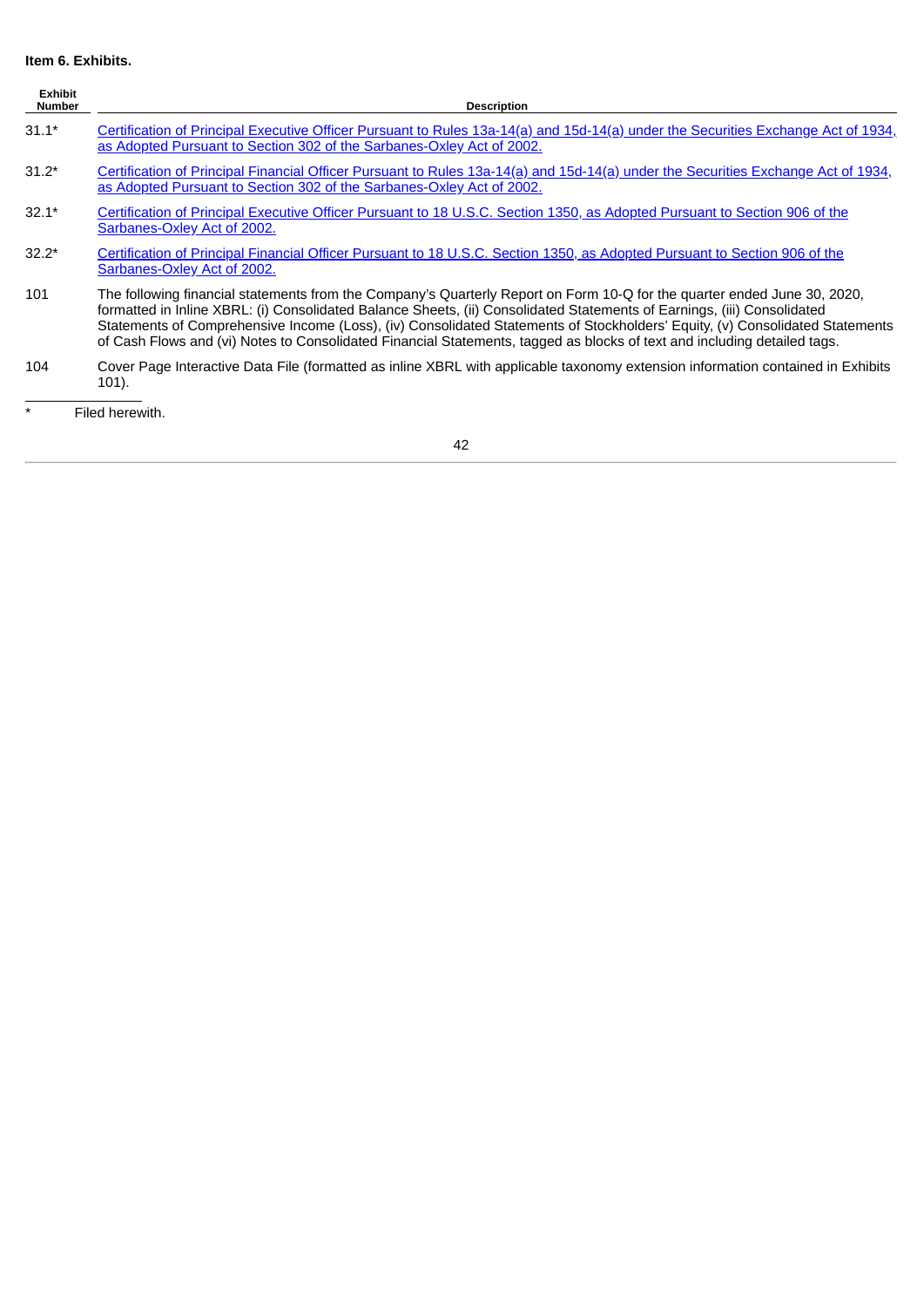#### **SIGNATURES**

<span id="page-44-0"></span>Pursuant to the requirements of the Securities Exchange Act of 1934, the registrant has duly caused this report to be signed on its behalf by the undersigned thereunto duly authorized.

Date: August 5, 2020 **By: By:** *By: By: Isl George L. Ball* 

Company Name

George L. Ball Chief Financial Officer (Principal Financial Officer)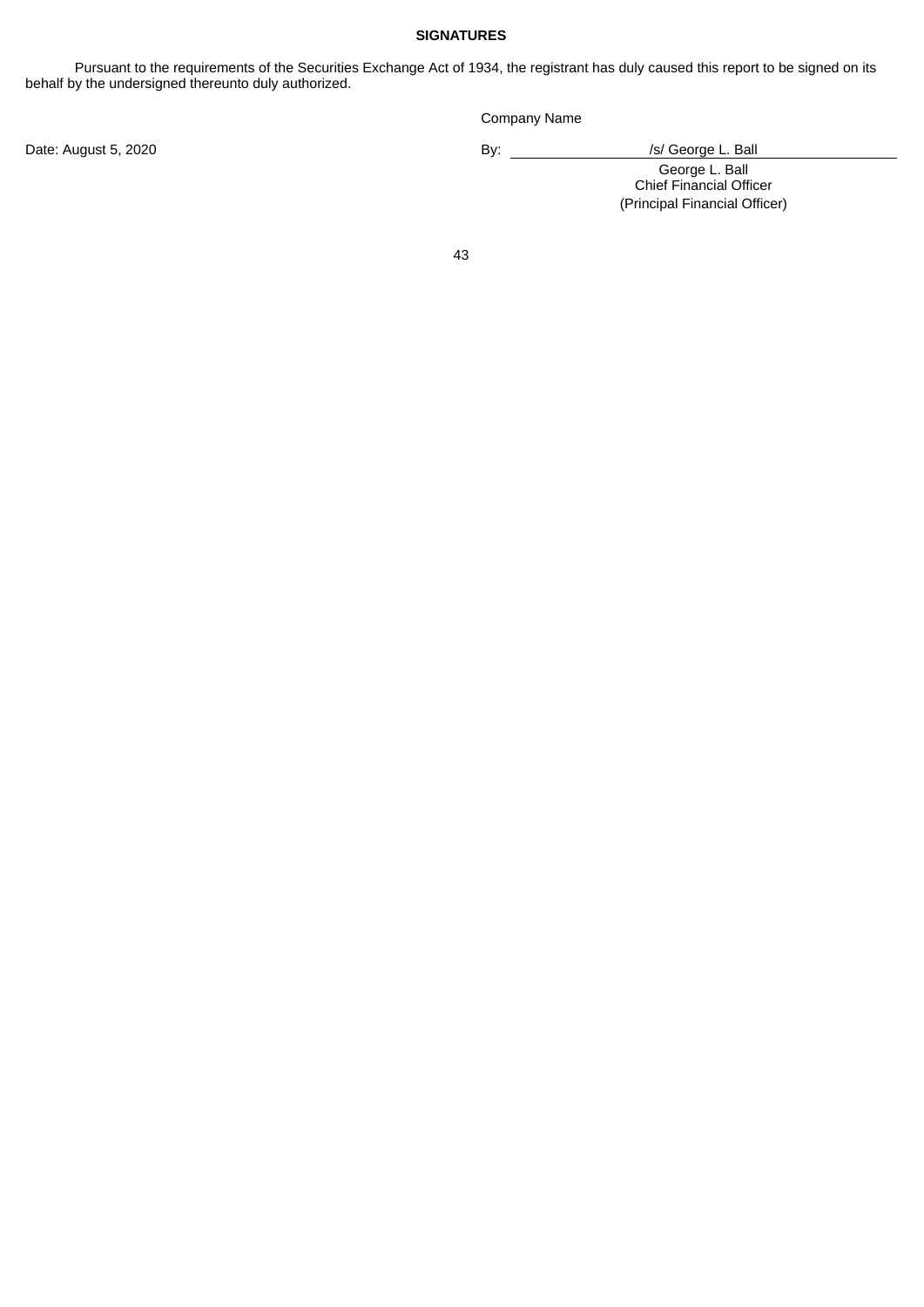#### **CERTIFICATION PURSUANT TO RULES 13a-14(a) AND 15d-14(a) UNDER THE SECURITIES EXCHANGE ACT OF 1934, AS ADOPTED PURSUANT TO SECTION 302 OF THE SARBANES-OXLEY ACT OF 2002**

<span id="page-45-0"></span>I, Charles L. Harrington, certify that:

- 1. I have reviewed this Quarterly Report on Form 10-Q of Parsons Corporation;
- 2. Based on my knowledge, this report does not contain any untrue statement of a material fact or omit to state a material fact necessary to make the statements made, in light of the circumstances under which such statements were made, not misleading with respect to the period covered by this report;
- 3. Based on my knowledge, the financial statements, and other financial information included in this report, fairly present in all material respects the financial condition, results of operations and cash flows of the registrant as of, and for, the periods presented in this report;
- 4. The registrant's other certifying officer(s) and I are responsible for establishing and maintaining disclosure controls and procedures (as defined in Exchange Act Rules 13a-15(e) for the registrant and have:
	- (a) Designed such disclosure controls and procedures, or caused such disclosure controls and procedures to be designed under our supervision, to ensure that material information relating to the registrant, including its consolidated subsidiaries, is made known to us by others within those entities, particularly during the period in which this report is being prepared;
	- (b) Evaluated the effectiveness of the registrant's disclosure controls and procedures and presented in this report our conclusions about the effectiveness of the disclosure controls and procedures, as of the end of the period covered by this report based on such evaluation; and
	- (c) Disclosed in this report any change in the registrant's internal control over financial reporting that occurred during the registrant's most recent fiscal quarter (the registrant's fourth fiscal quarter in the case of an annual report) that has materially affected, or is reasonably likely to materially affect, the registrant's internal control over financial reporting; and
- 5. The registrant's other certifying officer(s) and I have disclosed, based on our most recent evaluation of internal control over financial reporting, to the registrant's auditors and the audit committee of the registrant's board of directors (or persons performing the equivalent functions):
	- (a) All significant deficiencies and material weaknesses in the design or operation of internal control over financial reporting which are reasonably likely to adversely affect the registrant's ability to record, process, summarize and report financial information; and
	- (b) Any fraud, whether or not material, that involves management or other employees who have a significant role in the registrant's internal control over financial reporting.

Date: August 5, 2020 **By:** /s/ Charles L. Harrington

Charles L. Harrington Chief Executive Officer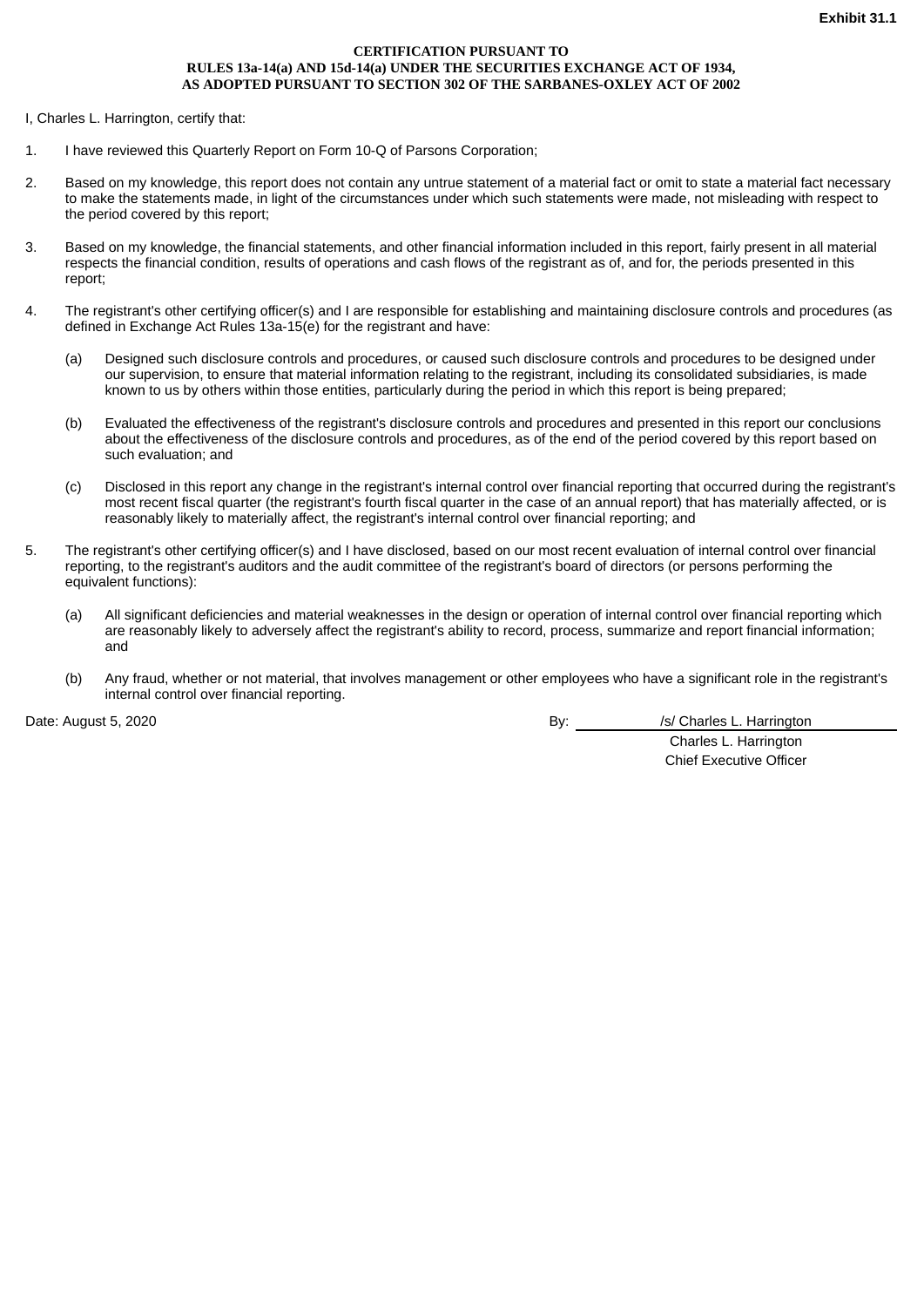#### **CERTIFICATION PURSUANT TO RULES 13a-14(a) AND 15d-14(a) UNDER THE SECURITIES EXCHANGE ACT OF 1934, AS ADOPTED PURSUANT TO SECTION 302 OF THE SARBANES-OXLEY ACT OF 2002**

<span id="page-46-0"></span>I, George L. Ball, certify that:

- 1. I have reviewed this Quarterly Report on Form 10-Q of Parsons Corporation;
- 2. Based on my knowledge, this report does not contain any untrue statement of a material fact or omit to state a material fact necessary to make the statements made, in light of the circumstances under which such statements were made, not misleading with respect to the period covered by this report;
- 3. Based on my knowledge, the financial statements, and other financial information included in this report, fairly present in all material respects the financial condition, results of operations and cash flows of the registrant as of, and for, the periods presented in this report;
- 4. The registrant's other certifying officer(s) and I are responsible for establishing and maintaining disclosure controls and procedures (as defined in Exchange Act Rules 13a-15(e) for the registrant and have:
	- (a) Designed such disclosure controls and procedures, or caused such disclosure controls and procedures to be designed under our supervision, to ensure that material information relating to the registrant, including its consolidated subsidiaries, is made known to us by others within those entities, particularly during the period in which this report is being prepared;
	- (b) Evaluated the effectiveness of the registrant's disclosure controls and procedures and presented in this report our conclusions about the effectiveness of the disclosure controls and procedures, as of the end of the period covered by this report based on such evaluation; and
	- (c) Disclosed in this report any change in the registrant's internal control over financial reporting that occurred during the registrant's most recent fiscal quarter (the registrant's fourth fiscal quarter in the case of an annual report) that has materially affected, or is reasonably likely to materially affect, the registrant's internal control over financial reporting; and
- 5. The registrant's other certifying officer(s) and I have disclosed, based on our most recent evaluation of internal control over financial reporting, to the registrant's auditors and the audit committee of the registrant's board of directors (or persons performing the equivalent functions):
	- (a) All significant deficiencies and material weaknesses in the design or operation of internal control over financial reporting which are reasonably likely to adversely affect the registrant's ability to record, process, summarize and report financial information; and
	- (b) Any fraud, whether or not material, that involves management or other employees who have a significant role in the registrant's internal control over financial reporting.

Date: August 5, 2020 **By:** /s/ George L. Ball

George L. Ball Chief Financial Officer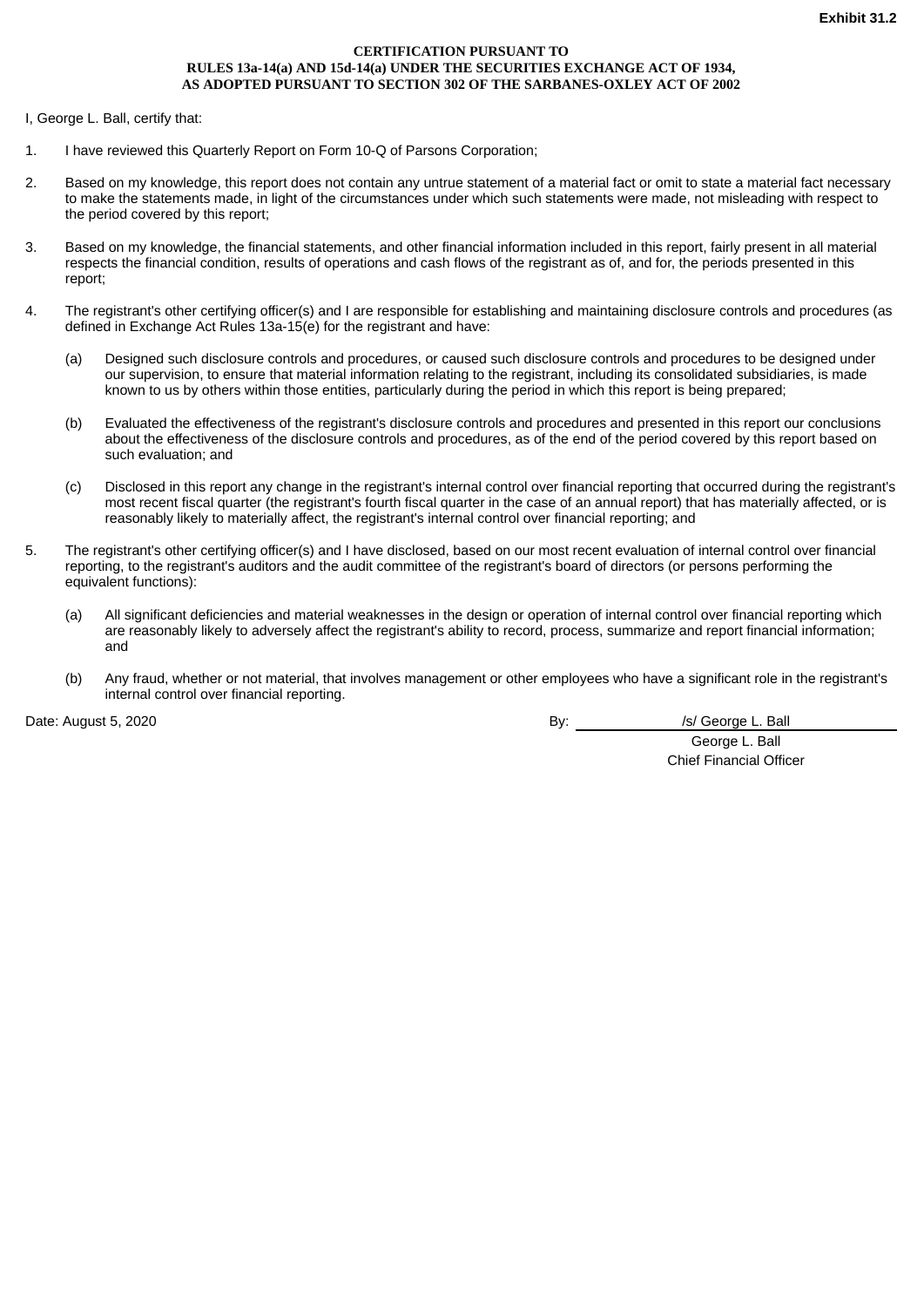#### **CERTIFICATION PURSUANT TO 18 U.S.C. SECTION 1350, AS ADOPTED PURSUANT TO SECTION 906 OF THE SARBANES-OXLEY ACT OF 2002**

<span id="page-47-0"></span>In connection with the Quarterly Report of Parsons Corporation (the "Company") on Form 10-Q for the period ending June 30, 2020 as filed with the Securities and Exchange Commission on the date hereof (the "Report"), I, Charles L. Harrington, Chief Executive Officer of the Company, certify, pursuant to 18 U.S.C. § 1350, as adopted pursuant to § 906 of the Sarbanes-Oxley Act of 2002, that:

- (1) The Report fully complies with the requirements of section 13(a) or 15(d) of the Securities Exchange Act of 1934; and
- (2) The information contained in the Report fairly presents, in all material respects, the financial condition and result of operations of the Company.

Date: August 5, 2020 **By:** /s/ Charles L. Harrington

Charles L. Harrington Chief Executive Officer

A signed original of this written statement required by Section 906 has been provided to the Company and will be retained by the Company and furnished to the Securities and Exchange Commission or its staff upon request.